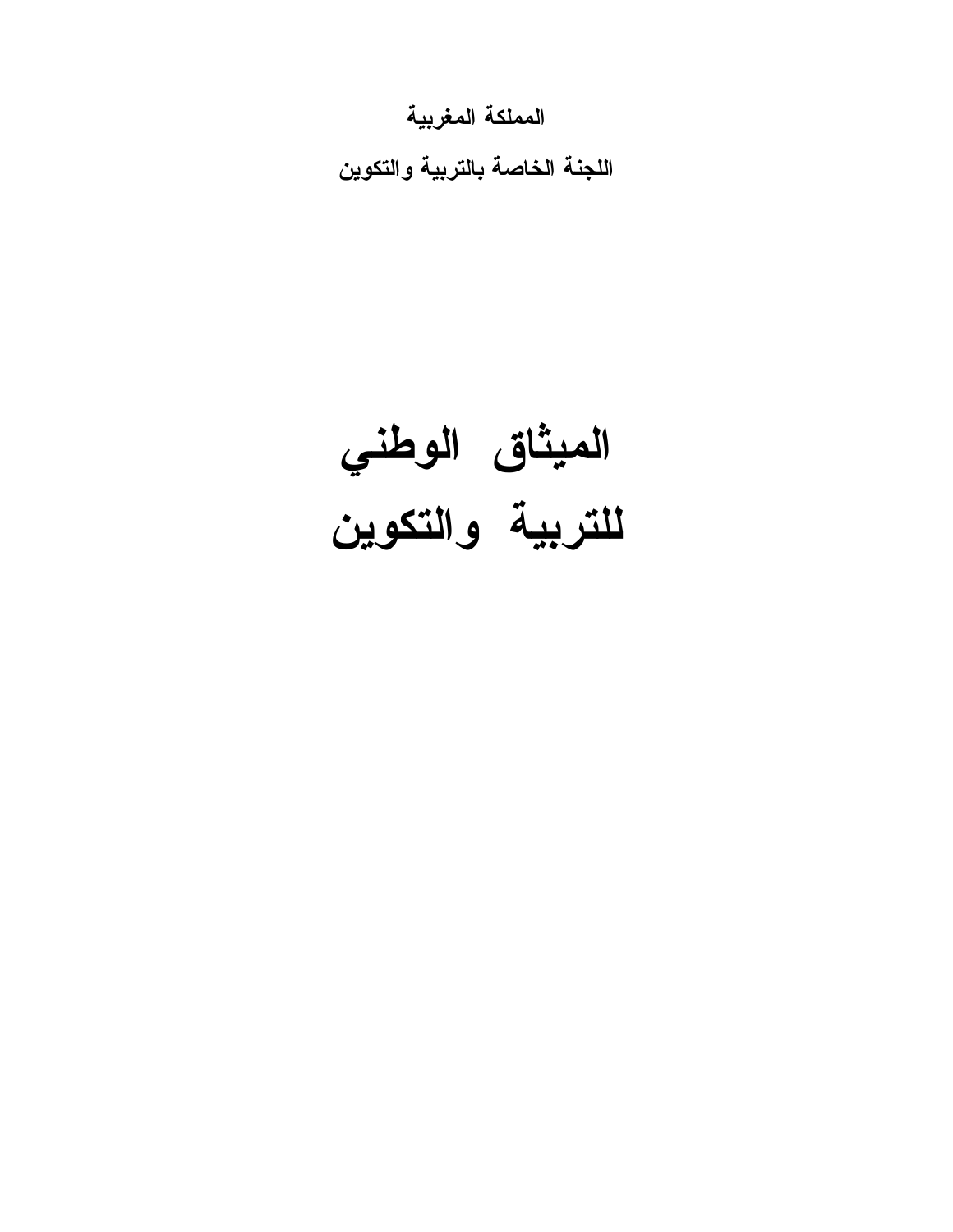# مقتطفات من الخطاب السامى لصاحب الجلالة محمد السادس نصره الله فى افتتاح الدورة الخريفية للسنة التشريعية الثالثة المتعلق بالتعليم

.. ''المســألـة الأولـى تتعلق بالتعليم . . فعلى الرغم من تراثنا الزاخر الأصيل في هذا المضمار ,وما لنا فيه من تقاليد عريقة راسخة ,وعلى الرغم من الجهود المتلاحقة التي بذلت طوال أزيد من أربعة عقود لجعل تعلمينا يواكب مسرحلة اسسترجاع الاستقلال ومتطلبات بنائه ٬فإننا نلاحظ أن الأزمة المزمنة التسى يعانسيها والتى جعلت والدنا رضوان الله عليه يعين لجنة ملكية خاصة ممــــثلة فــــيها جميع الـهيئات والفعاليات ٬لوضع مشروع ميثاق وطنى للتربية والستكوين .وقسد شاءت الأقدار أن تنهى هذه اللجنة أشغالها دون أن يطلع والسدنا المشمول برحمة الله على نتائجها .ونغتنم هذه الفرصة لننوه بعملها وبجهود كل أعضائها .وقد اطلعنا على نتائجها ووجدناها تعبر عما نبتغى من تعلسيم مسندمج مسع محيطه منفتح على العصر دون تنكر لمقدساتنا الدينية ومقوماتـــنا الحضارية وهويتنا المغربية بشتى روافدها .إن غايتنا هي تكوين مواطن صالح ,قادر على اكتساب المعارف والمهارات مشبع في نفس الوقت بهويسته التى تجعله فخورا بانتمائه ٬مدركا لحقوقه وواجباته ٬عارفا بالشأن المحلـــى والتـــزاماته الوطنـــية وبما ينبغى له نحو نفسه وأسرته ومجتمعه , مستعدا لخدمة بلده بصدق وإخلاص وتفان وتضحية ٬وفي اعتماد على الذات وإقسدام علسى المسبادرة الشخصية بثقة وشجاعة وإيمان وتفاؤل .ونريد من مؤسساتنا التربوية والتعليمية أن تكون فاعلة ومتجاوبة مع محيطها ,ويقتضى ذلـــك تعمـــيم الـــتمدرس وتسهيله على كل الفئات وبالأخص الفئات المحرومةً والمســناطق النـائيـة التي ينبغي أن تحظى بتعامل تفضيلي ,وكذلك الـعنايـة بأطر التعلــــيم التـــــي نكن لـها كل الـعطف والتقدير والتـي هي فـي أمس الـحاجـة إلـي مزيد من العناية بها والتكريم .

ولقـــد أصررنـا من منطلق حرصنـا على تمتيع كل الفئات بالتعليم والتربية أن يظـــل مجانــــيا علـى مستوى التعليم الأساسـى .ولن تتم مساهمة الفئات ذات الدخل المرتفع بالنسبة للتعليم الثانوى إلا بعد خمس سنوات من الوقوف على نجاح هذه التجربة مع الإعفاء التام للأسر ذات الدخل المحدود .أما بالنسبة للتعلـــيم الـعالــــي فلن تفرض رسوم التسجيل إلا بـعد ثلاث سنوات من تطبيق المشروع مع إعطاء منح الاستحقاق للطلبة المتفوقين المحتاجين .إن الضرورة لتقتضى كذلك أن ننظر إلى أساليب التدبير من أجل ترشيد النفقات المرصودة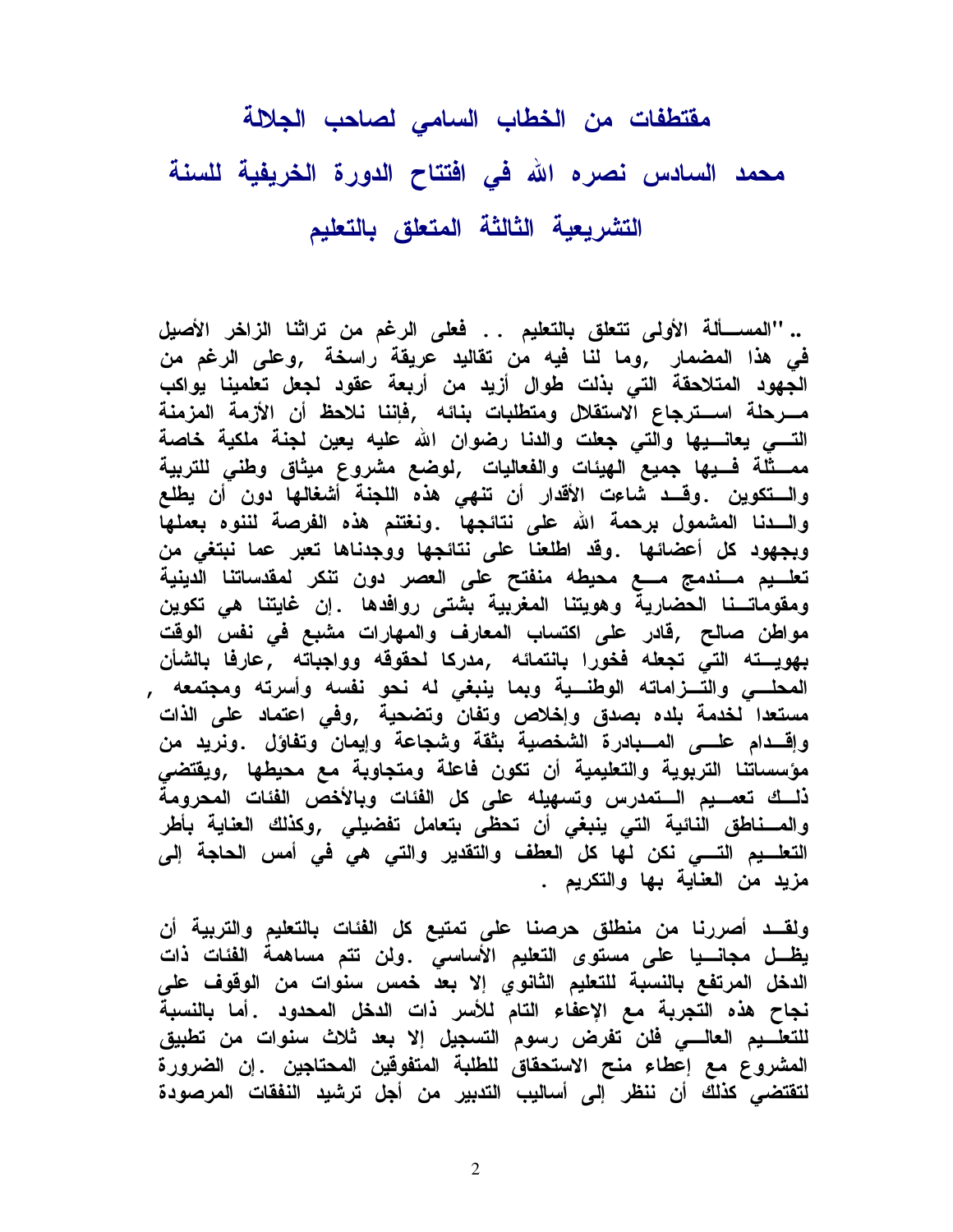للتعليم .وإن الواجب يحتم علينا الصرامة في التعامل مع الأموال العامة صونا لهـــا مـــن كل التلاعبات .إننا نستطيع تحقيق هذه الأهداف إذا ما تم ترشيد استغلال الموارد المادية وعقلنة تدبيرها ,وإذا ما وقع تحسين الاستفادة من الكفـــاءات والخبـــرات ,وإذا ما ساهمت في الإنجاز كل الأطراف المعنية من جماعـــات محلـــية وقطاع خاص ومؤسسات إنتاجية وجمعيات ومنظمات وسائر الفاعلين الاقتصاديين والاجتماعيين ,دون إغفال دور الآباء والأمهات ومسؤولية الأسر في المشاركة بالمراقبة والتتبع والحرص على المستوى المطلوب .كما ننبه إلى ضرورة الاعتناء بالتربية غير النظامية وما يتطلب التغلب على الأمية مـــن تعبئة وطنية للحد من تفشيها ومحو آثارها لاسيما فى القرى والبوادى بهدف الحد منها لكونها عائقا يعرفل مسيرة التنمية.

واعتبارا للتوجه الإيجابى الذي سار عليه مشروع الميثاق واستجابته الملموسة لمستلزمات الإصلاح الذي نتطلع جميعا إليه ٬ورغبة منا في بلورة خلاصاته ونتائجه داخل إطار مسطري يراعى المقتضيات الدستورية والإجراءات التشريعية ,فقــد قـــررنـا إحالـــته على البرلمان لوضع مشاريع القوانين التي توفر له إمكانات التنفيذ على أن يتم هذا التنفيذ ابتداء من السنة المقبلة إن شاء الله بإيقـــاع تدريجى .وستظل اللجنة فائمة لمتابعة عملية التطبيق وتقييم النتائج وإغناء الميثاق ليواكب التطورات والمستجدات''...

الرباط، في 8 أكتوبر1999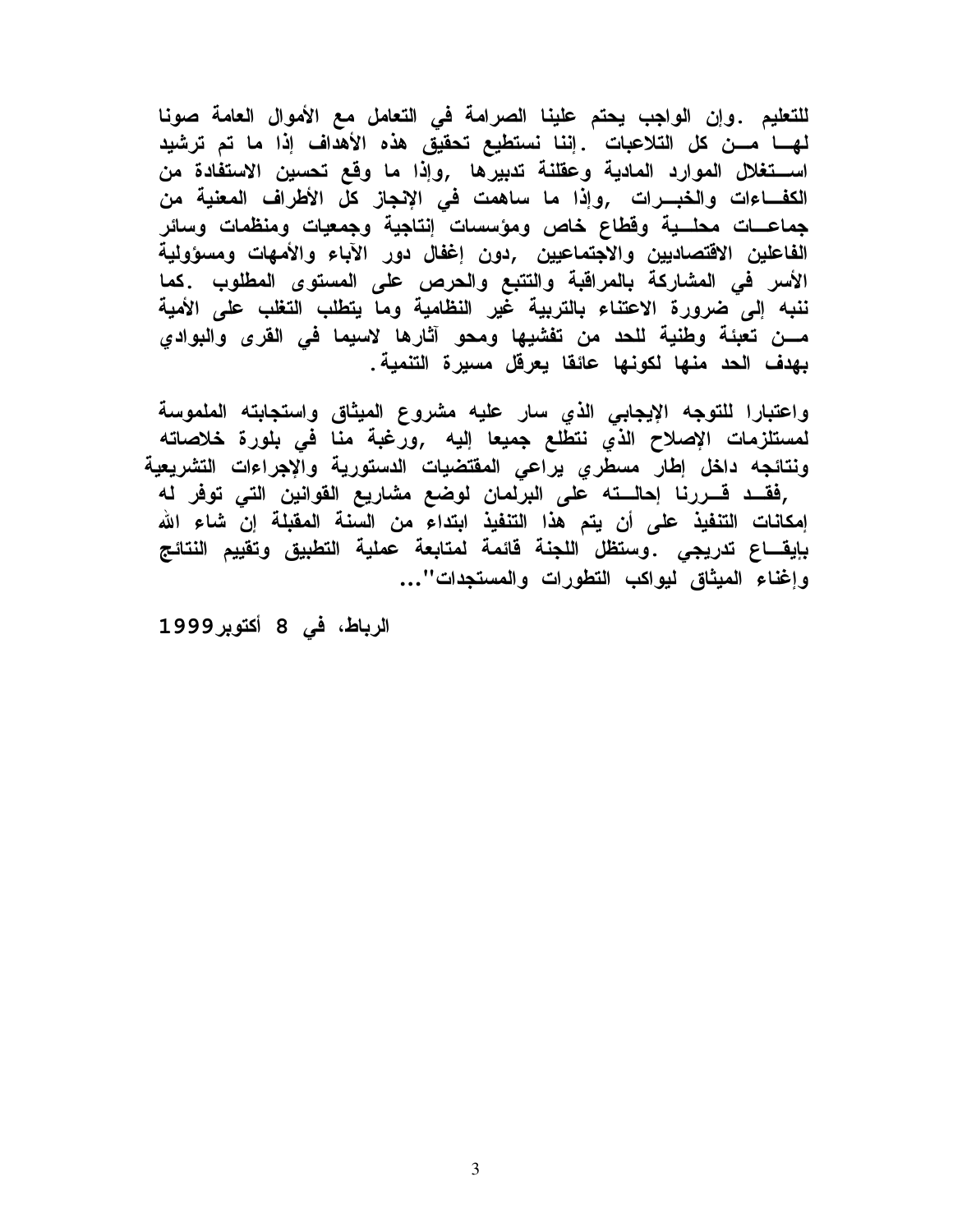# تصميم

صمم هذا الميثاق على قسمين رئيسيين متكاملين :

تضمن القسم الأول المبادئ الأساسية التي تضم المرتكزات الثابتة لنظام التربية والتكوين والغايـــات الكبرى المتوخاة منه, وحقوقٌ وواجبات كل الشركاء, والتعبئة الوطنية لإنجاح الإصلاح.

أما القسم الثاني فيحتوي على ستة مجالات للتجديد موزعة على تسع عشرة دعامة للتغيير :

وقد تم الحرص في صياغة المبادئ الأساسية للإصلاح وتجديد مجالاته, على توخي الدقة والوضوح قدر المستطاع, مع الاستحضار الدائم لضرورة التوفيق بين ما هو مرغوب فيه ومــــا هـــو ممكـــن النطبيق. ومن ثم جاءت دعامات النغيير في صيغة مقترحات عملية, مقرونة كلما أمكن بسبل نطبيقها وأجاله.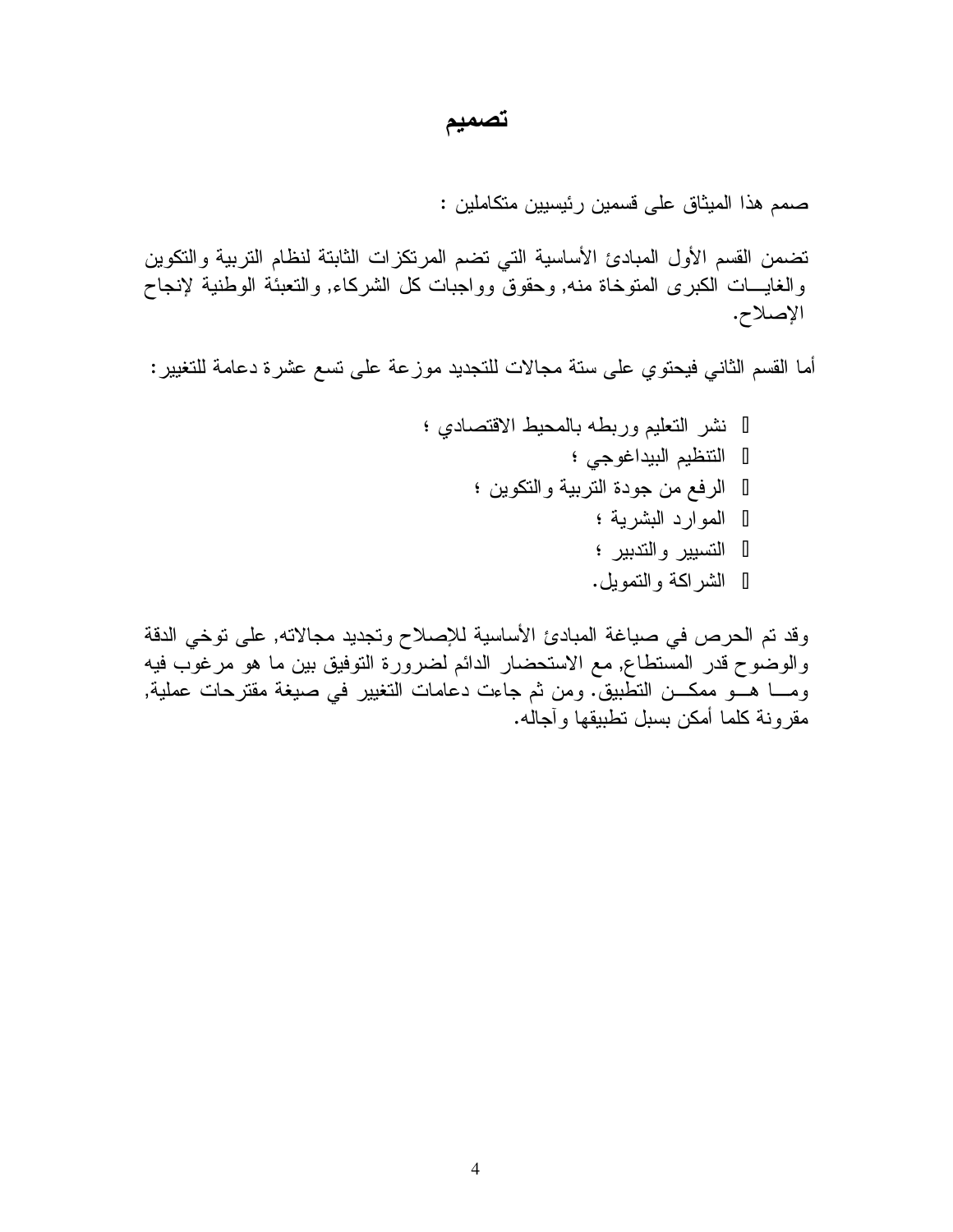## الفهرس

# بسم الله الرحمان الرحيم

# الميثاق الوطنى للتربية والتكوين

تصميم القسم الأول : المبادئ الأساسية المرتكزات الثابتة الغايات الكبرى حقوق وواجبات الأفراد والجماعات التعبئة الوطنية لتجديد المدر سة

القسم الثاني : مجالات التجديد ودعامات التغيير المجال الأول : نشر التعليم وربطه بالمحيط الاقتصادي الدعامة الأولى : تعميم تعليم جيد في مدرسة متعددة الأساليب الدعامة الثانية : التربية الغير النظامية ومحارية الأمية محاربة الأمية الترببة غبر النظامبة اللامركزية والشراكة في التربية عير النظامية وفي محو الأمية دور الإعلام المرئي في التربية غير النظامية وفي محاربة الأمية الدعامـــــــــة الثـالــــثــة : الســـــعى إلـــــى أكبر تـلاؤم بين النظام التربوي والمحيط الاقتصادي شبكات التربية والتكوين الممر ات بين التربية والنكوين والحياة العملية انفتاح المدرسة على محيطها وعلى الأفاق الإبداعية النمر س و النكوين بالنتاوب التكوين المستمر

5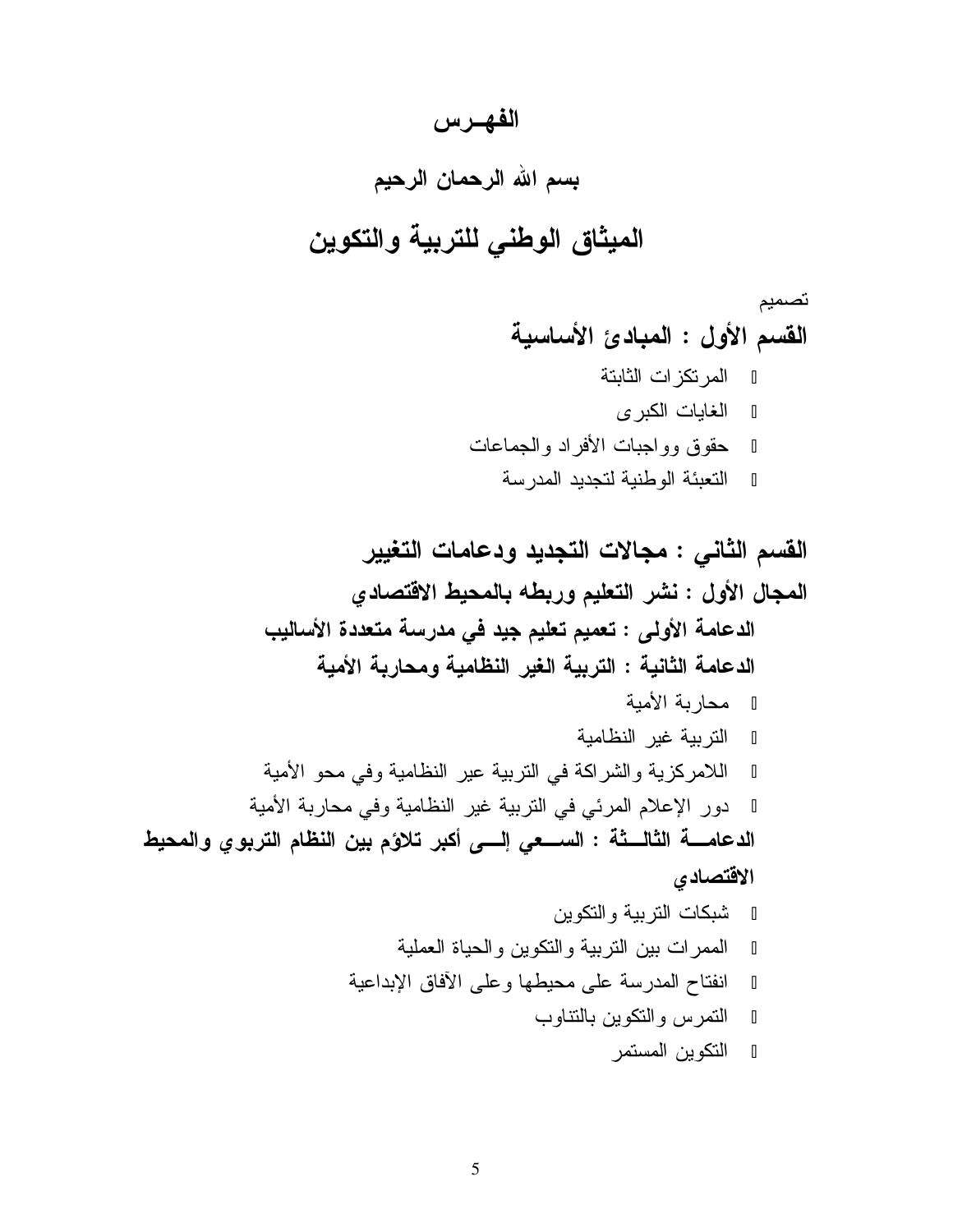الدعامة العاشرة : استعمال التكنولوجيا الجديدة للإعلام والتواصل

الدعامة الثانية عشرة : إنعاش الأنشطة الرياضية والتربية البدنية المدرسية والجامعية والأنشطة الموازية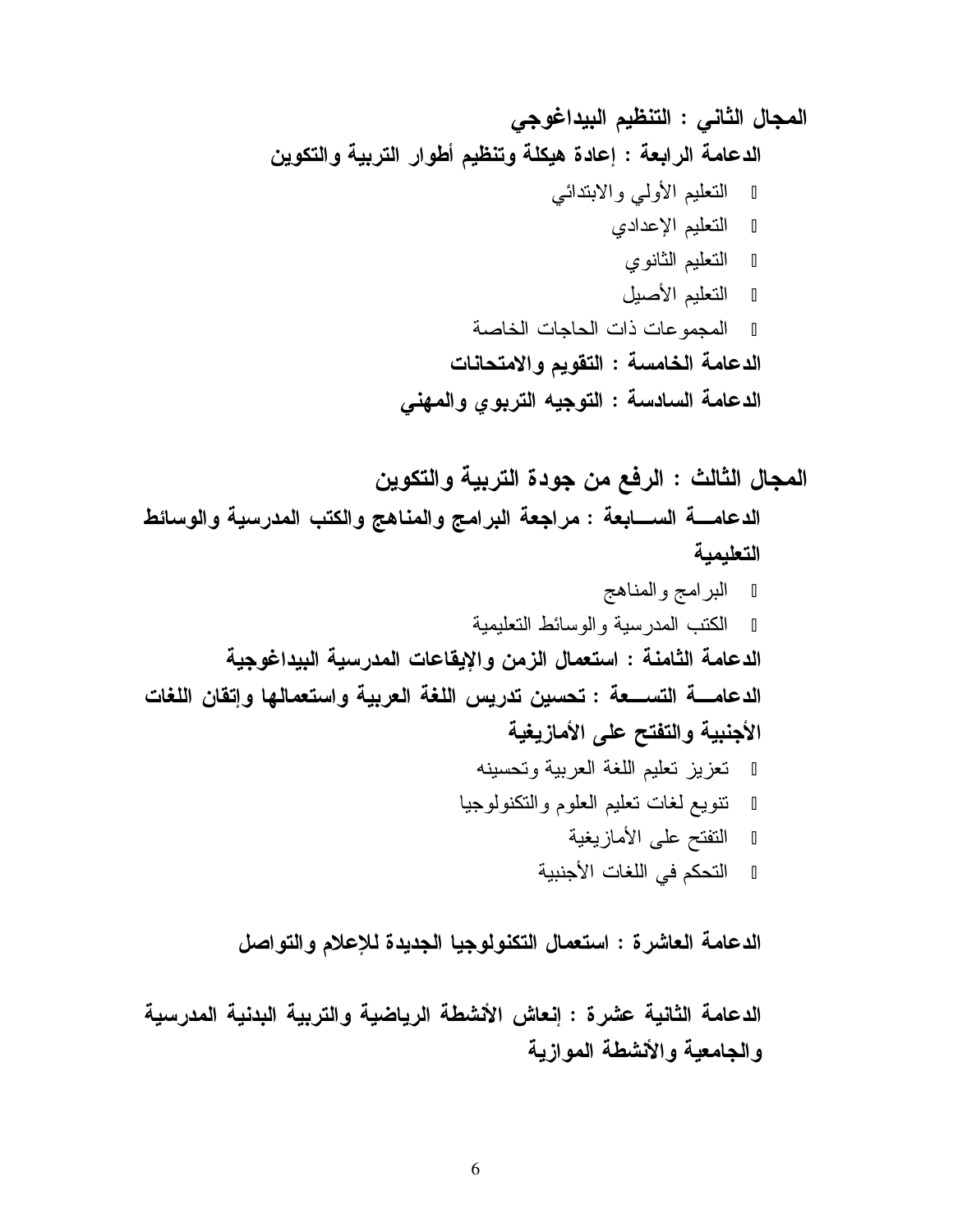الخاتمة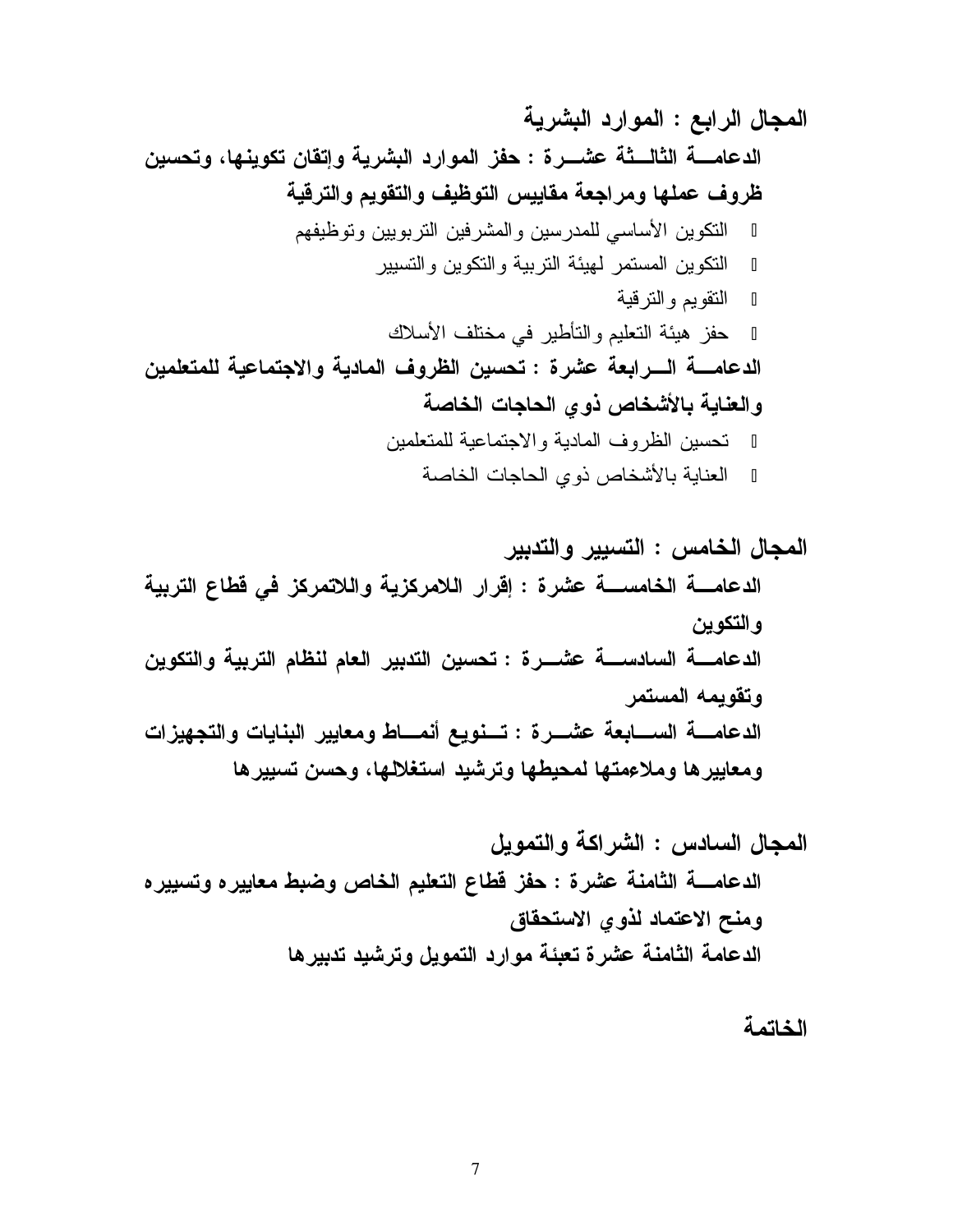#### القسم الأول : المبادئ الأساسية

#### المرتكز ات الثابتة

- l يهـــندى نظـــام النربية و النكوين للمملكة المغربية بمبادئ العقيدة الإسلامية وقيمها السرامية لتكون المواطن المتصف بالاستقامة والصلاح, المتسم بالاعتدال والتسامح, الشـــغوف بطلـــب العلـــم والمعرفة, في أرحب أفاقهما, والمنوفد للاطلاع والإبداع, والمطبوع بروح المبادرة الإيجابية والإنتاج النافع.
- 2- يلسنحم النظام النربوي للمملكة المغربية بكيانها العريق القائم على ثوابت ومقدسات يجلَّــ بِها الإيمـــان بـــالله وحـــب الوطن والنَّمسك بالملكية الدستورية ؛ عليها بربي المو الهـــــنون مشــــبعين بالرغبـة في المشاركـة الإيجابيـة في الشأن العام والخاص وهم واعـــون أتـــم الوعي بواجباتهم وحقوقهم, متمكنون من التواصل باللغة العربية, لغة الـــبلاد الرســـمية, تعبيـــرا وكتابة, متفتحون على اللغات الأكثر انتشارا في العالم, متشـــبعون بـــروح الحوار, وفبول الاختلاف, ونبني الممارسة الديمقراطية، في ظل دولة الحق والقانون.
- 3– يتأصل النظام التربوي في التراث الحضاري والثقافي للبلاد, بتنوع روافده الجهوية المستفاعلة والمستكاملة ؛ ويسستهدف حفظ هذا النراث وتجديده, وضمان الإشعاع المنواصل به لما يحمله من قيم خلقية وثقافية.
- 4— يندرج النظام النربوي في حيوية نهضة البلاد الشاملة, القائمة على النوفيق الإيجابي بــــين الوفاء للأصالة والنطلع الدائم للمعاصرة, وجعل المجتمع المغربي يتفاعل مع مقـــومات هويــــنه فــــي انسجام ونكامل, وفي نفتح علـى معطيات الحضـارة الإنسـانية العصر بة وما فيها من أليات و أنظمة تكرس حقوق الإنسان وتدعم كر امته.
- 5– يسروم نظـــام التـــــربية والــــنكوين الرقمي بالبلاد إلىي مستوى امتلاك ناصبية العلوم والتكنولوجـــيا المــــنقدمة, والإسهام في نطوير ها, بما يعزز قدرة المغرب النتافسية, ونموه الاقتصادي والاجتماعي والإنساني في عهد يطبعه الانفتاح على العالم.

#### الغابات الكبرى

الأخـــص, في قلب الاهتمام والنفكير والفعل خلال العملية التربوية التكوينية. وذلك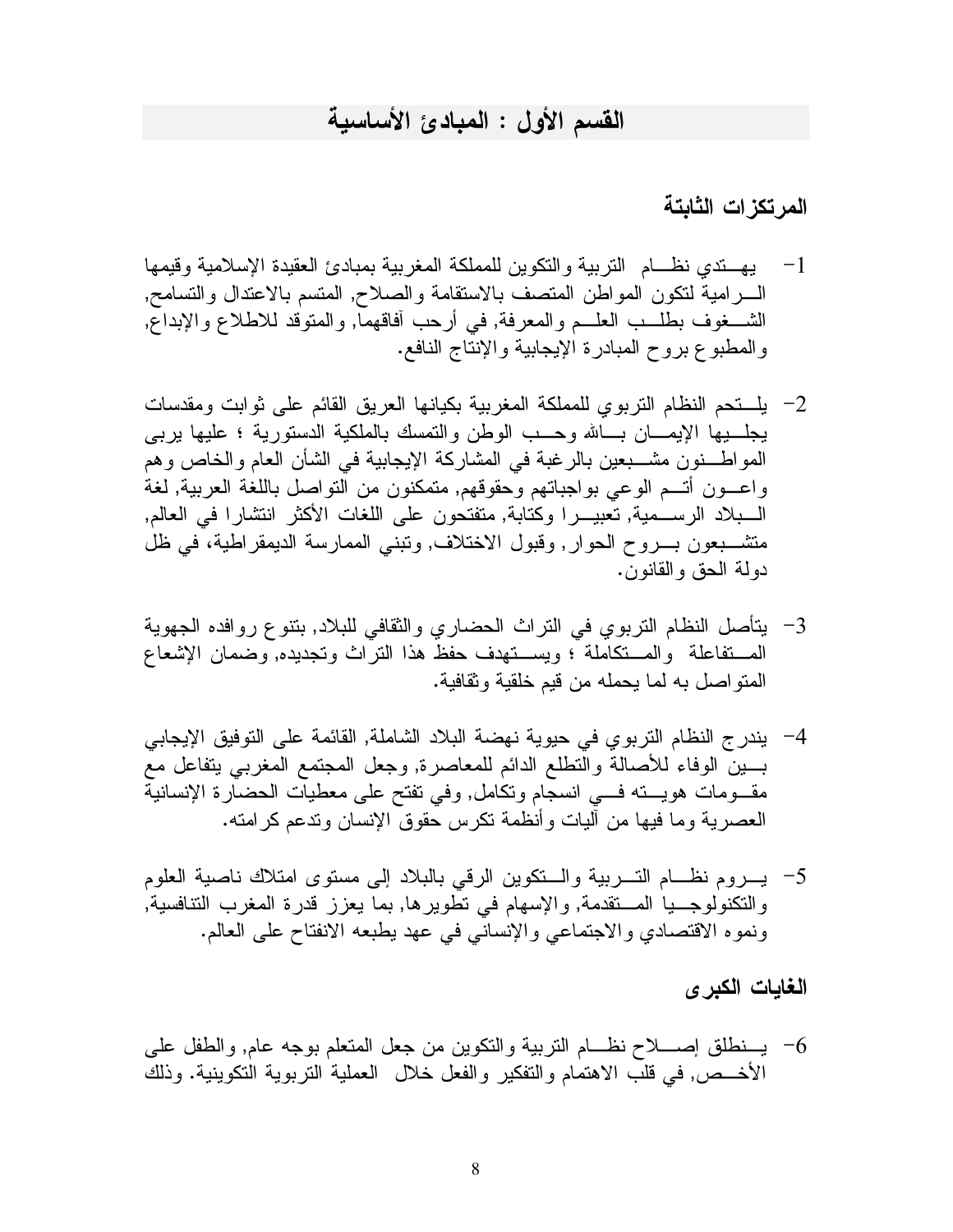بنوفير الشروط وفتح السبل أمام أطفال المغرب ليصقلوا ملكاتهم, ويكونون متفتحين مؤ هلين وقادر بن علي النعلم مدى الحياة.

وإن بلوغ هذه الغايات ليقتضىي الوعى بنطلعات الأطفال وحاجاتهم البدنية والوجدانية والنفســـية والمعرفية والاجتماعية, كما يقتضي في الوقت نفسه نهج السلوك التربوي المنسجم مع هذا الوعبي, من الوسط العائلي إلى الحياة العملية مرورًا بالمدرسة.

ومـــن ثـــم، يقف المربون والمـجتمع برمته تجاه المتعلمين عامة, والأطفال خاصـة, مسوقفا قوامه النفهم والإرشاد والمساعدة على النقوية الندريجية لسيرورتهم الفكرية والعملـــبة، ونتشـــئتهم علــــي الاندماج الاجتماعي، واستيعاب القيم الدينية والوطنية و المجتمعية.

- 7 وتأسيســــا علـي الـغايـة السابقة ينبغي لنظـام النزبيـة والنكوين أن ينـهض بوظائفه كـاملـة تجاه الأفر اد و المجتمع و ذلك :
- أ بمـــنح الأفـــراد فرصــــة اكتساب القيم والمعارف والمهارات التي تؤهلهم للانــــدماج فــــي الحياة العملية, وفرصة مواصلة النعلم, كلما استوفوا الشروط والكفايات المطلوبة, وفـــرصـة إظـهار النبوغ كلمـا أهلتهم قدراتهم واجتهاداتهم ؛ ب – بتـــزويد المجــــتمـع بـالكفاءات من المؤهلين والعاملين الصــالحين للإسهام في البناء المنواصل لوطنهم على جميع المسنويات. كما ينتظر المجتمع من النظام النَّـــربو ي أن يزوده بصفوة من العلماء وأطر النَّدبير , ذات المقدرة على ريادة نهضة البلاد عبر مدارج النقدم العلمي والنقنبي والاقتصادي والثقافي.
- 8 وحتى بتسنى لنظام التربية والتكوين إنجاز هذه الوظائف على الوجه الأكمل, ينبغي أن نتوخـــي كـــل فعالياته وأطرافه نكوين المواطن بالمواصفات المذكورة في المواد أعلاه .
	- 9 تسعى المدرسة المغربية الوطنية الجديدة إلى أن تكون :
- أ مفعمة بالحياة, بفضل نـهج تربوي نشيط, يـجاوز النلقـي السلبـي والـعمل الفردي إلـــي اعــــنمـاد الــــنـعلم الذاتـــــي, والقدرة علـي الـحوار والمشاركـة فـي الاجتـهاد الجماعى ؛ – مفتوحة على محيطها بفضل نهج تربوي قوامه استحضار المجتمع في قلب ب المدرســــة, والـخـــــروج إليه منـها بكل مـا يـعود بـالنفـع علـي الوطن, ممـا يتطلب نســـج علاقـــات جديـــدة بـــين المدرسة وفضائها البيئي والمجتمعي والثقافي و الاقتصادي.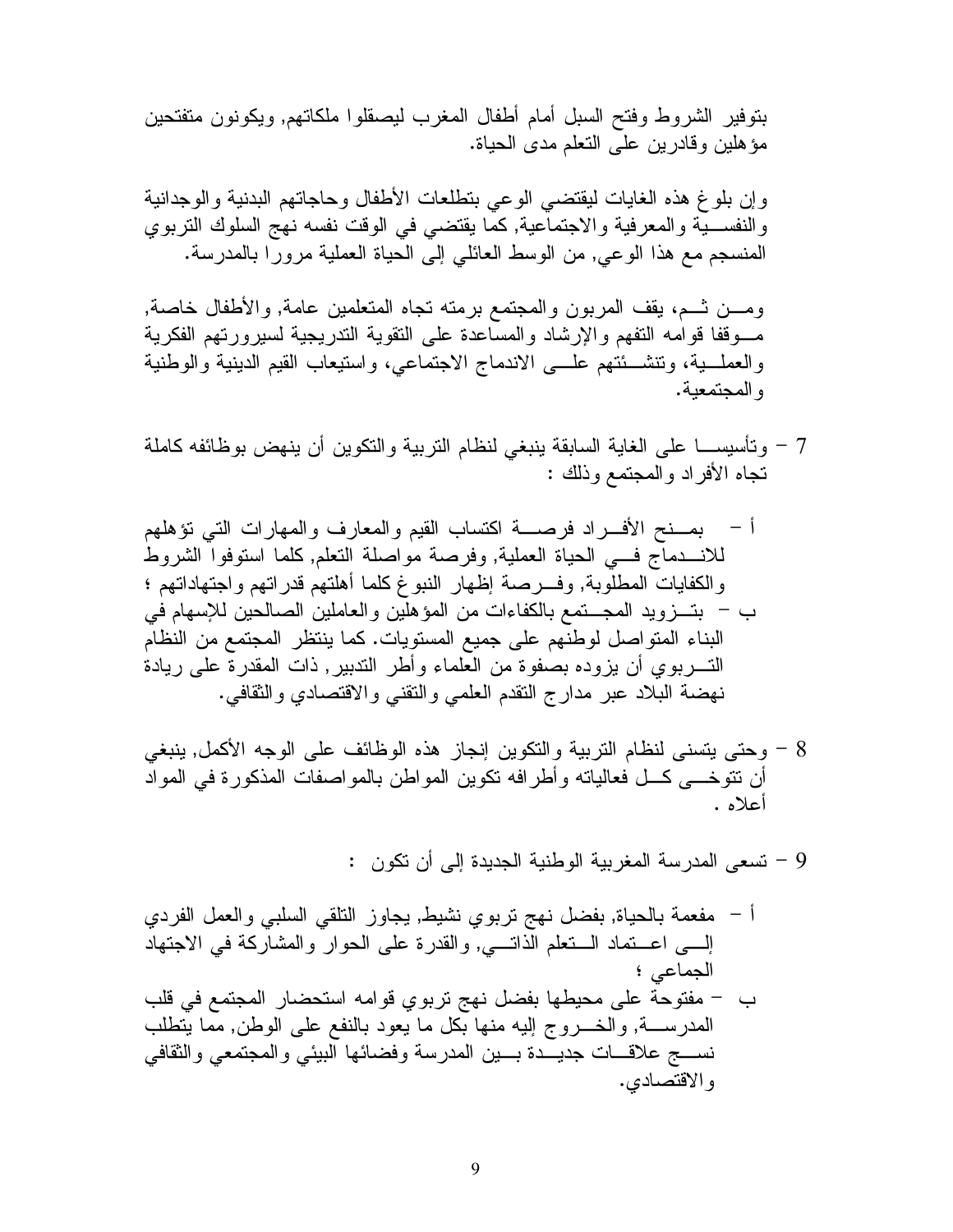10 – علـــي نفــس النهج ينبغي أن تسير الجامعة ؛ وحري بها أن تكون مؤسسة منفتحة وقاطرة للنتمية على مستوى كل جهة من جهات البلاد وعلى مستوى الوطن ككل :

حقوق وواجبات الأفراد والجماعات

- 11 تحتــــرم فــــي جميع مرافق التربية والتكوين المبادئ والحقوق المصرح بها للطفل والمرأة والإنسان بوجه عام, كما نتص على ذلك المعاهدات والانفاقيات والمواننيق الدولـــية المصــــادق عليها من لدن المملكة المغربية. وتخصص برامج وحصص تربوية ملائمة للتعريف بها, والنمرن على ممارستها وتطبيقها واحترامها.
- 12 يعمــــل نظـــــام التـــــــربية والنكوين ً علـي تحقيق مبدإ المساواة بين المواطنين ونكافؤ الفــــــرص أمــــــامـهم, وحــــــق الـجميع فــي النخليم, إنــاثـا وذكور ا, سواء فـي البوادي أو الحو اضر , طبقا لما بكفله دستور المملكة.
	- 13 تطبيقا للحقوق والمبادئ المشار إليها أعلاه, تلتزم الدولة بما يلي :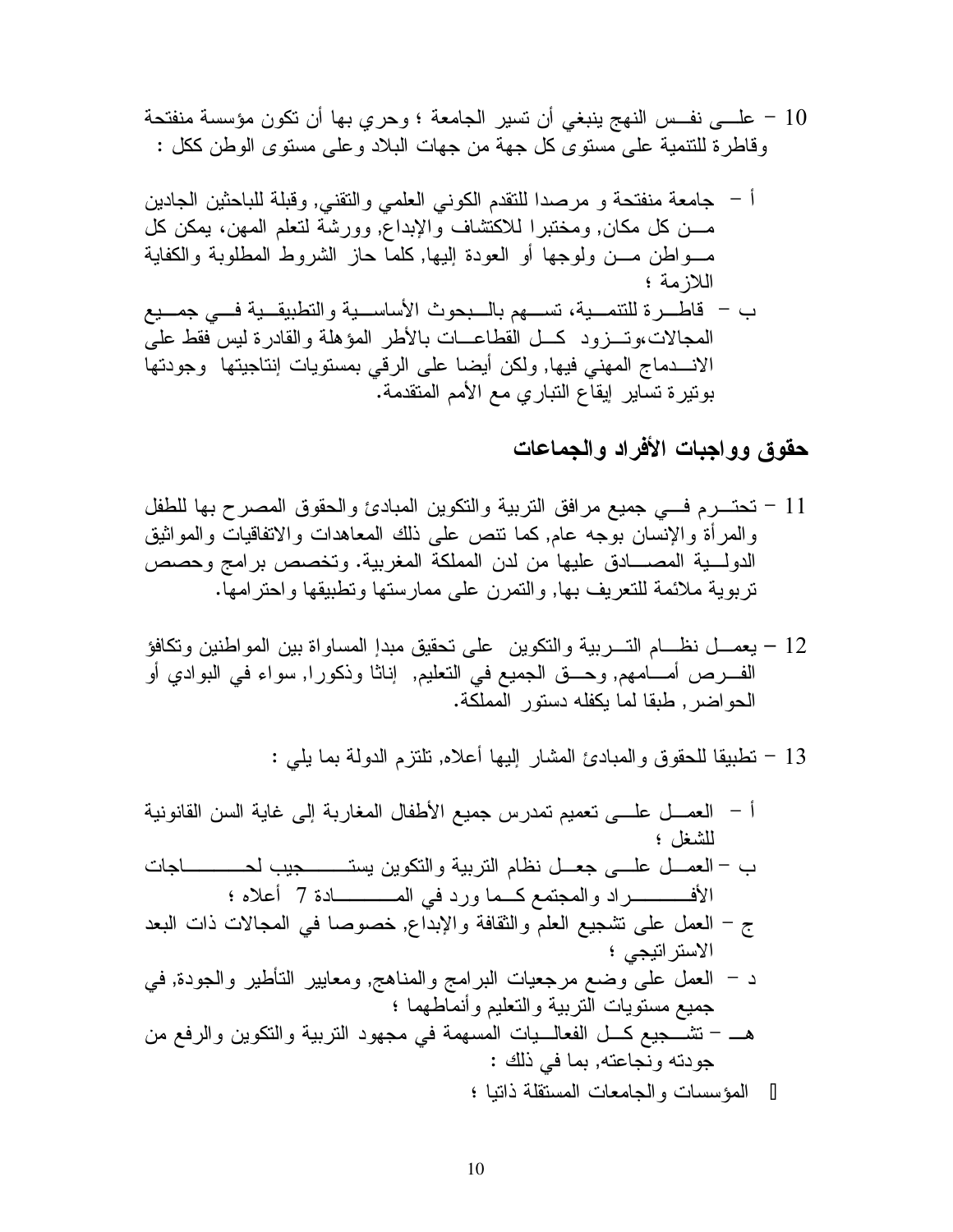الجماعات المحلبة ؛ القطاع الخاص المؤهل ؛ مؤسسات الإنتاج والخدمات المسهمة في التكوين ؛

- الجمعيات ذات الاختصاص أو الاهتمام بمجال التربية والنكوين.
- و مراقبة كل المسهمين في قطاع التربية والتكوين والحرص على احترامهم للقوانين والنتظيمات الجاري بها العمل.
- 14 للمجــــتمـع المغربــــي الحـــــق فـي الاستفادة من نظام للتربية والتكوين يحفظ ويرسخ مرتكزاته الثابتة, ويحقق غاياته الكبرى التي نتصدر الميثاق. وعلى المجتمع بدوره التجــند الـــدائم لــــرعاية التربية والتكوين, وتكريم القائمين عليهما، والإسهام بكل فعالـــباته فــــي توطيد نطاقهما وتوسيعه, , وخاصة منها الفعاليات المذكورة حقوقها وو اجباتها في المواد التالية.
- 15 –علـــي الجماعـــات المحلية نبويئ النربية والنكوين مكان الصدار ة, ضمن أولويات الشَّانِ الْجهوىِ أَوِ الْمُحْلِّي الَّتِّي نَعْنَى بِهَا. وعلى مجالس الجهات والجماعات الوعي بالدور الحاسم للتربية والنكوين, في إعداد النشء للحياة العملية المنتجة لفائدة الجهة أو الجماعــــة, وفــــي بث الأمل في نفوس أبـاء المنعلمين وأوليائـهم والاطمئنـان علـي مســــنقبل أبــــنائـهم, وبـالتـالــــي حفز هم علـي النفانـي فـي الـعمل لصــالـح از دهار الـجـهة و الجماعة.

وبسناء علـــي هــذا الوعي, نقوم الجماعات المحلية بواجبات الشراكة مع الدولة, والإســـهام إلــــي جانبها في مجهود النربية والنكوين, وفي نحمل الأعباء المرتبطة بالنعميم وتحسين الجودة, وكذا المشاركة في الندبير وفق ما جاء به الميثاق.

وللجماعـــات المحلـــبية على الدولة حق النوجيه والناطير ونفويض الاختصـاصـات اللامركــــزية واللامنمركزة, وحق الدعم المادي بالقدر الذي بيسر قيامها بواجباتها على الوجه الأمثل. ولها كذلك على المستفيدين من النربية والنكوين وعلى القائمين بهمـــا حـــق المعـــونـة النطوعية والنفانـي في العمل والعنايـة القصوى بالمؤسسات النر بوبة الجهوبة والجماعبة.

16 – علـــي الأبــــاء والأولياء الوعـي بأن النزبية ليست وقفا علـي المدرسة وحدها, وبأن الأســــرة هــــي المؤسسة التربوية الأولى التي تؤثر إلى حد بعيد في تتشئة الأطفال وإعدادهم للتمدرس الناجح, كما نؤثر في سيرورتهم الدراسية والمهنية بعد ذلك.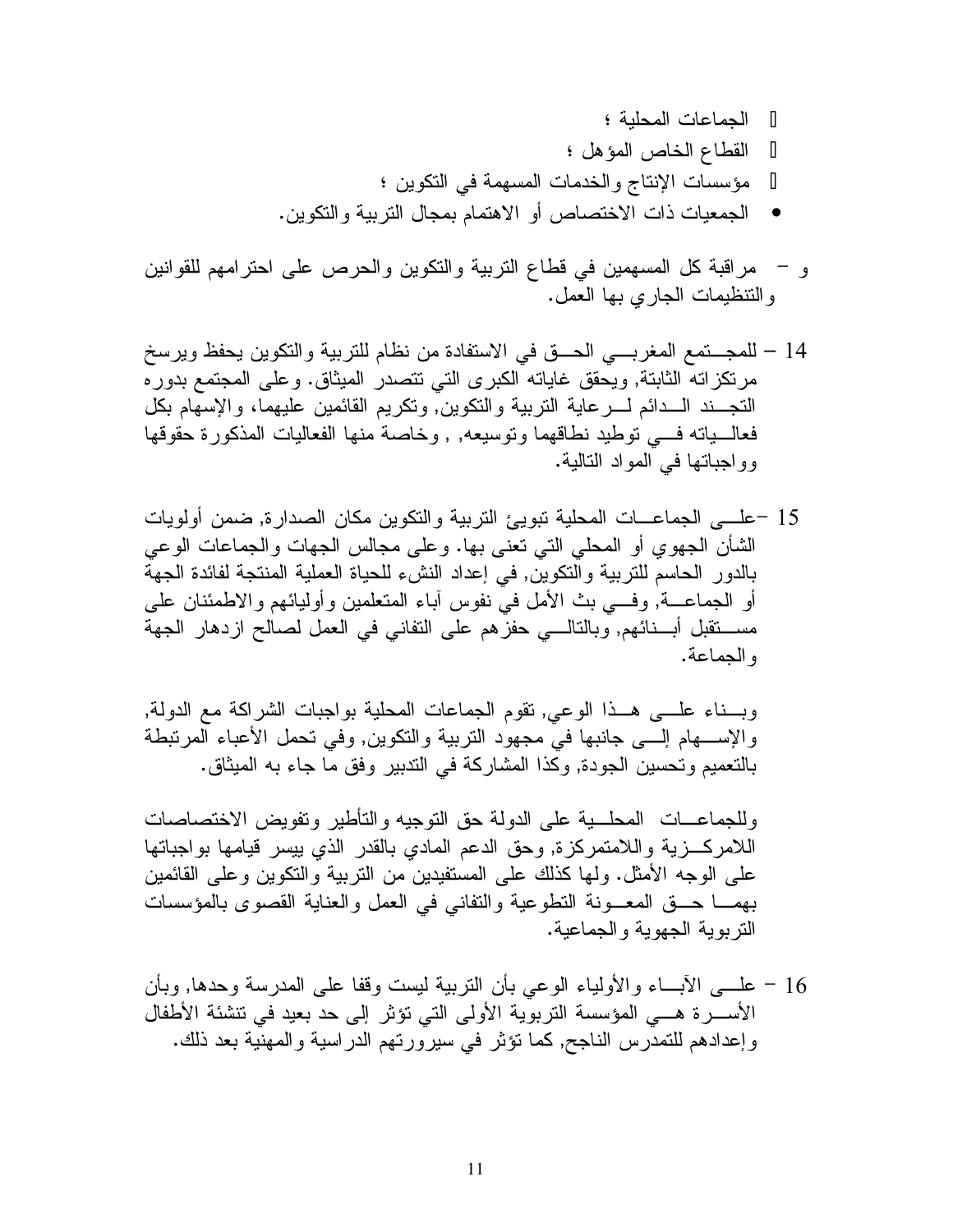وعليهم كذلك نجاه المؤسسة المدرسية واجب العناية والمشاركة في الندبير والنقويم وفق ما نتص عليه مقتضيات الميثاق.

وعلـــي جمعيات الأباء والأولياء, بصفة خاصة, واجب نهج الشفافية والديمقراطية والجديسة فسي التنظيم والانتخاب والنسيير, وواجب نوسيع قاعدتها التمثيلية لتكون بحق محاورا وشريكا ذا مصداقية ومردودية في ندبير المؤسسات النربوية ونقويمها و العناية بها.

و للأبساء و الأولسياء على الدولة و الجماعات المحلية و المدر سين و المسير بن حقوق تقابل ما لهذه الأطر اف من و اجبات.

17 – للمــــربين والمدرسين على المتعلمين وأبائهم وأوليائهم, وعلى المجتمع برمته, حق النكــــريم والنشريف لمهمتهم النبيلة, وحق العناية الجادة بظروف عملهم وبأحوالهم الاجتماعـــية, وفقا لما ينص عليه الميثاق. ولهم على الدولة وكل هيئة مشرفة على التسربية والستكوين حسق الاسستفادة من تكوين أساسى متين ومن فرص التكوين المســــنمر , حتــــي يســــنطيعوا الرفع المنواصل من مسنوى أدائـهم النزبوي, والقيام بو اجبهم على الوجه الأكمل.

وعلى المربين الواجبات والمسؤوليات المرنبطة بمهمتهم, وفي مقدمتها :

18 –يتمــتع المشـــرفون على ندبير المؤسسات التربوية والإدارات المرتبطة بها بنفس الحقو ق المخولة للمدر سين. و عليهم الو اجبات النر بو ية نفسها و بالأخص : العناية بالمؤسسات من كل الجوانب ؛ الاهتمام بمشاكل المتعلمين, وبمشاكل المدرسين ونفهمها والعمل علىي إيجاد الحلول الممكنة لها ؛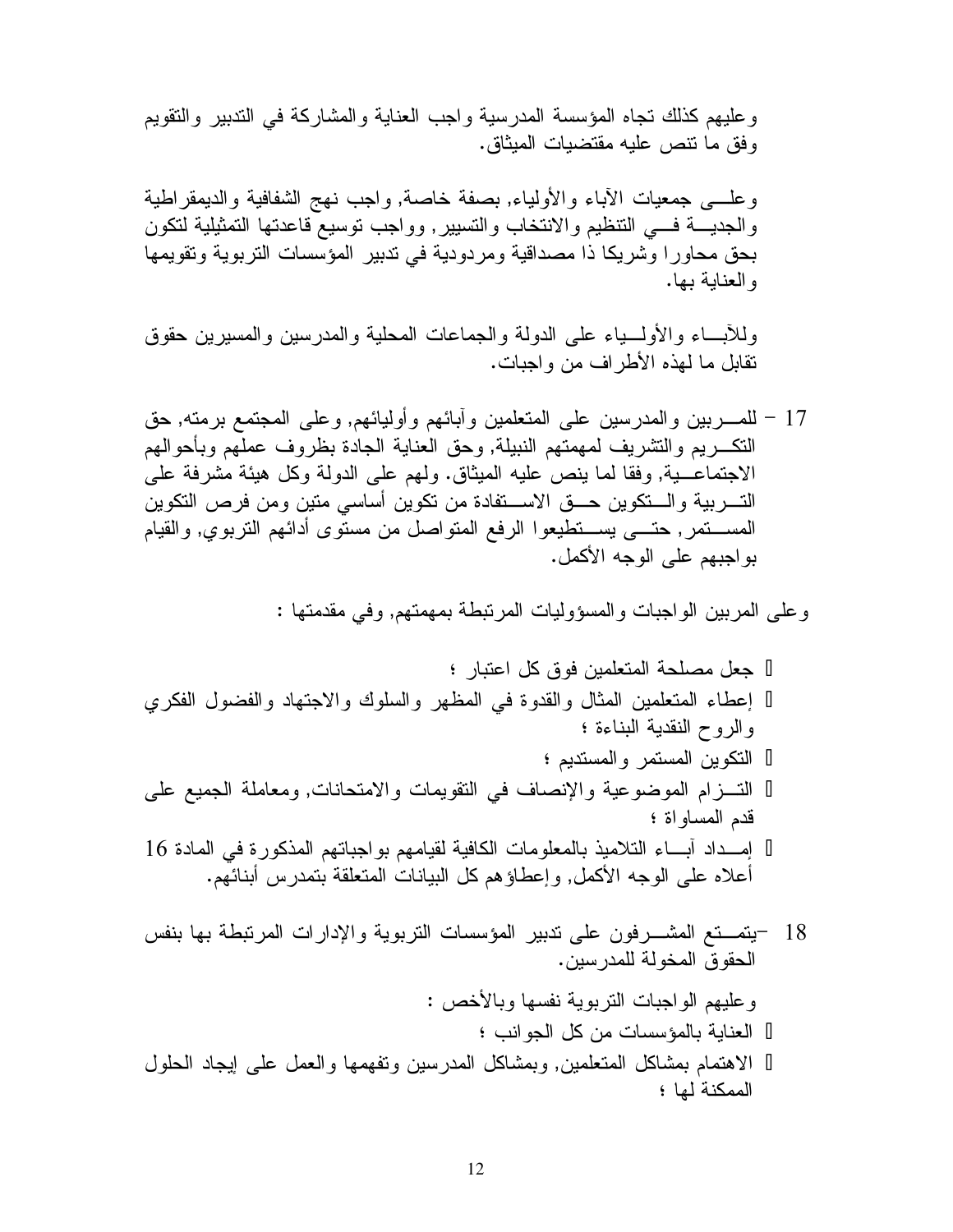نتبع أداء الجميع ونقويمه ؛ الحوار والنشاور مع المدرسين والأباء والأمهات وسائر الأولياء وشركاء المدرسة ؛ الندبيــــــر الشفاف والفعال لموارد المدرسة بإشراك فعلى, منتظم, ومنضبط لهيئات الندبير المحددة في الميثاق.

19 –للتلامـــيذ والطلـــبة علــــي أسرهم ومدرسيهم والجماعات المحلية التبي ينتمون إليها والمجسَّنمع والدولة حقوق نطابق ما بشكل واجبات على عاتق هذه الأطراف, كما نصت على ذلك المواد السابقة من الميثاق, مضافا إليها :

> عدم التعرض لسوء المعاملة ؛ المشاركة في الحياة المدرسية ؛ الحصول على الدعم الكافى لبلورة توجهاتهم الدراسية والمهنية.

> > و على التلاميذ والطلبة الواجبات الآتية :

التعبئة الوطنية لتجديد المدرسة

- 20 نعلن العشرية 2000–2009 عشرية وطنية للتربية والنكوين.
- 21 يعلن قطاع ا لنربية والنكوين أول أسبقية وطنية بعد الوحدة النرابية.
- 22 بحظـــي قطـــاع التـــر بية والتكوين, تبعا لذلك, بأقصبي العناية والاهتمام, علي كل مســـــتويات الدولـــــة, والجماعات المحلية, ومؤسسات التربية والتكوين نفسها, وكل الأطـــراف والشـــركاء المعنيين, تخطيطا وإنجازا وتتبعا ونقويما وتصحيحا, طبقا للمسوِّ ولبات و الأدوار المحددة ضمن المبثَّاق.
- 23 يقتضـــي إصــــلاح نظام النربية والنكوين عملا ذا بعد زمنـي عميق يندرج ضمن الســـيرورة الناريخية لنقدم البلاد ورقيها, وينطلب الحزم وطول النفس, والاستمانة في, السبعي لبلوغ الغايات المرسومة. وعليه فإن كل القوى الحية للبلاد حكومة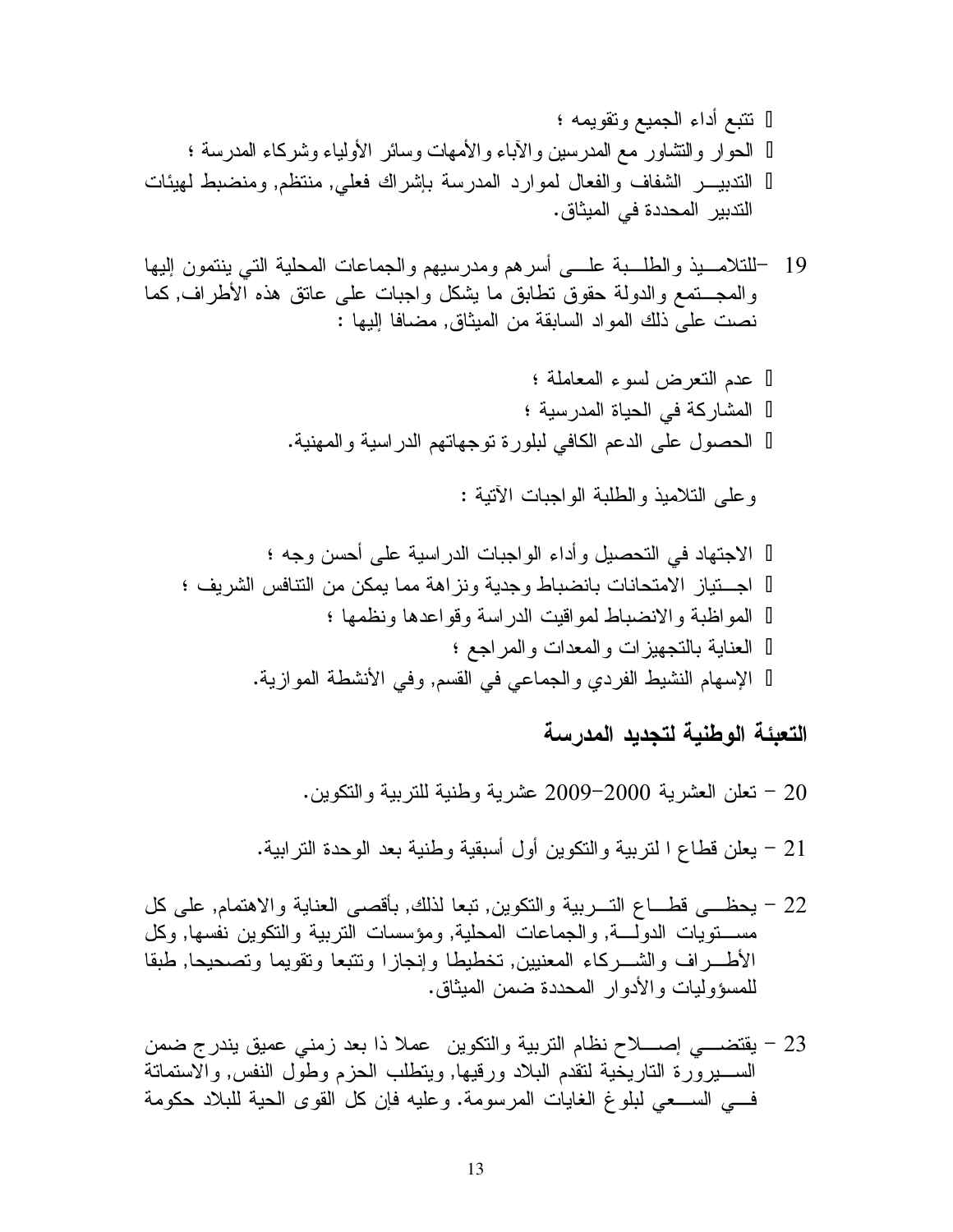وبسرلمانا وجماعسات محلسية وأحزابا سياسية ومنظمات نقابية ومهنية وجمعيات وْإدارَات نرَّابية, والعلماء والمثقفينَّ والفنانين, والشَّركاء المعنيين كافَّة بقطاع التربية .<br>والـــتكوين, مدعوة لمواصلة الجهد الجماعي من أجل تحقيق أهداف إصلاح التربية<br>والتكوين, جاعلين المصلحة العليا للوطن في هذا الميدان الحيوي فوق كل اعتبار, وفقا لمحتوى الميثاق.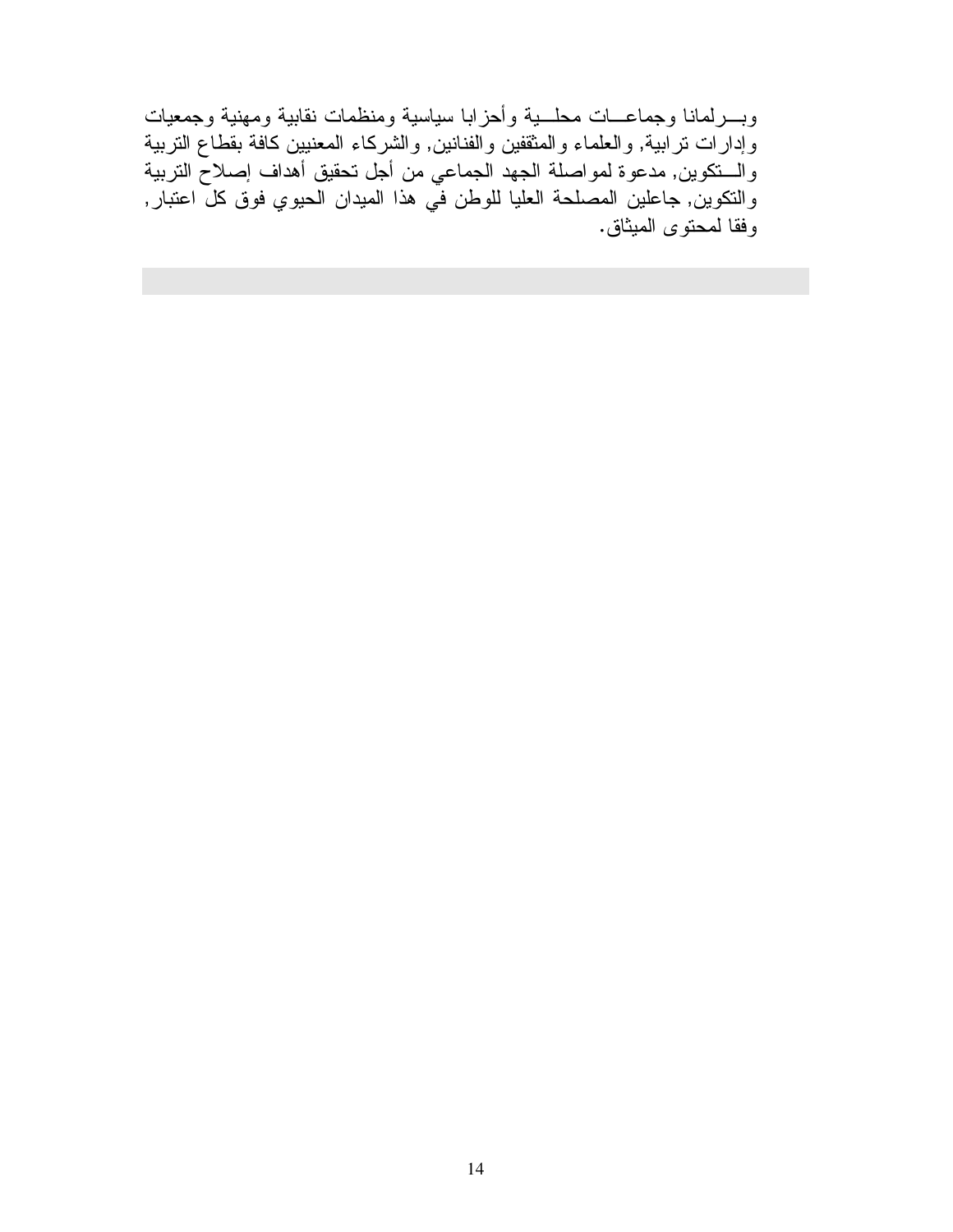## المجال الأول : نشر التعليم وربطه بالمحيط الاقتصادي

الدعامة الأولى : تعــميم تـــعليم جيد في مدرسة متعددة الأساليب

- 24 يشــمل نظـــام النربية والنكوين النعليم الأولىي والنعليم الابندائـي والنعليم الإعدادي والنعليم الثانوي والنعليم العالمي والنعليم الأصيل. ويقصد بنعميم النعليم, نعميم نربية جيدة على ناشئة المغرب بالأولى من سن 4 إلى 6 سنوات وبالابتدائـي والإعدادي من سن 6 إلى 15 سنة.
- 25 خــــلال العشــــرية الوطنية للتربية والتكوين, المعلنة بمقتضى هذا الميثاق, سيحظى النعلــبم الأولى والابندائي والإعدادي بالأولوية القصوى, وسنسهر سلطات النربية والسنكوين, بنعاون وثيق مع جميع الفعاليات النربوية والشركاء في إدارات الدولة والجماعـــات المحلية والمنظمات غير الحكومية والقطاع الخاص, على رفع تحدي النعمــــيم الســـــريع للنعلــــيم الأولـي والابندائـي والإعدادي فـي جميع أرجاء المملكة, بتحســـين جودته وملاءمته لحاجات الأفراد وواقع الحياة ومتطلباتها, مع إيلاء الفتاة في العالم القروى عناية خاصة.

ويسندرج في تحسين جودة التعليم, بموازاة تعميمه, مراعاة التوجهات الواردة في دعامات هذا الميثاق، وبلورتها في الواقع الملموس، وعلى الخصوص إعادة هيكلة أســــلاك النعلـــيم الأولـي والابندائـي والإعدادي, والإدماج الندريجي للنعليم الأولـي, وتحســـين البر امج والمناهج البيداغوجية والنقويم والنوجيه, وتجديد المدرسة, ودعم تعليم اللغات وتحسينه.

- 26 يصــــبح التعليم الزلميا ابتداء مـــــــن تمام السنة السادسة من العمر إلىي تمــــــــــام الخامسة عشرة منه, تبعا لنقدم إرساء الهياكل والشروط النربوية الكفيلة بإعطاء هذه الإلـــــز امية محـــــــنو اها العملــي. ويستند نتفيذ الإلز امية, فــي كل مكان نو افرت فيه هذه الشــــــروط, علــــــي الـجــــذب والـحفز المعنوي للتلاميذ وأوليائـهم, دون الاقتصــار علــي الوسائل القسرية المشروعة وحدها.
- منواصل, مواظب ومكلل بالنجاح على أوسع نطاق, للقضاء ندريجيا على الانقطاع والفشـــل الدراســــي, والمــــنابعة المنقطعة أو الصورية للدراسة. ويدخل في عوامل استقطاب التلاميذ وحفزهم ومساعدتهم على النجاح, تقريب المدرسة من المُستفيدين المنصوص عليــــــــها في المواد 139 إلى 143 من هذا الميثاق, وكذا المقتضيات المتعلقة بحفز المدر سين.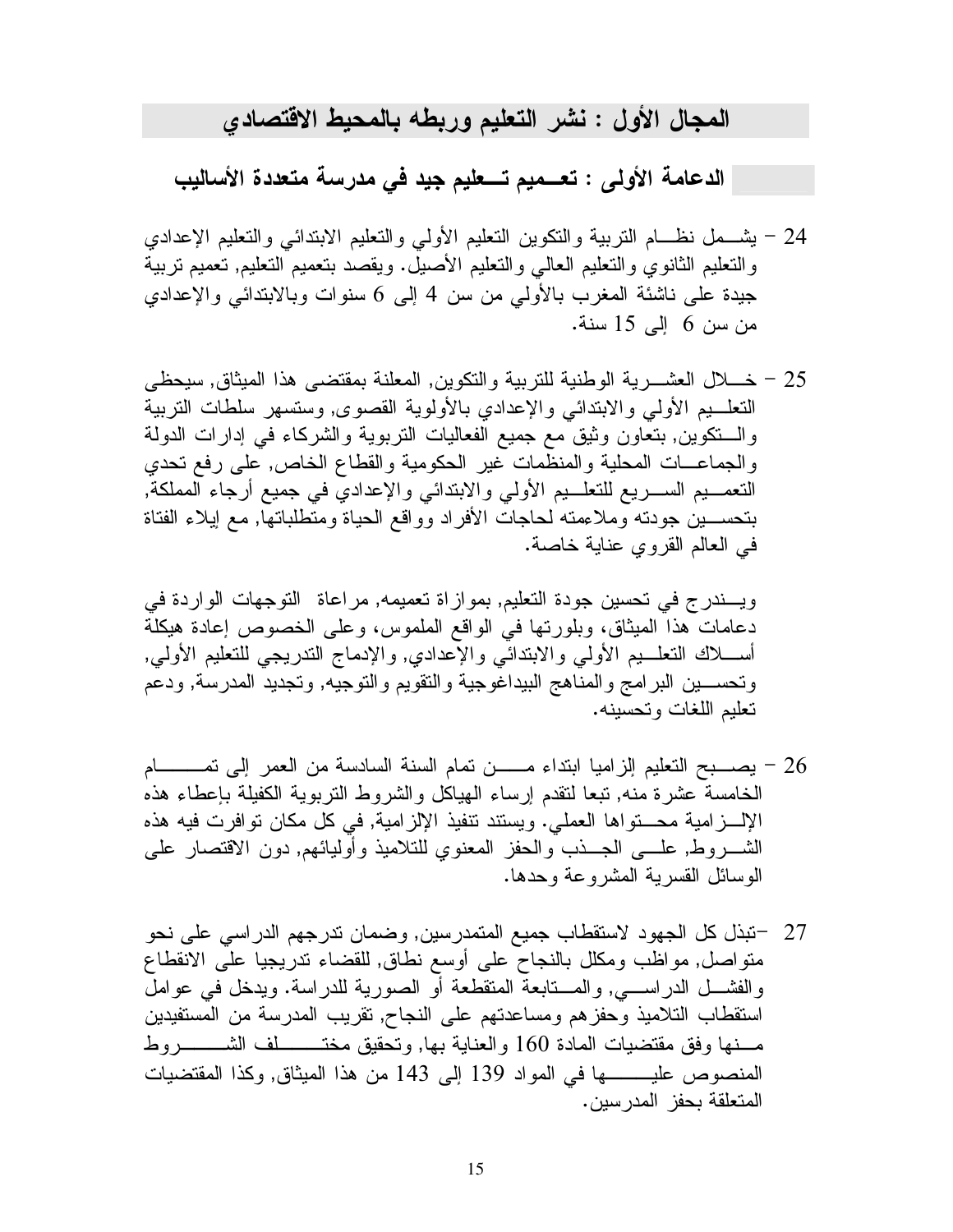28 – تحدد الجدولة الزمنية لتعميم التعليم كما يلي :

29− نيسيرا لنعميم نعليم جيد , وسعيا لنقريب المدرسة من روادها وإدماجها في محيطها المباشر, خصوصاً في الأوساط القروية وشبه الحضرية، ينبغي القيام بما يلي :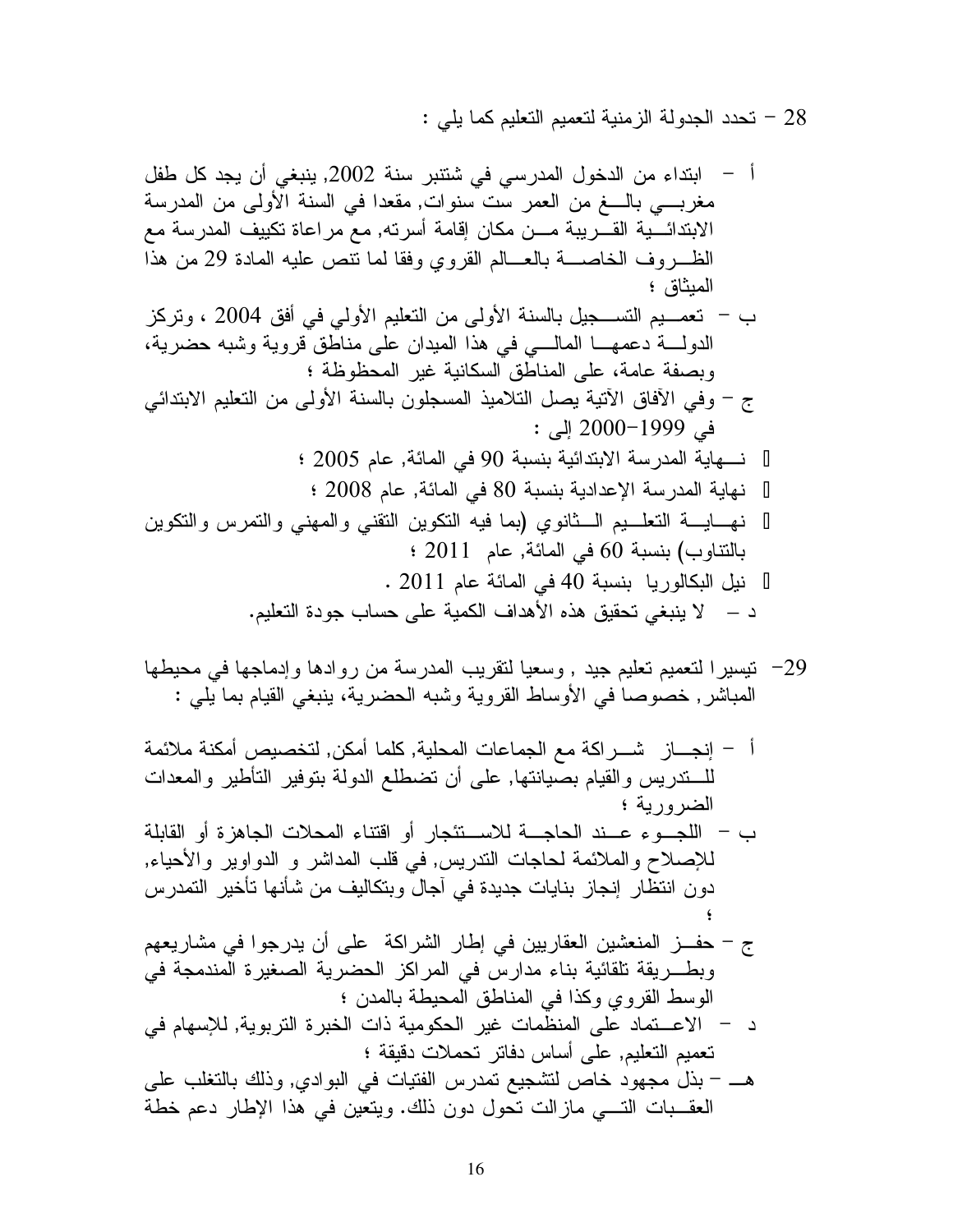30 – يتم العمل, خلال العشرية الوطنية للنربية والنكوين, على الرفع الندريجي من نسبة الأشــخاص ذوي المؤهلات المهنية الوافدين سنويا على سوق الشغل المشكلين ما يقرب من % 20 حاليا إلى % 50 على الأقل, وذلك في أفق عام 2010.

ولَّبِلُوغِ هَذَا الْهَدْف, يَنْمَ عَلَى الْخَصُوصِ :

محارية الأمية 31 – نعــد محاربـــة الأمية الزاما اجتماعيا للدولة وتمثل عاملا محددا للرفع من مستوى النســـبج الاقتصــــادي بواســـطة تحســـين مستوى الموارد البشرية لمواكبة تطور الوحدات الإنتاجية.

يضع المغرب لنفسه كهدف نقليص النسبة العامة للأمية إلى أقل من 20% في أفق عام 2010، على أن تتوصل البلاد إلى المحو شبه التام لهذه الآفة في أفق 2015.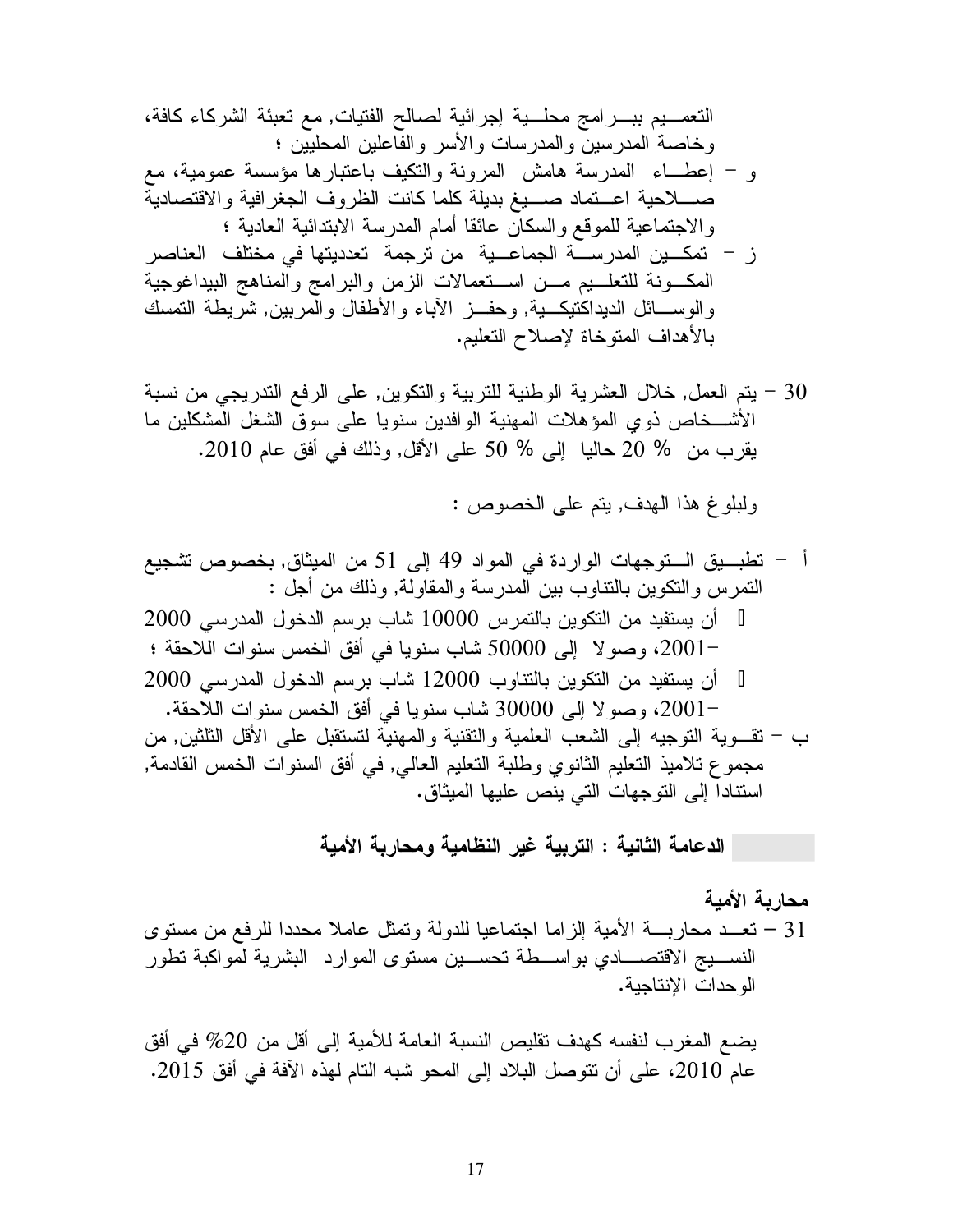واعتــبارا لجدوى الاستراتيجية الوظيفية في محاربة الأمية, يبذل مجهود شامل في هذا المجال, على أساس إعطاء الأسبقية للفئات الآتية :

- أ فئة العاملات والعمال الأمبين بقطاعات الإنتاج, الذين غالبا ما نرتبط محافظتهم على شـــغلهم بمدى نطوير كفاياتهم, و بالنالي نحسين مردوديتهم وإنناجيتهم, وهم بمثلون حاليا 50 في المائة من الشغيلة المغربية بالقطاعات المنتجة ؛
- ب فئة الراشدين الذين لا يتوافرون على شغل قار ومنتظم, ومن بينهم ً على الخصوص الأمهات, لا سيما في الوسط القروي وشبه الحضري ؛
- ج– فئة الشباب في سن التمدرس, البالغين أقل من 20 سنة من العمر, الذين لم يتمكنوا مـــن الالــــتحاق بالمدرسة أو الذين اضطروا إلى الانقطاع عنها في سن مبكرة, مما ارند بهم إلى الأمية ؛ وتحتاج هذه الفئة لفرصة دراسية ثانية في إطار التربية غير النظامية.
- ينبغــــى أن تأخذ بر مجة عمليات محار بة الأمية بعين الاعتبار ما تتطلبه كل  $-32$ من هذه الفئات من بيداغوجية خاصة, وملائمة لسنها ولحالتها الاجتماعية والمهنية, وبالنالي وضع مخططات خـــــــــــــاصة بكل فئة, سواء مـــــــــــن حيث النتظيم أو المحتوى أو طرق الندريب والاتصال أو مواقيت الدروس.

تتوخـــي بــــرامج محاربة الأمية، ضمن استراتيجية وظيفية, تمكين المستفيدين من بلـوغ أهداف بيداغوجية ومعرفية, تسمح لمهم بتحسين درجة تمكنهم من عملهم أو بالانـــــدماج في برامج للتكوين المستمر ,قصد الرفع من مستوى كفايتهم ومهارتهم المهنــــية ؛ و بالنالـي نحسين إنتاجيتهم ومردوديتهم، مما ينعكس إيجابيا علـي حياتهم الشخصية وعلاقاتهم المجتمعية وتربية أطفالهم وتدبير حياتهم العملية.

- 33 للقـــيام بعملـــية وطنية شاملة لمحاربة الأمية الوظيفية بالنسبة للفئة الأولى, المشار الِنِها في المادة 31 أ, أي العمال والعاملات، ينبغي إشراك المشغلين، عبر الغرف و الجمعيات المهنية, على الصعيد الجهوي والمحلي, للسعي في أفق السنوات العشر المقبلة إلى نقليص نسبة الأمية وسط هذه الفئة من 50 في المائة حاليا إلى أقل من 20 في المائة . ويتطلب بلوغ هذا الهدف توظيف مختلف الإمكانات المتوافرة من مـــدارس ومراكز ومعاهد, ووضع الكتب الملائمة, وكذا تكوين المكونين في مجال البيداغو جية الو ظيفية لمحو الأمية.
- 34 بالنســـبة للراشدين الذين لا يتوافرون على شغل قار و منتظم, ولا سيما الأمهات، ينبغـــي أن تكـــون أنشطة محاربة الأمية مرتبطة بعمليات التنمية القروية أو تتمية المـــناطق شبه الحضرية، على أن تكون أداة داعمة لـهذه العمليات, ومرتبطة بمهام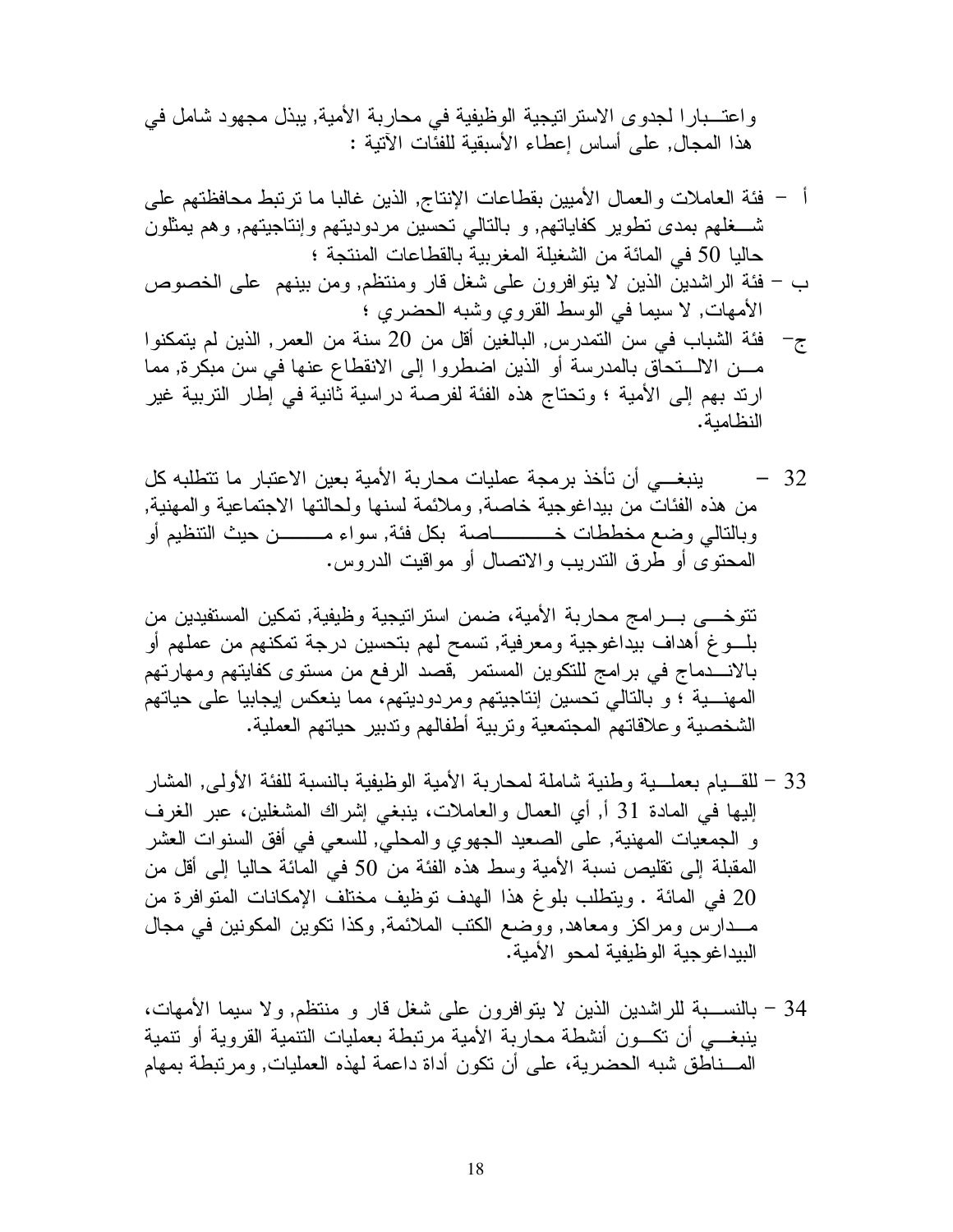المســــنفيدين في الحياة العملية من صحة إنجابية ووقائية, وتربية للأطفال, وتدبير لشؤون الأسرة.

35 – وتسهيلا للنواصل بين المستفيدين من برامج محاربة الأمية وحفزهم على المثابرة, ينبغي العمل على إصدار نشرات إعلامية مبسطة للإسهام في تثقيف هذه الفئة من المواطنين, وتحبيب القراءة والمطالعة إليهم, وبالتالي نتمية فضولهم المعرفي.

كما ينبغي العمل على إصدار مجلة متخصصة في بيداغوجية الكبار, تكون بمثابة صـــــلة وصل بين المكونين والباحثين والساهرين على برامج محاربة الأمية, قصد بلورة النجارب الرائدة, والنعريف بالإنجازات والمشاكل النبي بواجهونها وبطرق السنغلب علسيها، وكذا فتح أفاق البحث و الدرس والاجتهاد في كل ما يتعلق بهذا النظام النربوي الخاص.

#### التربية غير النظامية

36 –بالنســـبة لليافعين غير المنمدرسين أو المنقطعين عن الدراسة, يلزم وضـع برنـامج وطنسي شامل للتربية غير النظامية ونتفيذه, يهدف إلىي محو أمية اليافعين والبالغين مــــن 8 إلـــــي 16 سنة من العمر ، وذلك قبل منم العشر بـة الوطنية للنر بية والنكوين. ويلـــزم الســـعي لإكسابهم المعارف الضرورية وإعطائهم فرصة ثانية للاندماج أو إعادة الاندماج في أسلاك التربية والتكوين, وذلك بوضع جسور تسمح لهم بالالتحاق بهذه الأسلاك.

وتجـــدر إفــــادة هــــذه الفئة ببرامج تعليمية مكثفة حسب تنظيم بيداغوجي يأخذ بعين الاعتـــبار خاصياتها, ويعالج الأسباب التبي حالت دون دخولها المدرسة أو عزوفها المبكر عنها.

اللامركزية والشراكة في التربية غير النظامية وفي محو الأمية 37 – لتحقيق الغاية المذكورة أعلاه، ينبغي نبني استراتيجية وطنية متماسكة قوامها :

دعــم الهيـــئات الوطنية لمحاربة الأمية المكلفة بتخطيط البرامج والإشراف على إنجاز هــــا, مــــع اعتماد اللامركزية واللا تمركز فـي الإنجاز ۖ بتشجيع الشراكة المحلية بين جميع المتدخلين ؛ تعبَّــئة المـــدار س و المؤسســـات التعليمية و التكوينية, و المنظمات غير الحكومية المعنــــية, والفعالــــيات المحلــــية, مع رصد الاعتمادات ووضـع الـهياكل وإحداث الأليات اللازمة لإنجاز هذا العمل الوطنبي على الصعيدين المحلبي والجهوي.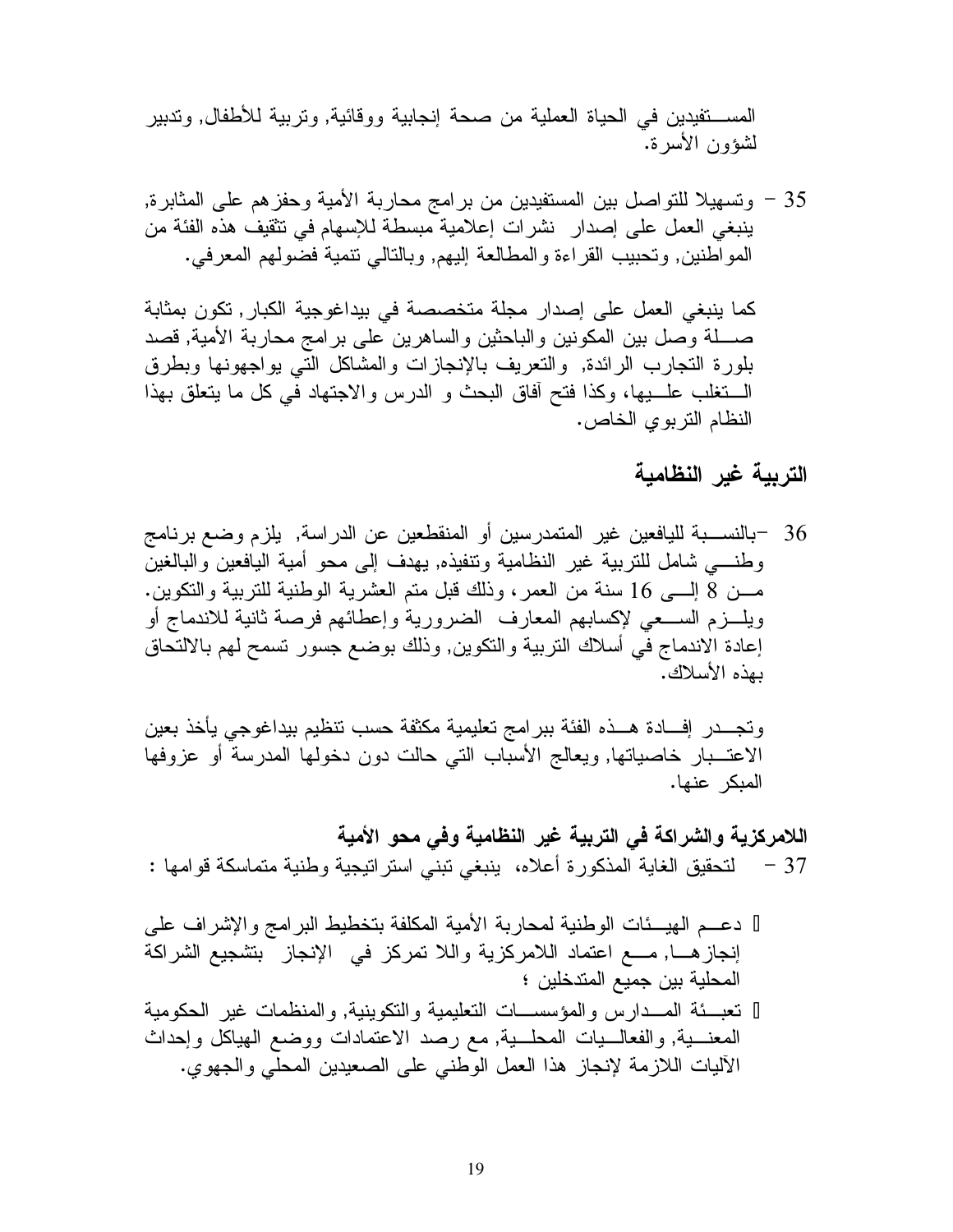دور الإعلام المرئي في التربية غير النظامية وفي محاربة الأمية

39 – تـــنظم مــــباريات سنوية بين مختلف الفئات والجهات لحفز المستفيدين من برامج محاربة الأمية, والساهرين على تأطيرها, مع تخصيص جوائز للإنجازات الفردية والمدرســـية المتخصصة, وابتكار وسائل نربوية ودعامات سمعية بصرية خاصة بتر ببة الكبار .

الدعامـــــة الثّالثة : السعي إلى تلاوًم أكبر بين النظام التربوي والمحيط الاقتصادى

ندعـــيم الأشــــغال اليدوية و الأنشطة التطبيقية في جميع مستويات التعليم الأولمي والابتدائي والإعدادي ؛ إقامــــة تعاون بر تكز على اقتسام المسؤولية وممارستها المنسقة بين بنيات التعليم العــــام (بمــــا في ذلك الجامعي) والنعليم النقنـي والنكوين المـهنـي, بـغية الاستغلال المشـــنزك و الأمثل للتجهيزات والمختبرات والمشاغل المنوافرة طبقا للمادنين 158 و 159 من هذا الميثاق ؛ تشجيع التعاون على أوسع نطاق بين المؤسسات التربوية و التكوينية والمقاولات والنعاونـــيات والـصـــرفيين بالمــــدن والقــــري, فـي إطـار عقود للنمرس والنكوين بالنتاوب وفق المواد 49 إلى 51 أسفله مع ضمان نوافر الشروط البيداغوجية المطلوبة ؛ انفـــتـاح مؤسســــات النربية والنكوين علـي عالم الشغل والنقافة و الفن والرياضة والبحث العلمي والنقنبي.

شبكات التربية والتكوين 41 - تسهر السلطات المكلفة بالنربية والنكوين, بكيفية تدريجية تأخذ بعين الاعتبار توزيع المؤسســـات وطاقاتهــــا, على نسج شبكات للتربية والتكوين على الصعيدين المحلي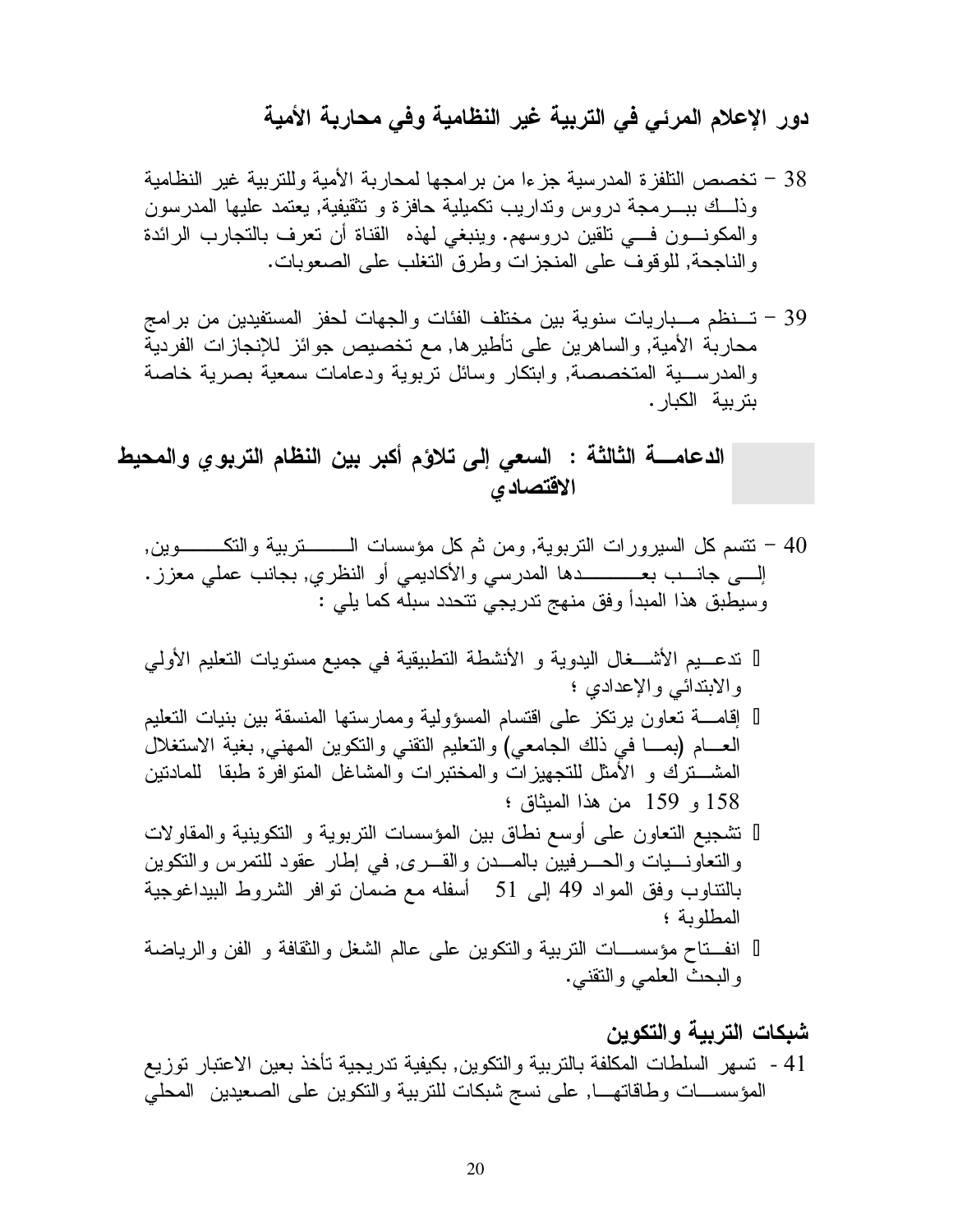والجهوي, ونرنكز على انفاقيات ومساطر دقيقة, يتم بموجبها نتظيم الأنشطة التربوية وتسوزيعها لجعل كل مؤسسة تقوم بما تجيده ۖ في تكامل مع المؤسسات المرتبطة بها أو المجاور ة لمها.

تتمــــثل الغاية الـجو هرية المتوخاة من هذه الشبكات في العمل, كلما أمكنها ذلك, علي نكلَّـــبف مؤسســـات النّعلـــيم العـــام بالـجوانب النظرية والأكاديمية, وإحالة الأشغال التطبيقية والدروس التكنولوجية على مؤسسات النعليم النقني والمهني.

- 42 -يعهــد بنســـبير شـــبكات النـــربية و النكوين المذكورة أعلاه إلى السلطات النربوية اللامركزية و/أو اللامتمركزة, وفقا للمواد 144 إلى 153 من هذا الميثاق. ويـــشر ع في إرسائها ابتداء من الدخول المدرسي والجامعي 2000–2001 على شكل نجارب نموذجية, مع مراعاة الإمكانات المتاحة، تبعا للخطوات الأتية :
- أ علـــي مســـتو ي النعلـــيم الإعدادي, ترتبط كل إعدادية ما أمكن ذلك, بمركز مجـــاور للـــنكوين المهنـــي أو مراكز لاستئناس الشباب أو التربية النسوية. ويهـــدف هذا الربط إلى إتاحة فرص للتلاميذ لاكتساب مبادئ ومهارات تقنية ومهنسية أولية, إضافة إلى المكتسبات العامة التي توفرها المدرسة الإعدادية, على أن يستفيد منها أكبر عدد من التلاميذ, وعلى الأخص منهم أولئك الذين سبلتحقون مباشرة بالحباة العملية, مرورا بالنمرس داخل مقاولة كلما أتبح ذلك
- ب علـــي مستوى التعليم الثانوي, تر تبط كل ثانوية, بمر كز للتأهيل المهني و /أو معهــد للنكنولوجـــيا النطبيقية, على أساس القرب الجغرافي والنكامل العلمي والنقنسي. ويهــدف هــذا الارتباط إلى تحقيق توزيع أمثل للجوانب النظرية والتطبيقـــية الملقنة للمتعلمين, وخاصة منهم أولئك الذين سيتوجهون إلى سلك النَّاهيل المهنى أو مسلَّك بكالوريا النَّعليم النَّكنولوجي والمهنى ؛
- ج- على مستوى التعليم العالي, يمكن كذلك أن يرتكز الاندماج بين التخصصات و بسين المؤسسات بصفة تدريجية, على شبكات جهوية تربط بين المؤسسات الجامعـــية والمدارس العليا ومدارس المهندسين والمعاهد الأخرى و المدارس العليا للنكوين لما بعد البكالوريا, حسب المنهجية المقترحة في المادة 78 من هذا المبثاق.

الممرات بين التربية والتكوين والحياة العملية

43 - فـــي نـهاية التعليم الإعدادي يمكن توجيه التلاميذ غير الـحاصلين علـي دبلوم التعليم الإعدادي نحو النكوين المهنى, يتوج بشهادة التخصص المهنى التي تخول حاملها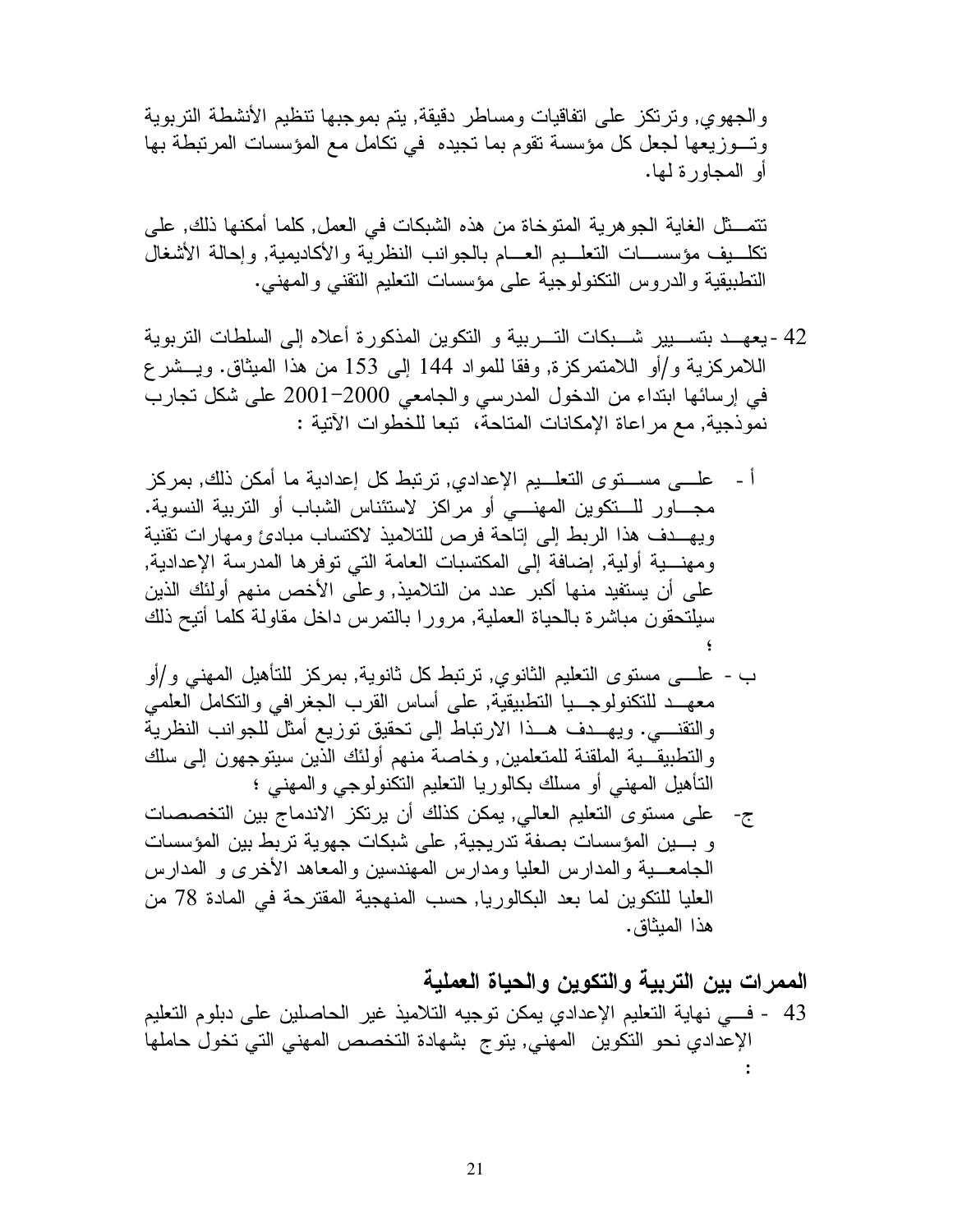44 - يمكــــن أن يــــوجه التلامــــيذ الحاصــــلون علـي دبلوم النعليم الإعدادي إلـي النكوين المهني, يتوج بدبلوم التأهيل المهني الذي يمكن من :

45 - يمكن أن يوجه التلاميذ في نهاية التعليم الثانوي إلى التكوين المهني للحصول على دبلوم "تقنى", يخول لحامله :

الالتحاق بسوق الشغل كتقنى ؛ مـــتابعة التكوين التكنلوجي التطبيقي المتخصص، عموما بعد المرور من الحياة العملـــبة عند الاقتضاء, شريطة حيازة المواصفات المطلوبة في المسلك المهنى المعنى.

46 - يمكـــن أن يـــوجه الحاصــــلون على البكالوريا إلى الجامعة أو مؤسسات النكوين لاستكمال تكوينهم التقني المتخصص، ويتوج بدبلوم التقني المتخصص، ويمكنهم :

الالتحاق بسوق الشغل كإطار نقنى متخصص ؛ مــــتابعة الــــنكوين المهنــــي العالـــــي, عموما بعد المرور من الحياة العملية عند الاقتضاء, شريطة التوافر على المواصفات المطلوبة.

47 - يمكـــن للطلـــبـة, بعـــد الجـــذع المشــــترك بالنعليم العالمي أن يتوجهوا إلـي المعاهد والمسدارس العلسيا للسنكوين المهنسي والنقني بعد المرور من الحياة العملية عند الاقتضاء, شريطة نوافر هم على المواصفات المطلوبة ليصبحوا :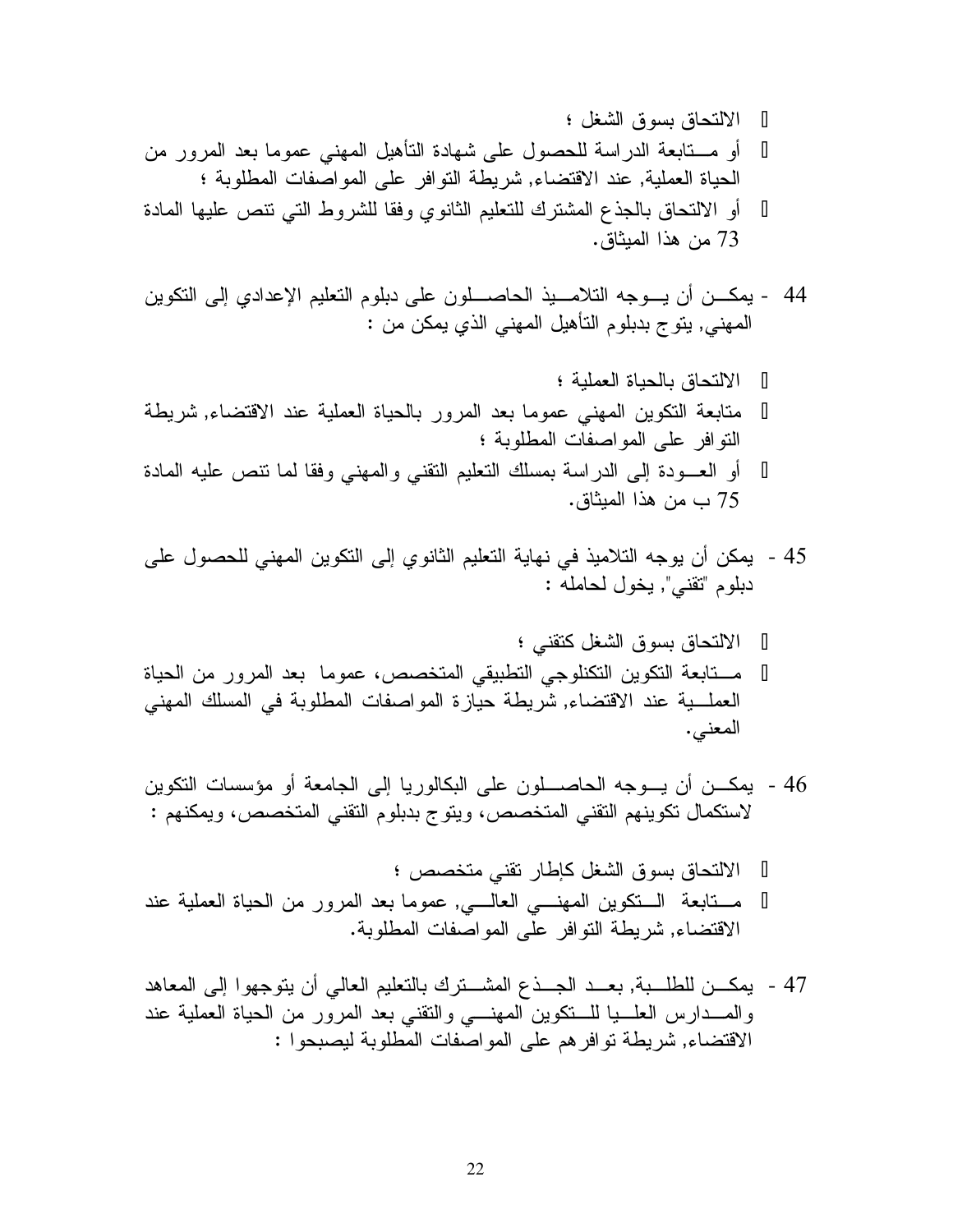## التمرس والتكوين بالتناوب 49 -يقصد بالنمرس النكوين الذي يتم أساسا داخل المقاولة بنسبة الثلثين أو أكثر من مدنه, ويستغرق سنة إلىي ثلاث سنوات, ويرتكز على علاقة تعاقد بين المشغل والمنعلم أو ولىي أمره الشرعبي. ينظَّم التَّمرس أساسا على مستويين :

- أثناء مرحلة تبتدئ في أواخر التعليم الإعدادي, إذ يهدف التمرس إلى تمكين  $-1$ التلامــــيذ المتوجهــــين إليه من اكتساب تخصص مهنى, قبل التخرج باتجاه الحياة العملية, وفق ما جاء في المادنين 50 و 51 من هذا الميثاق ؛ علـــي مسنوى سلك النأهيل المهنى إذ يهدف النمرس إلى نمكين من يتوجه  $-\hookrightarrow$ إليه من اكتساب مهارات مهنية والتأقلم مع واقع الشغل.
- 50 -يستم الستكوين بالتسناوب بكيفية متوازنة على العموم بين المقاولة ومؤسسة التربية والستكوين, مسع احتفاظ المتعلمين بوضعهم. وينظم هذا النمط من التكوين بموجب اتفاقــــيات للشــــــراكة يـــــتم تشجيعها و تطويرها علــى جميع المستويات, من المدرسة الإعدادية إلى التعليم العالمي.
- 51 يشــــجع الــــنكوين بواسطة النمرس و النكوين بالنتاوب بين المقاولة ومؤسسة النزبية و النكوين, في إطار شراكة منظمة ومستديمة بين السلطات المكلفة بالتربية والنكوين على الأصعدة المركزية والجهوية والمحلية, وبين غرف الفلاحة والصناعة التقليدية والتجارة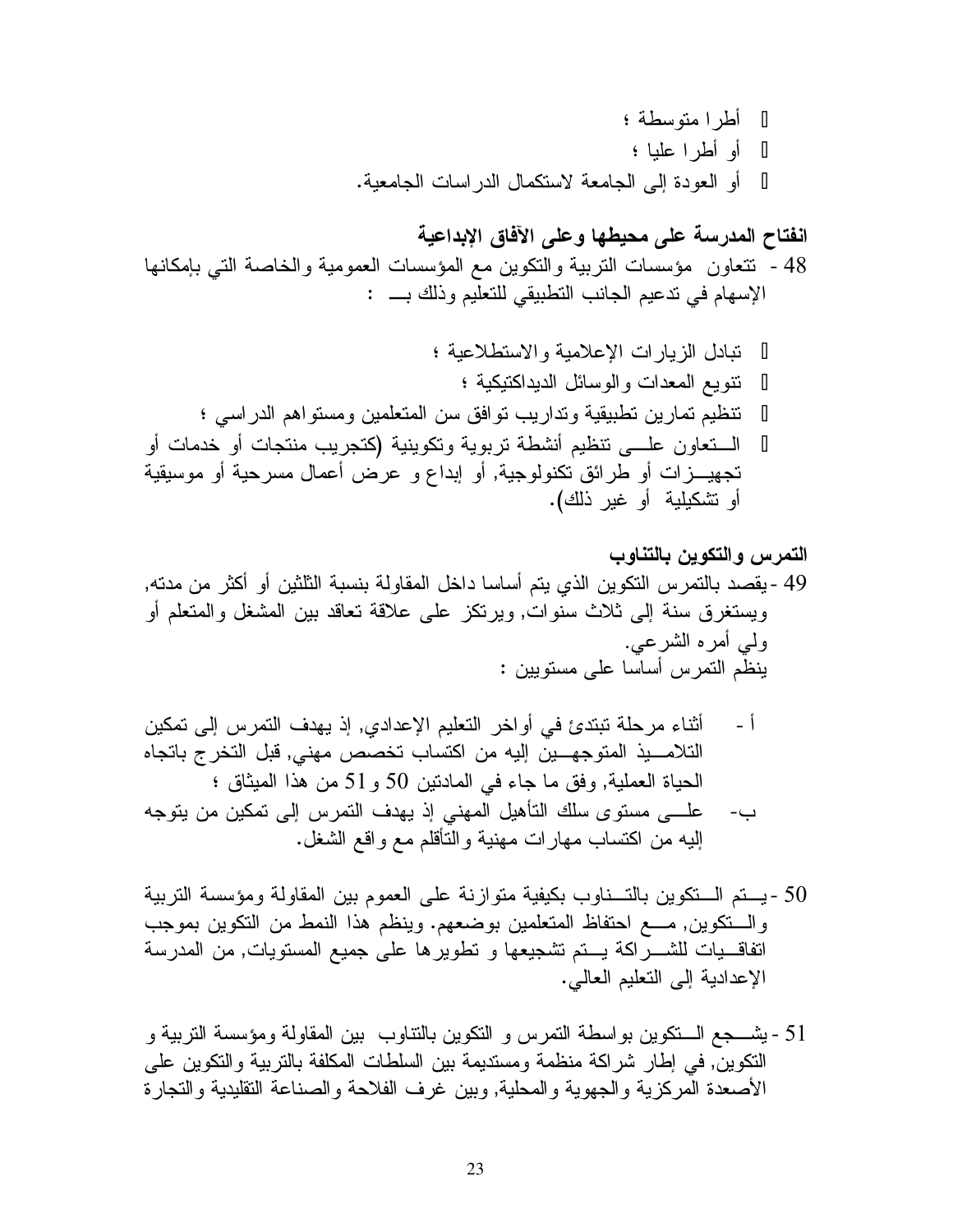والصسـناعة وكسل الهيسئات المهنسية المعنية. وتشتمل المقتضبيات النشريعية المنعلقة بالنَّمـــــرس, سواء بصفة خاصة أو في إطار قوانين الشغل بصفة عامة, وكذا النَّنظيمات المتعلقة بالنكوين بالنتاوب, على مقتضيات ملائمة لتحقيق الأهداف الآتية :

- الإســــهام الفعـــال للشركـاء المذكورين أعلاه, فـي النمرس والنكوين بالنتـاوب,  $-1$ والعسناية بهمسا تخطيطا ونسييرا ونقويما على المسنوى الجهوي والإقليمي و المحلي ؛
- ب- نقاســم المسؤولية والعمل المنسق المنضامن بين مؤسسات النربية والنكوين ومقـــاولات الاســـنقبال فــــى مجـــالات التنظـــيم, ونوزيع مناصب النمرس, والإشـــــراف على النكوين والندرج البيداغوجي ونقويم المكتسبات المهنية لكل متمرس أو متدرب في إطار التكوين بالتناوب ؛
- ج- وضع نظام خاص للتأمين, تحت مسؤوليات الدولة من أجل حماية المتمرسين والمندربسين بالتسناوب, وكسذلك حمايسة تجهيزات مقاولات الاستقبال ضد الأخطار المرتبطة مباشرة بهذين النمطين من النكوين, وذلك من أجل إشاعة الثقة الضرورية لتطوير هما.

التكوين المستمر

52 – يعد التكوين المستمر عاملاً أساسياً لتلبية حاجات المقاو لات من الكفايات, ومو اكبتها في سياق عولمة الاقتصاد وانفتاح الحدود, وتمكينها من اعتماد نهج تتمية المؤهلات تـــبعا للـــنطورات النكنولوجية, وأنماط الإنتاج والتنظيم الجديدة. كما يعد عنصرا مسهما في ضمان نتافسية النسيج الإنتاجي, وبالنالي نيسير المحافظة على مناصب الشـــغل وفـــنح أفـــاق مـهنية أخرى, ممـا يفضـي إلـى نـحسين الظروف الاقتصـادية و الاجتماعية للمتعلمين.

واعتـــبارا للـــنطور الحاصــــل في هذا المجال خلال السنوات الأخيرة, يتعين دعم دينامية الاستثمار في مجال الموارد البشرية داخل المقاولات, وكذا تحسيس الأفراد بحقو فهم و و اجباتهم في مجال النكو بن المستمر .

53 – يعنـــي نظام النكوين المسنمر بجميع المجموعات، سواء نلك النبي هي قيد النوظيف أو المهـــددة بفقد وظائفها (نظام النحويل) . ومن هذا المنطلق, يجب نطوير أنماط مخــــنلفة مــــن النكوين المستمر كـي يشمل مأجوري المقاولات العمومية والخاصـة, وموظفى الإدارات والجماعات المحلية, وكذا المجموعات التي تعانى من التهميش أو النقص في التأهيل.

54 – يستطلب نتوع القطاعات المهنية وخصوصيات كل قطاع من حيث نتمية الكفايات المسرتبطة بكـــل مهنة, إرساء نظام تعاقدي للتكوين المستمر يتلاءم مع كل شعبة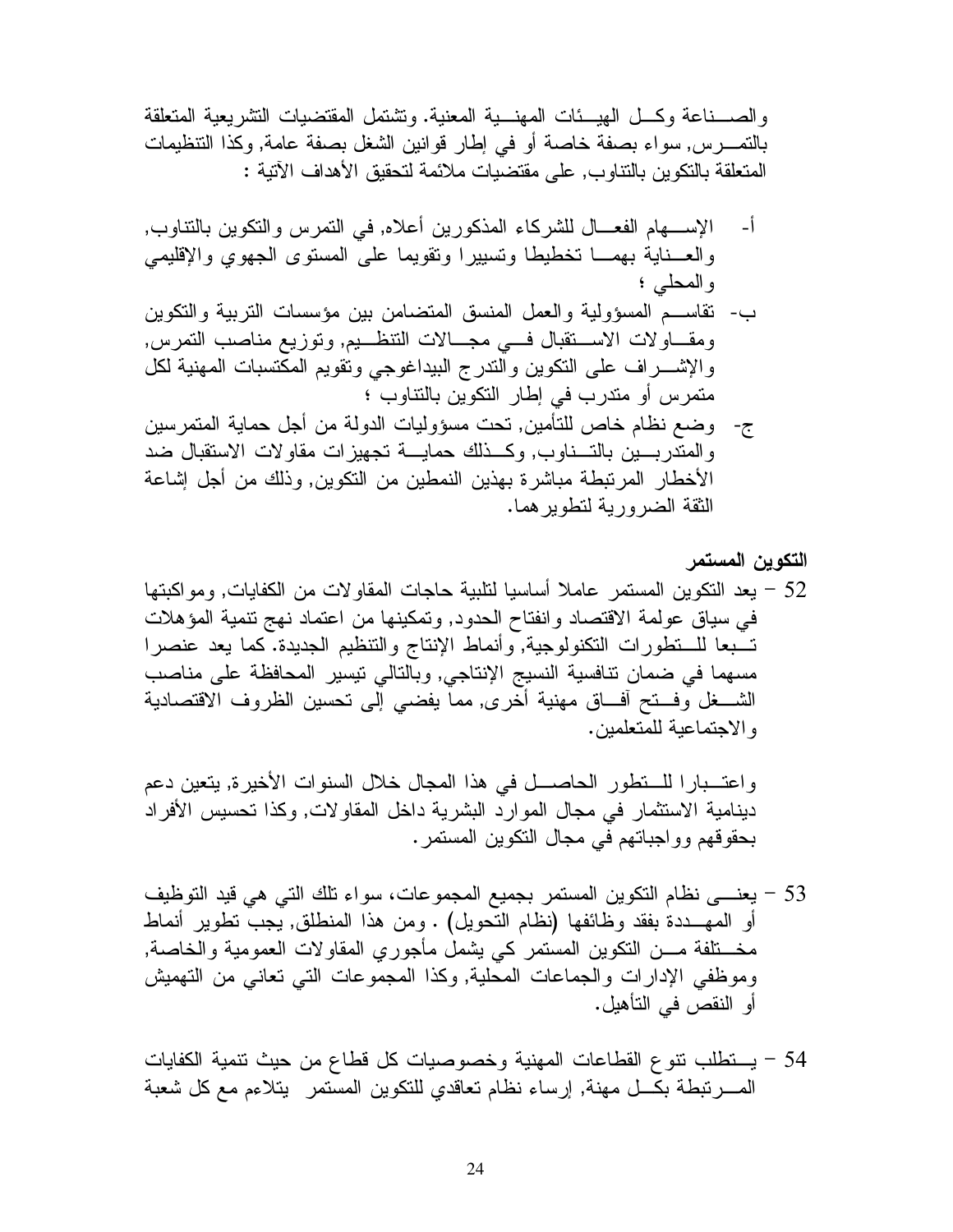مهنـــبة علـــي المســـنوى الوطنــــي وعلـي المسنوى الجهوي. ونولـي عناية خاصة لحاجسات العسالم القروى والفلاحي, كما يحدث نظام لاعتماد المكتسبات بمكن من الإشراك التدريجي للقطاعات المهنية في ندبير حاجاتها من الكفايات.

- 55 يرتكـــز نظــــام الـــتكوين المستمر على عمليات متنوعة الأشكال تتجلى في ضبط حصبلة الكفايات التي تمكن المتعلم من إثبات مكتسباته المهنية, وتحديد حاجاته في مجال النكوين : اكتساب كفايات مهنية جديدة, من لدن الأشخاص ذوي التجربة, الذين لم يستفيدوا من نكوين أساسي منظم ورسمي ؛ تكيـــيف مهارات المستخدمين المتوافرين على كفايات ومؤهلات معترف بها من لدن المقاولات أو الإدارة، مع تحيين هذه المهارات ؛ إنعـــاش مهنــــي بمكـــن العمال والمستخدمين الحاصلين علـي شهادات مهنية من اكتساب كفايات ذات مستوى عال ؛ إعسادة للـــنكوين تمكـــن المستفيدين من التأقلم مع التحولات الطارئة في أنماط ونقنيات الإنتاج.
- 56 يتمفصـــــل نظـــــام الــــنكوين المستمر بنـاء علــى منطق السوق الذي يـعد وحده القمين بمو اكبة حاجات المقاولات من الكفايات بطريقة فعالة. ويشجع هذا النظام مؤسسات النـــــــربية والنكوين علــي اندماج أقوى فـي مجال الشراكـة مـع المقاولات والإدارات. كمسا يحفز على نتمية وحدات للنكوين المستمر والاستشارة على مستوى الجمعيات المهنية، وييسر كذلك الاعتراف بموقع العمل كمجال للتكوين.

وسيتحقق ضبط نظام النكوين المستمر من حيث النوجيه والنقويم بنعاون وثيق بين كـــل مــــن الدولة والغرف المهنية والمأجورين، ونرصد موارد لدعم الفاعلين في مجــــال الــــنكوين, خاصـــــة فــــيمـا يتعلق بتكوين المكونين وبمصبر هندسة التكوين المستمر .

57 – يستند إصلاح نظام النكوين المستمر على قانون يعتمد الأليات الموجودة يتسم بروح النعبئة ومبادرة الشخصية، بتوفير رصيد زمني نكويني يتم ندبيره في إطار مهني، بسناء علسي اتفاقسيات جماعية تهم جميع الشعب المهنية يتفاوض عليها الشركاء الاجتماعيون. وسيحدد هذا القانون أساسا :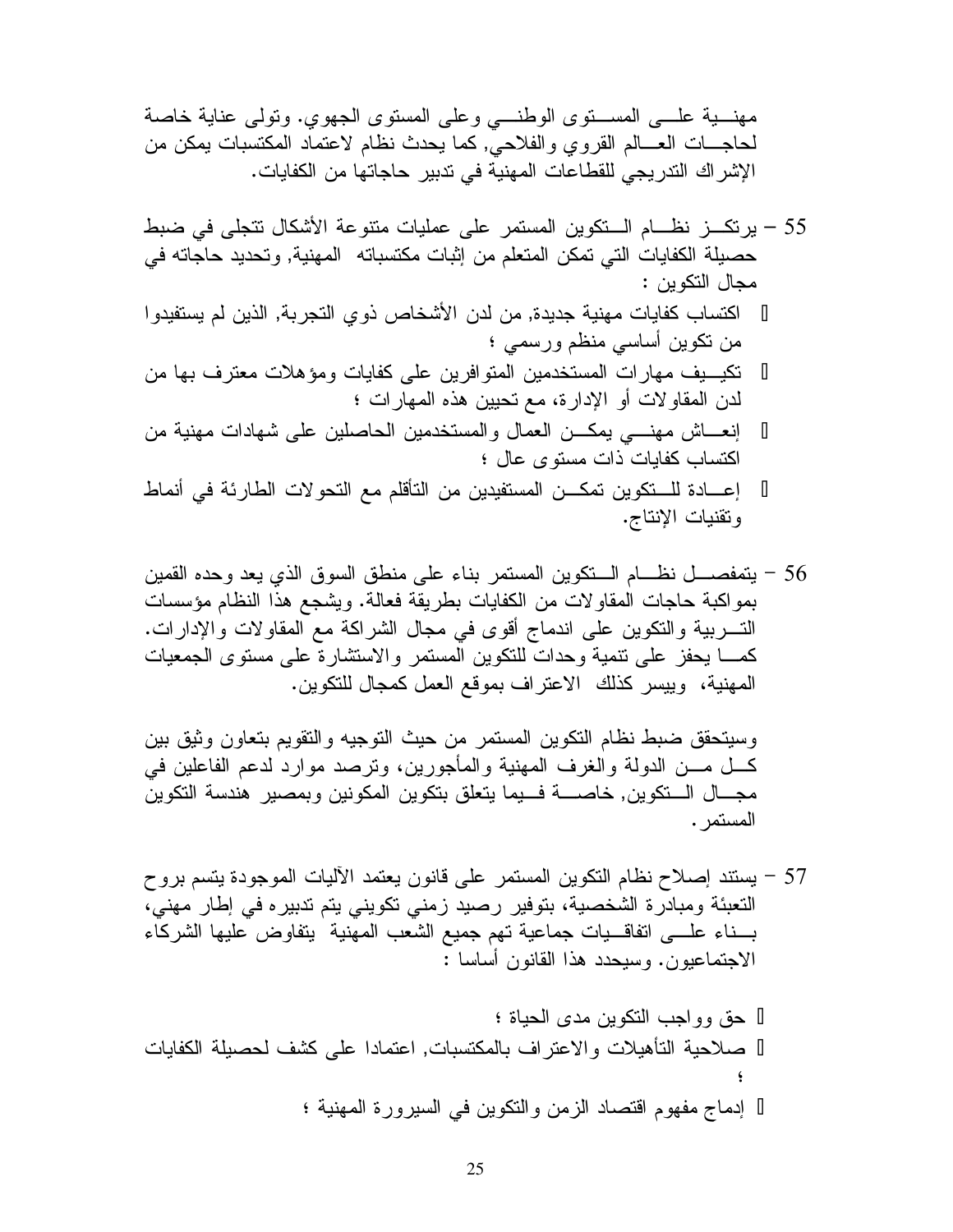النكوين النتاوبي للأشخاص الذين هم قيد التشغيل ؛ الإجــــراءات والموارد (بما فيها إسهام ا لمأجورين) المخصصة لتمويل عمليات النكوين (الكلفة المباشرة، و الأجور ...) ؛ آليات رصد الحاجات في مجال النكوين المستمر٬ من أجل نوقع منطلبات القطاع المنتج من الكفايات.

- 58 –تمنح لتشجيع عمليات النكوين المستمر موارد قارة مكونة من معونات الدولة ومن جزءً من رسَّم النكوين المهني. ونشرف على ندبير هذه الموارد لجنة ثلاثية نتكون من الدولة والمشغلين والمأجورين. ونشـــكل هذه الموارد دعامة لمواكبة حاجات المقاولات في القطاعات ذات الطبيعة الأستر اتبجبة.
- 59 تبلور أليات للتكوين المستمر في أفق بلوغ هدف إشراك 20 في المائة من مجموع العمال والمستخدمين والموظفين سنويا، في عملية النكوين المستمر . وستولَّى عناية منميزة للحاجات المنعلقة بالمقاولات الصغرى والمنوسطة.

## الثاني : التنظيم البيداغوجي

الدعامة الرابعة : إعادة الـهيكلة وتنظيم أطوار التربية والتكوين

60 –تحدد فيما يلي مكونات هيكلة النظام التربوي المغربي المشار إليها في المادة 24, علَّمي أن نتم بلورتها وإرساؤها نبعا لما نتص عليه المادة 154 من هذا الميثاق وما يليها :

نتضــمن الـهـــيكلة التـــربوية الـجديدة كلا من النعليم الأولمي والابندائي والإعدادي والسثانوي والنعلسيم العالمي, على أساس الجذوع المشتركة والتخصص الندريجي والجسور على جميع المسنويات ؛ عندما يكون تعميم التعليم الإلزامي قد حقق تقدما بينا، ستحدد الروابط التالية، على مستويين البيداغوجي والإداري : –دمــــج التعليم الأولىي والتعليم الابتدائي لتشكيل سيرورة تربوية منسجمة تسمى "الابتدائــــي"، مــــدتها ثمان سنوات ونتكون من سلكين : السلك الأساسبي الذي سيشمل النعليم الأولى، والسلك الأول من الابندائـي، من جهة، والسلك المنوسط الذي سيتكون من السلك الثاني للابندائي، من جهة ثانية ؛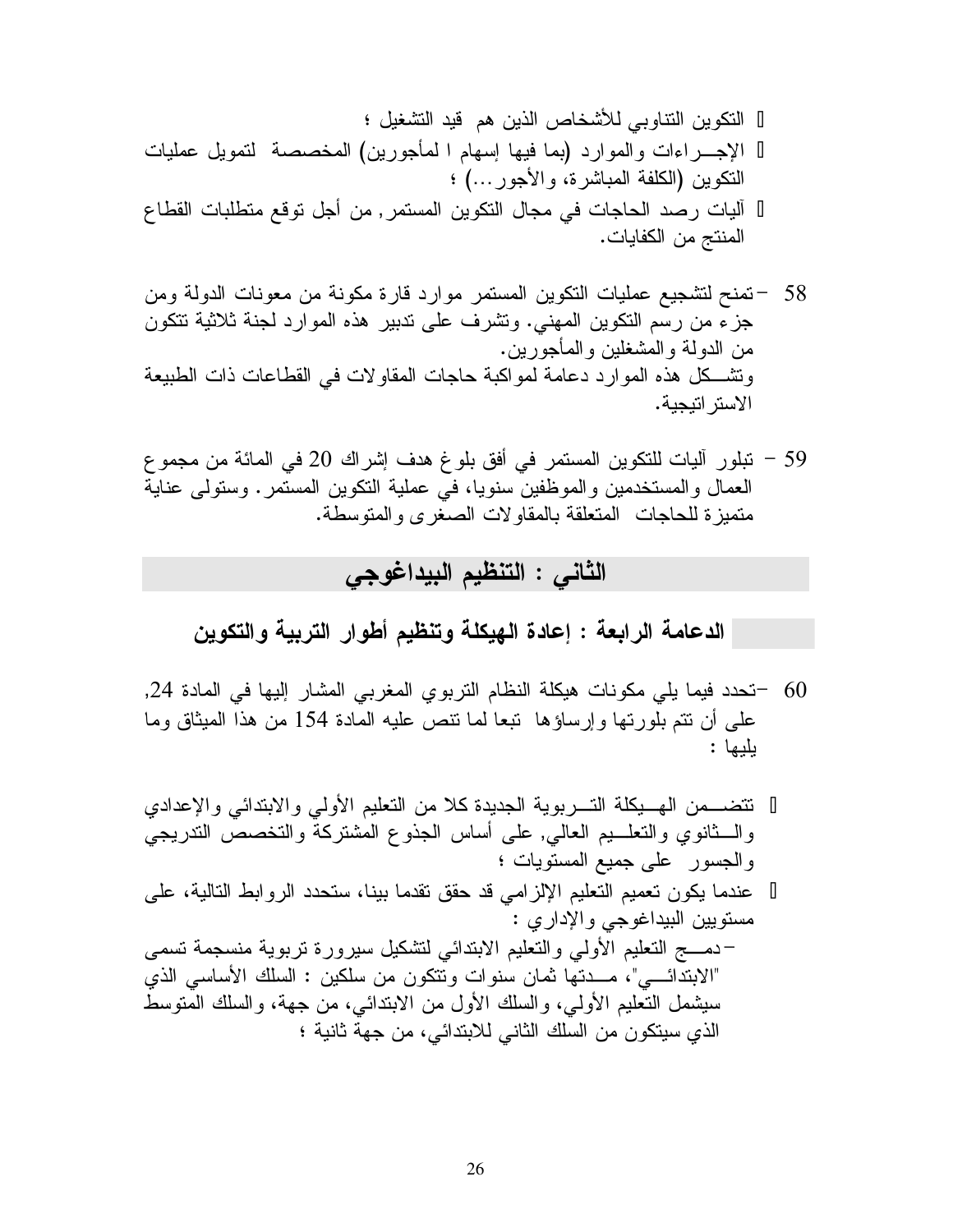التعليم الأولي والابتدائي

يرمي النعليم الأولي والابندائي إلى نحقيق الأهداف العامة الأننية :  $-61$ 

- 62 يستم ندريجيا الربط بين النعليم الأولمي والنعليم الابندائي علىي أن يشمل هذا الأخير سلكين كما نتص عليه المواد التالية.
- 63 يلتحق **بالتعليم الأولي**, الأطفال الذين يتراوح عمرهم بين أربع سنوات كاملة وست والوجداني للطفل وتحقيق استقلاليته وتتشئته الاجتماعية وذلك من خلال :

نتمية مهار اته الحسية الحركية والمكانية والز مانية والر مزية والتخيلية والتعبيرية ؛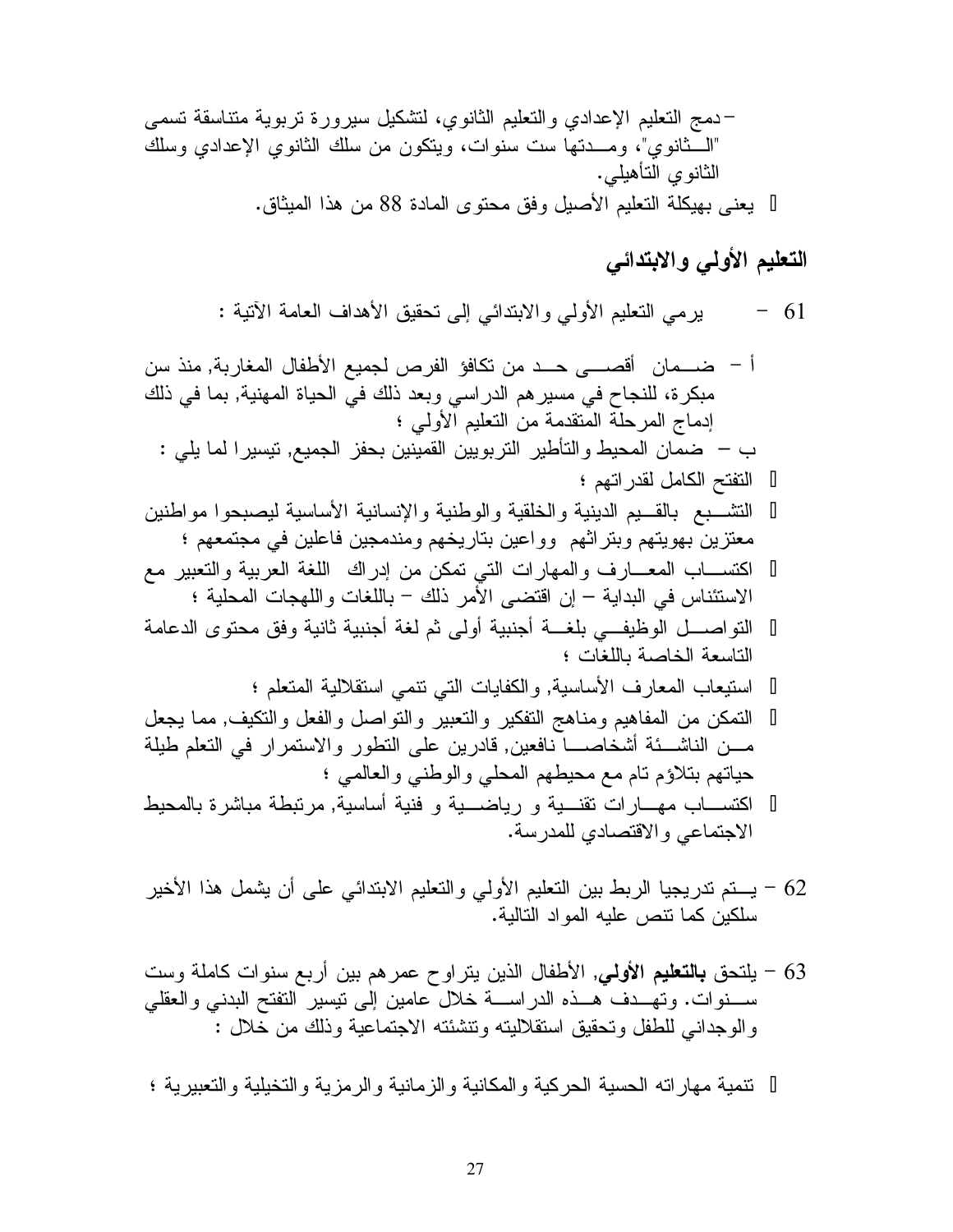نعلم القيم الدينية والخلقية والوطنية الأساسية ؛ النَّمــــرن علـى الأنشطة العملية والفنية (كالرسم والنَّلوين والنَّشكيل, ولعب الأدوار والإنشاد والموسيقى) ؛ الأنشطة التحضيرية للقراءة والكتابة باللغة العربية خاصة من خلال إنقان التعبير الشَّــفوي, مـــع الاســـنئنـاس باللُّغة الأم لنيسير الشروع في القراءة والكتابـة باللُّغة العر ببة.

- 64 يلــــتحق **بالمدرســـــة الابتدائيـة ا**لأطفال الوافدون من التعليم الأولـي بمـا فيه الكتاتيب القــــرأنية. وبصفة انتقالية الأطفال الذين لم يستفيدوا من التعليم الأولـي والذين بلغوا ســـت ســـنو ات كاملـــــة من الـعمر . يستغرق النعلم بالمدرسة الابتدائية ست سنوات موز عة على سلكين.
- 65 ا**لســــلك الأول مــــن المدرســــة الابتد**ائ**ية**, يدوم سنتين. ويهدف بالأساس إلى تدعيم مكتسبات النعليم الأولى وتوسيعها, وذلك لجعل كل الأطفال المغاربة عند بلوغ سن الثامـــنة, يمتلكون قاعدة موحدة ومتناسقة من مكتسبات التعلم تهيئهم جميعا لمتابعة الأطوار اللاحقة من التعليم.

وبالإضــــافة إلى تعميق سيرورة التعليم والتتشئة المنطلقة منذ المدرسة الأولية, فإن السلك الأول من المدرسة الابندائية يسعى إلى تحقيق ما يلي :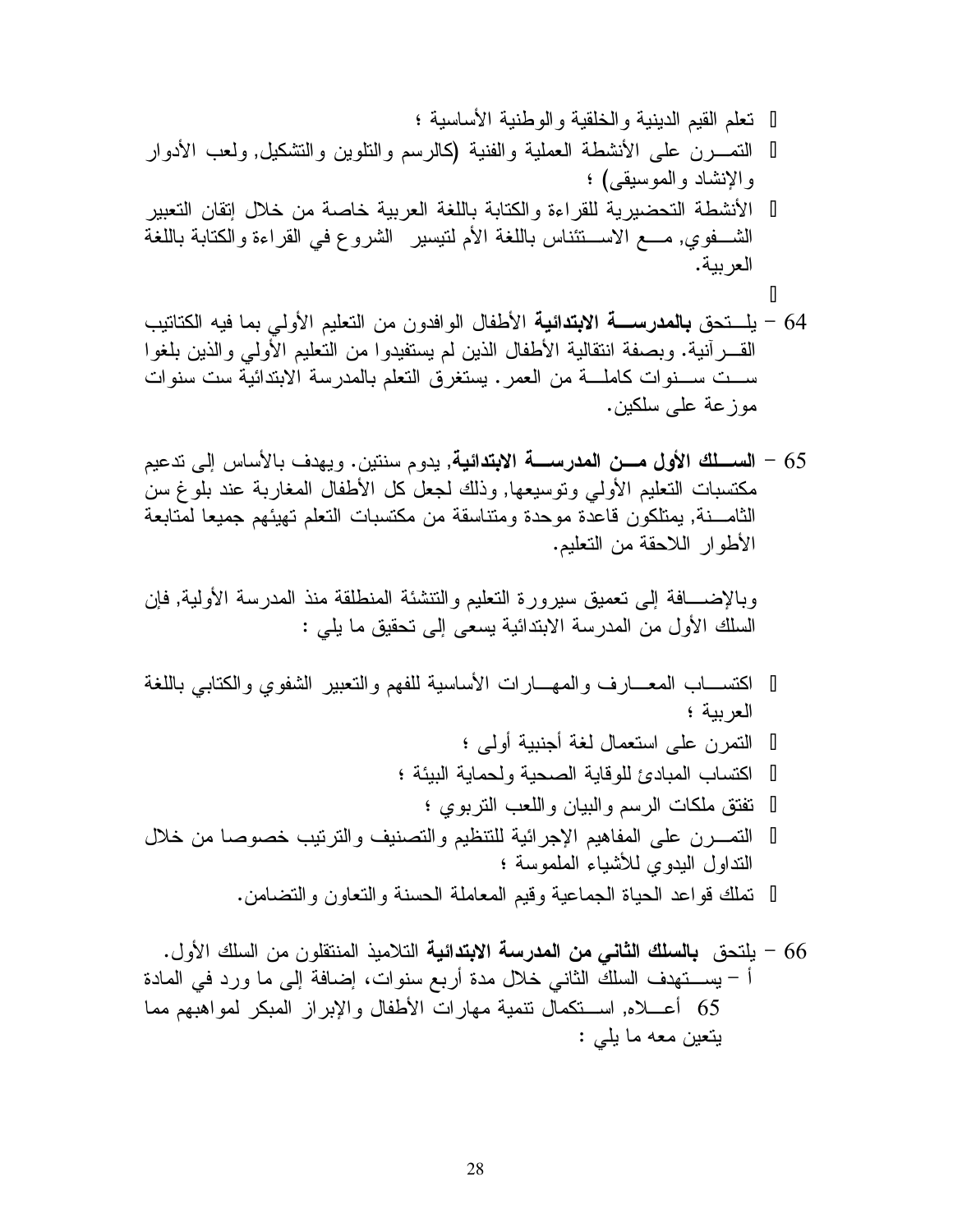67 – خلال المرحلة الانتقالية, وأثناء الإرساء الندريجي لهذه الهيكلة الجديدة :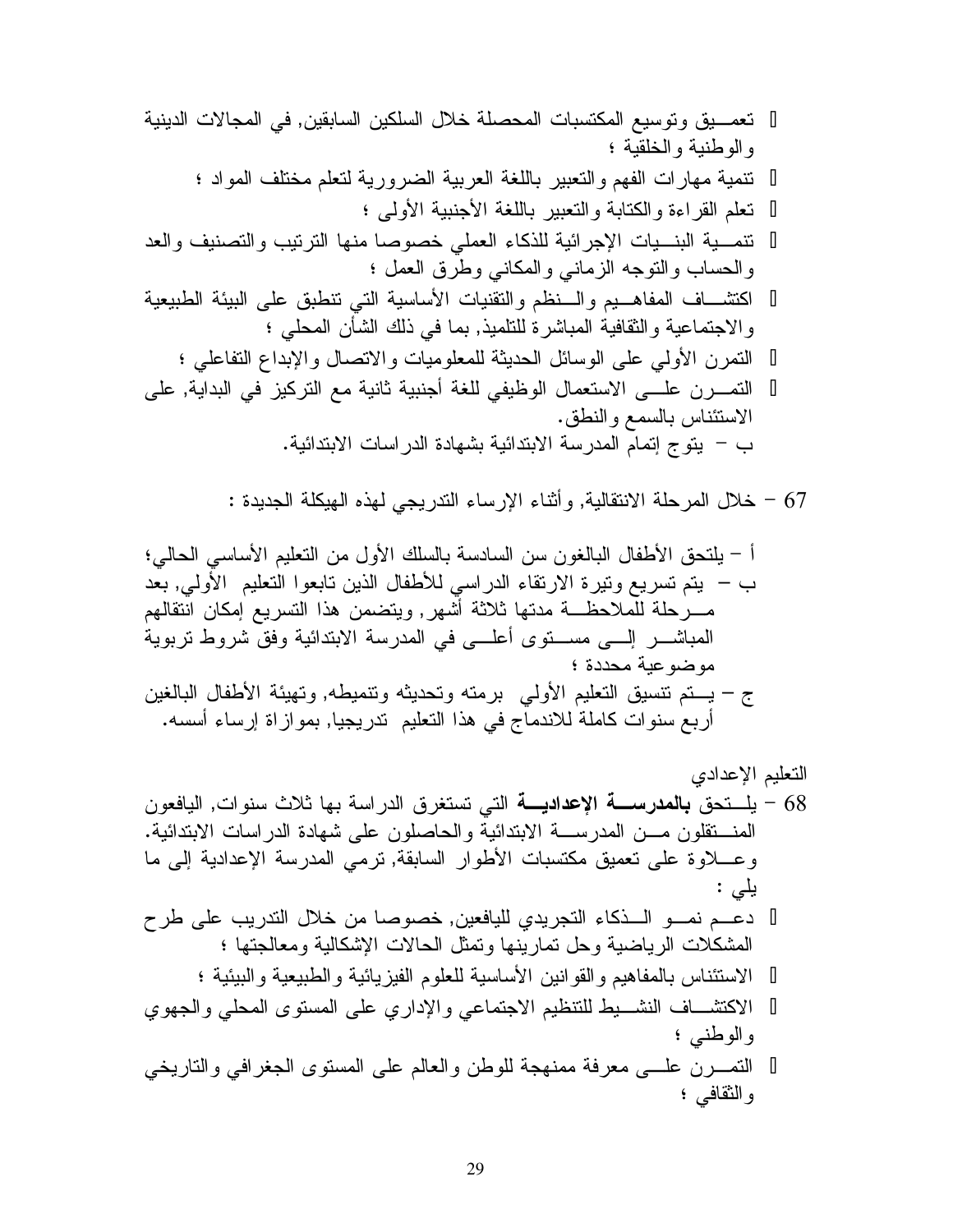معرفة الحقوق الأساسية للإنسان وحقوق المواطنين المغاربة وواجباتهم ؛ اكتساب الكفايات النقنية والمهنية والرياضية والفنية الأساسية, المرتبطة بالأنشطة الاجتماعية والاقتصادية الملائمة للمحيط المحلي والجهوى للمدرسة ؛ إنضـــاج الوعـــي بالملكـــات الذاتـــية والتهييئ لاختيار النوجيه، وتصور وتكييف المشاريع الشخصية سواء قصد الاستمرار في الدراسة أو الالتحاق بالحياة المهنية؛ التخصص المهني, قدر الإمكان, خصوصا في مجالات الفلاحة والصناعة التقليدية والبناء ومختلف قطاعات الخدمات, بواسطة النمرس الميداني أو النكوين بالنناوب بين الإعدادية والوسط المهنى, في أواخر هذا السلك.

- 69 يتوج إتمام التعليم الإعدادي بدبلوم التعليم الإعدادي ينص فيه, عند الاقتضاء, على مبدان النمرس وعلى النخصص النقنبي والمهنى الذي حصله المنعلم.
- 70 يمكـــن للحاصلين على دبلوم النعليم الإعدادي منابعة دراستهم في النعليم الثانوي, حسب التوجيه الذي اختاروه وحسب مؤهلاتهم. وفي حالة ما إذا مروا مباشرة إلى الحــــباة العملــــبة, يظــــل بـإمكانهم النرشح من جديد لمنابعة الدراسة, شريطة ثبوت امـــتلاكهم للمكتســـبات المطلوبة, والاستجابة لمعايير القبول, وعند الاقتضاء, متابعة وحدات النكوين اللازمة لتحيين معارفهم ومهاراتهم ورفعها إلىي المستوى المطلوب.
- التعليم الثانوي 71 – يتوخـــي ا**لتعلـــيم الـــثانوي (**الثانوي العام والنقنبي والمـهنبي) بـالإضـافة إلـي تدعيم مكتسبات المدرسة الإعدادية نتويع مجالات النعلم بكيفية نسمح بفتح ســـبـــل جديدة للسنجاح والانسدماج فسي الحياة المهنية والاجتماعية أو متابعة الدراسات العليا. ويحتوى على أنماط متعددة للتكوين :

72 – يتوج سلك التأهيل المهنبي بدبلوم يحمل نفس الاسم, ويتسم هذا السلك بالمواصفات الأتبة :

أ – يرمـــي إلـــي نكوين يد عاملة مؤهلة, قادرة على النكيف مع المحيط المهني, ومتمكـــنة من القدرات الأساسية لممارسة المهن ومزاولة الشغل في مختلف قطاعات الإنتاج والخدمات ؛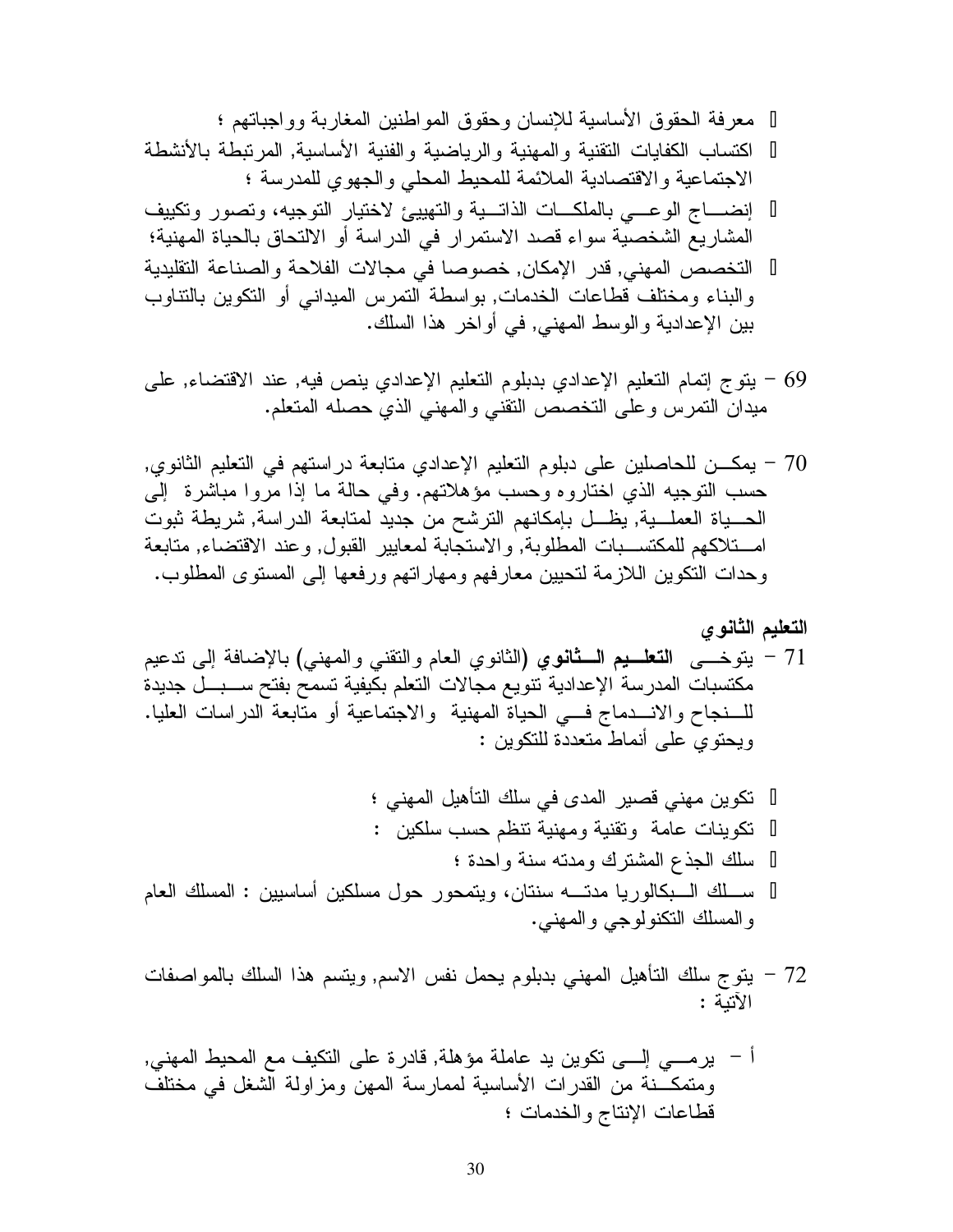73 – يلتحق بالجذع المشترك التلاميذ الحاصلون على دبلوم التعليم الإعدادي. قوام هذا السلك مجموعة من المجزوءات التعليمية المطلوب نوافرها لدى الجميع, ومجزوءات اختيارية, ونرمي أهدافه إلى :

نتمية مستوى كفايات البرهان والنواصل والنعبير ونتظيم العمل والبحث المنهجى عند جميع المتعلمين ودعمه وتحسينه ؛ نتمــــية قــــدرات الــــنعلم الذاتـي والتأقلم مـع المنطلبات المتغيرة للحياة العملية, ومـع مستجدات المحبط الثقافي والعلمي والنكنولوجي والمهنى.

تســــنغر في مدة الدر اسة بـهذا السلك سنة و احدة يلقن المتعلمون خلال شطر ها الأول مجـــزوءات مشــــتركة ثـــم يختارون فـي الشطر الثانـي, بمساعدة المستشارين فـي التوجيه, مجزوءات نؤهلهم للتوجيه الأنسب، مع إمكان توجيههم المتدرج أو إعادة نوجيههم خلال السلك.

يكيف الحد الأدنى من الوحدات التعليمية المطلوب متابعتها من لدن المتعلمين بهذه الأسلاك, في إطار الجذع المشترك, سواء من حيث نوع الوحدات أو عددها, على أساس التمييز الندريجي بين حاجات كل متعلم, من حيث مستوى مكتسباته وحسب ميوله وتوجهه اللاحق.

- 74 بِمسنَّد سسلك السبكالوريا سسنتين, ويشتمل على مسلكين أساسبين : مسلك التعليم النكنولوجـــي والمـهنـي ومسلك النعليم الـعام, علمـا بـأن كل مسلك يضم مجموعة من الشعب. وإن كل شعبة نتكون من مواد أساسية وأخرى اختيارية.
	- 75 يتسم مسلك التعليم التكنولوجي والمهنى بالسمات الآتية :

أ – يســـعي هذا المسلك, بالإضافة إلى الأهداف العامة للجذع المشترك, المذكور في المادة 73 إلى نكوين نقنيين وأطر "متمكنة" منو افرة على القدرات العلمية والنقنــــبة الضــــــرورية لممارسة مهام النطبيق والنأطير المنوسط, في مختلف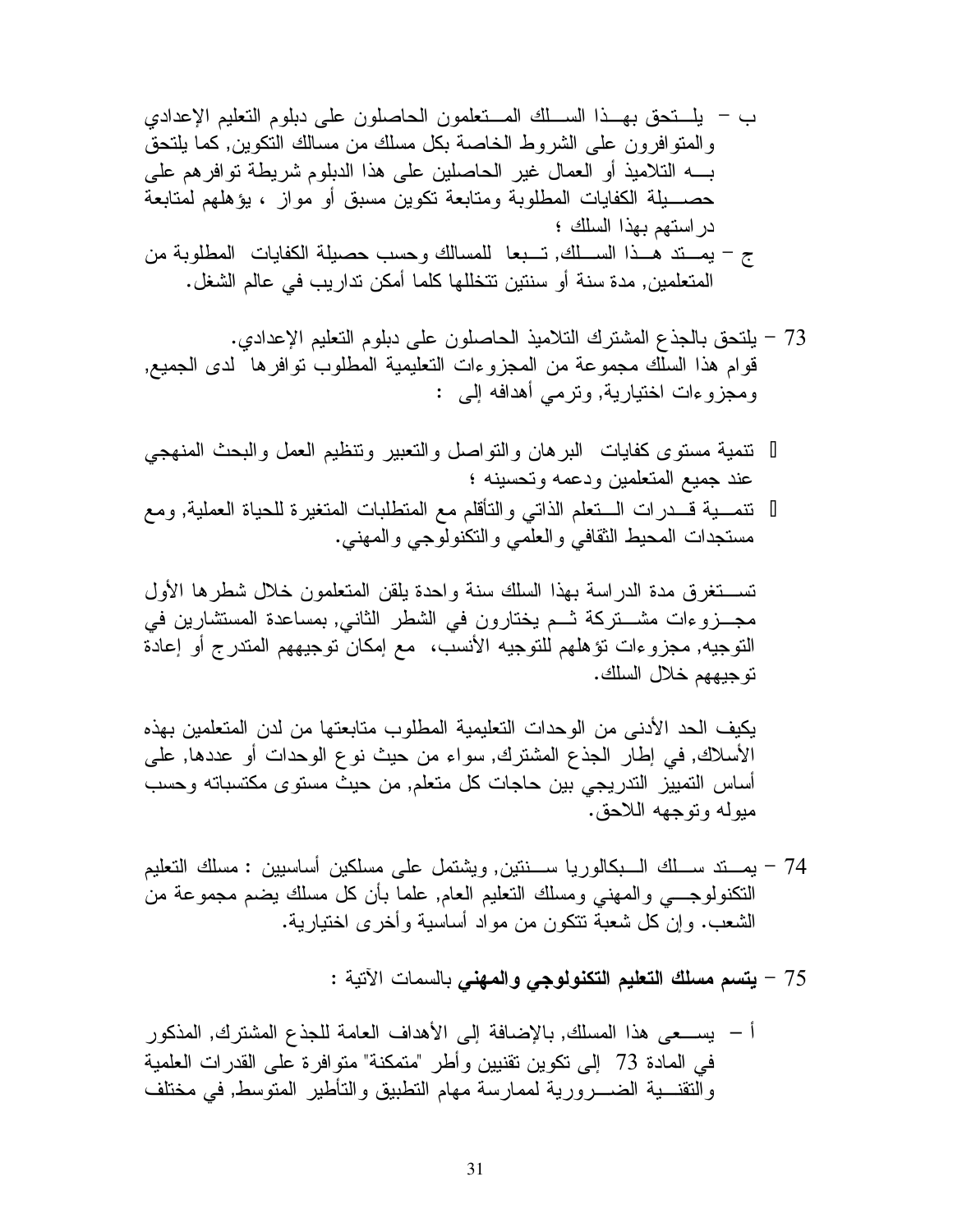76 - يتسم **مسلك التعليم العام** بما يلي :

أ– يرمي هذا المسلك, إضافة إلى الأهداف العامة للجذع المشترك المذكورية بتكوين الملادة 73 أعلام, إلى تزويد المتملمن. وي المؤهلات الحرورية بتكوين جلمعية فرائصي أو اقتصادي أو اجتماعي, يؤهله متابعة دراسات جامعية بكيرق و أিس تحفولظ النجاح ؛ و العستجييون باتحق بهـذا السلك المتملون قنانومون من الجذع المشترك والمستحييون باتحول الالتحاق بكل شعبه من الشعب الكبرى للتخصص, علما بان عددا من إلتطيم الأناتوي ؛ و مكان إعادة توجيههم كلما دعت الحرورة, خلال الدراسة بالاتطيم الأانوي ؛
$$
-
$$
 تستغرق الدراسة بهذا المسلك سنتين بعد الجذع المشترك وتتوج بـبكالوريا التطيم التطيم التطيم التلامة بهذا المسلك سنتين بعد الجذع المشترك وتتوج بـبكالوريا التطيم العام التي تمکن من الألتحاق :  
واو بالجامعـات أو المؤسسـات العلـيا المختصصة ؛  
أو بالجامعـات أو المؤسسـات العلـيا المختصـة, شريطة الاستجابة لمو اصفات أو المؤسسـات العلـيا المختصـة, شريطة الاستجابة لمو اصفات أو المؤسِسـات العلـيا المختصـة, شريطة الاستجابة لمو اصفات  
الاتحاق المطلوية وشروطه.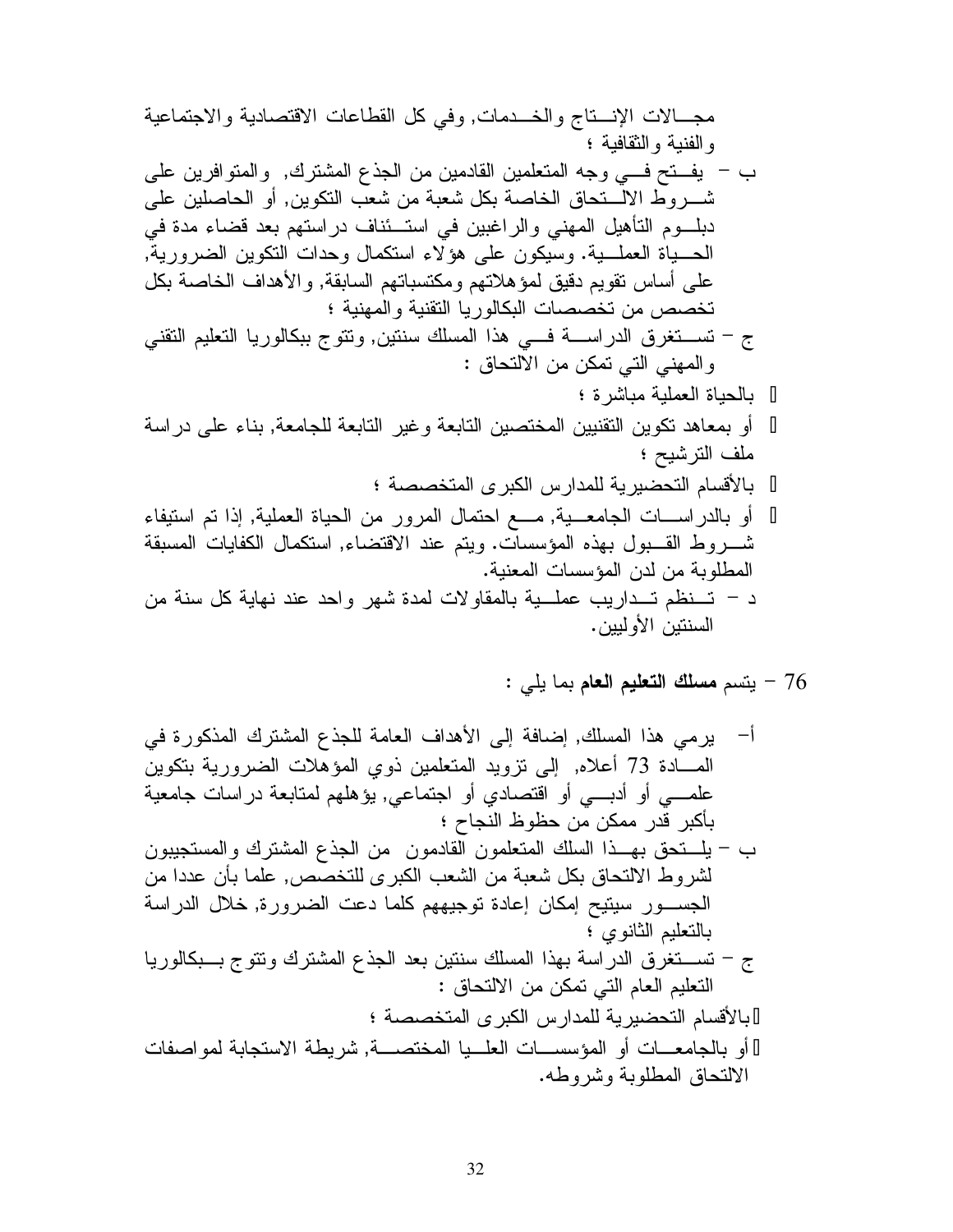ويمكــن إحــداث أســـلاك مخصصة للإعداد لمزاولة المهن المقننة, سواء ضمن الجامعات أو في إطار معاهد متخصصة موجودة, أو نؤسس لهذا الغرض.

80 - تستجيب الدراسات الجامعية للشروط الأتية :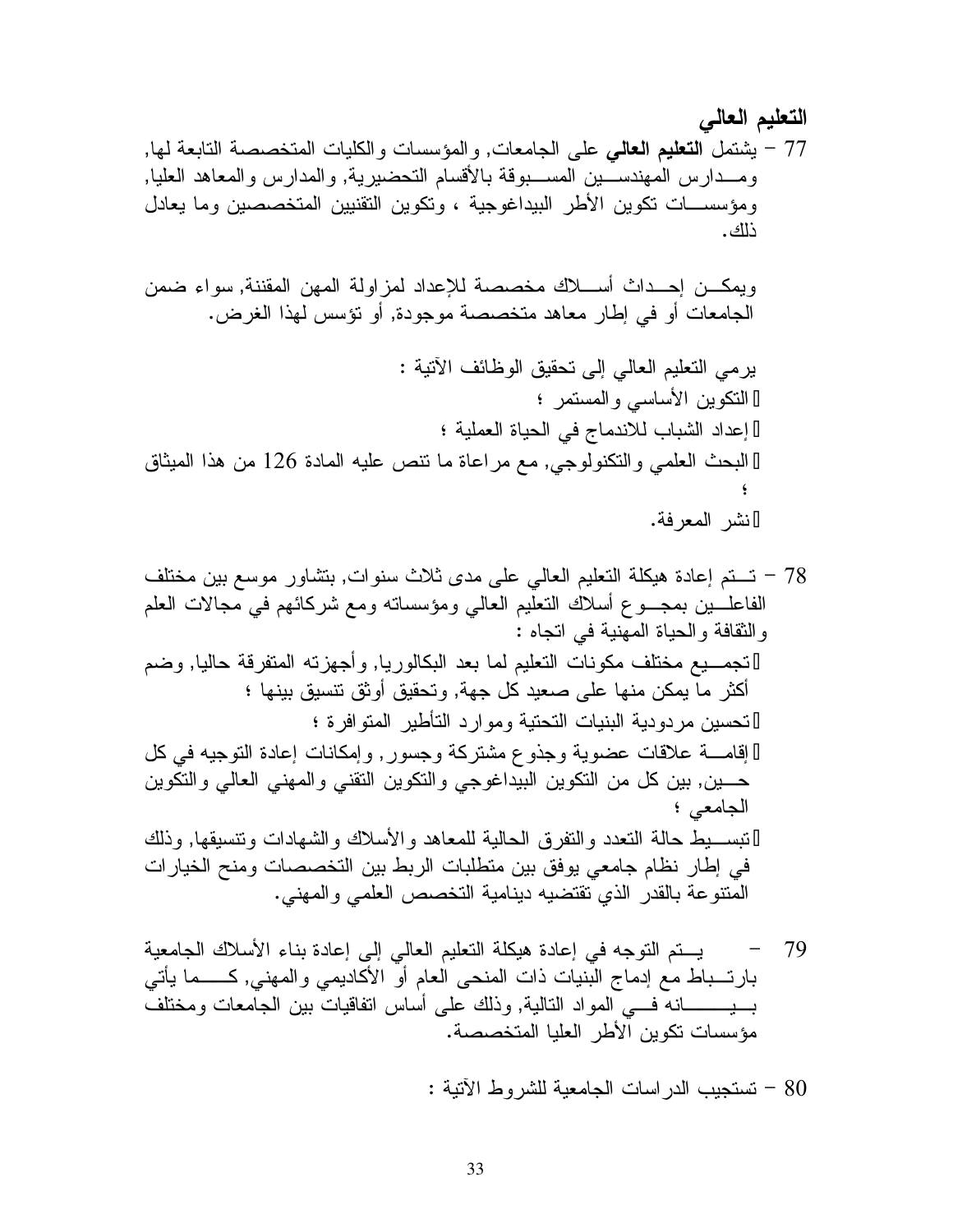يشتمل ا**لتعليم الجامعي** على سلك أول, وسلك ثان, وسلك الدكتوراة, وتتوج 81 هــذه الأسلاك بشهادات تحددها السلطات المشرفة على النعليم العالمي, علاوة على المستمر .

تــنكون الســـنة الدراســـية الجامعية من فصلين, ويمكن إضـافة فصل ثالث خلال الصيف إذا نوافرت الشروط لذلك.

يحدث **سلك جامعي أول** مدته خمسة فصول على الأقل حسب منطلبات كل  $-82$ مســـلك للـــنكوين والمكتسّــــبات الســــابقة لطلبته. يلتحق به الطلبة الحاصلون علمي بكالوريا النعليم العام وبكالوريا النكنولوجي النقنى والمهنى. ويشتمل هذا السلك في بدايــــته علــــي جــــذوع مشتركة تتضمن علـي الخصوص وحدات للتكوين النظري و المنهجي و النو اصلي, منبو عة باختيار بن :

اختيار يتوج بدبلوم التعليم الجامعي المهنى يؤهل للحياة العملية ؛ اختـــيار يـــتوج بدبلوم التعليم الجامعي الأساسي يمكن من يرغب في ذلك، ويثبت امتلاك المؤهلات اللازمة, من متابعة الدر اسات العليا.

- 83 يحـــدث ســــلك جامعــــي ثــــان (الميتريز) ومدته خمسة فصول, بعد السلك الجامعـــي الأول. يلتحق به مباشرة حملة دبلوم النعليم الجامعي الأساسي أو حملة شهادات أخرى للتعليم العالمي التقنبي أو العام المستجيبون لمواصفات محددة.
- 84 –تحـــدد المؤسســـة الجامعـــية الشروط الضرورية لإعادة متابعة الدراسة بوحدة من الوحدات التعليمية, في حالة النكرار المتعدد دون اكتسابها.
- 85 يســــتغرق ســــلك الدكــــتوراة مدة نتراوح بين أربـع وخمس سنوات بعد الميتريز ، ويتضمن :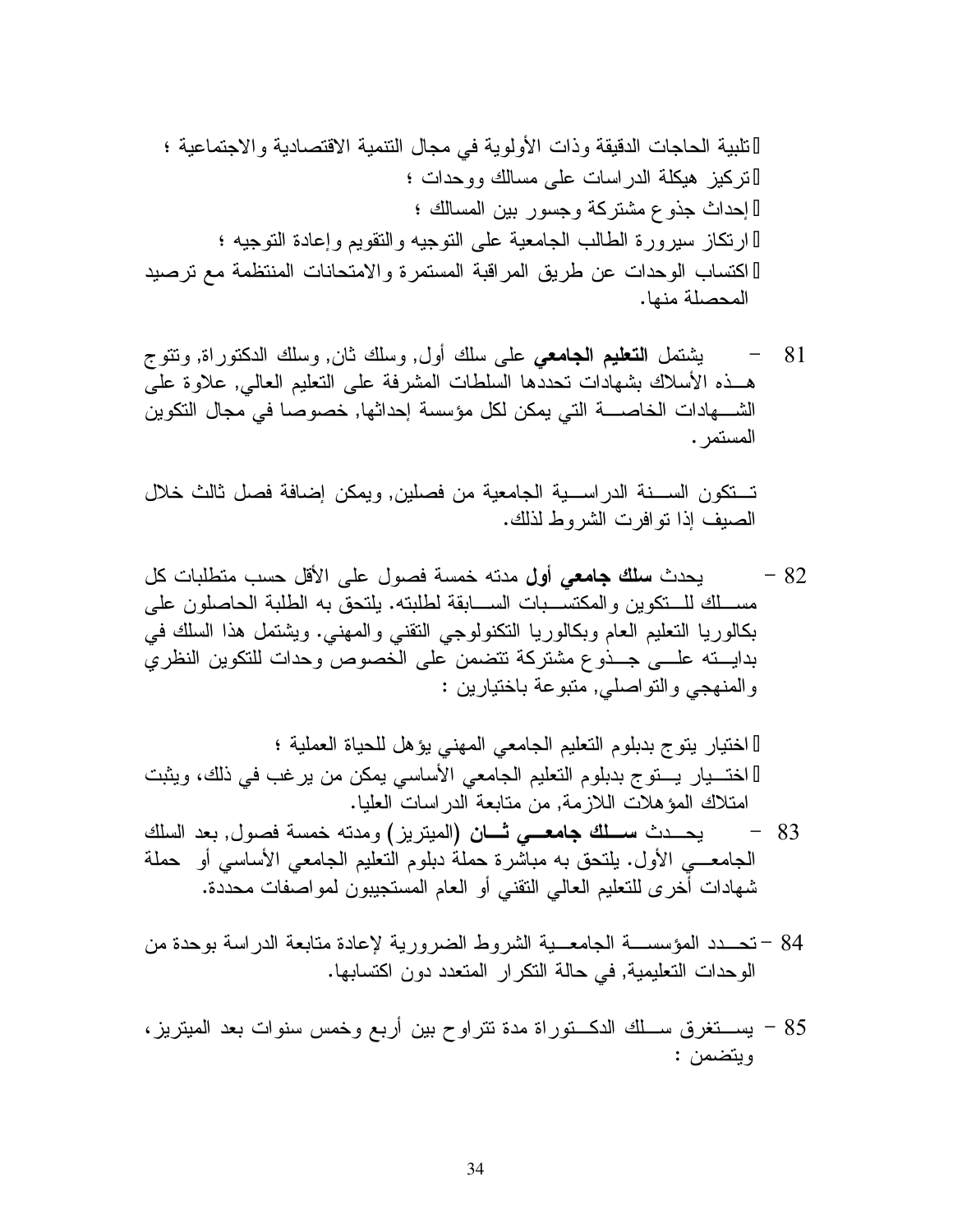- 86 –يمكــن للجامعات ومؤسسات التعليم العالمي في إطار استقلاليتها تنظيم در اسات عليا متخصصة في اتجاه أهداف معينة، تفتح للحاصلين على شهادات توازي على الأقل المبتريز والمستجيبين للشروط الخاصة بها.
- 87 تفـــنح الجامعــــة علــــي الـحــــياة العملية ويسمح بالالنحاق بها أو العودة إليها لكل المواطَّنــــين, شــــريطة اِثـــــبات كفايات محددة بدَّقة، ومقومة بشكل جيد, بعد منابعة وحدات تدارك المستوى, الممنوحة من لدن الجامعات أو المؤسسات المرتبطة بها.

تفـــتح مؤسســــات التعليم العام والخاص أمام أبنـاء اليهود المغاربـة علـي قدم  $-91$ المســـــاواة مـــــع مواطنيهم المسلمين ويعفون من الدروس الدينية علـي أساس الحق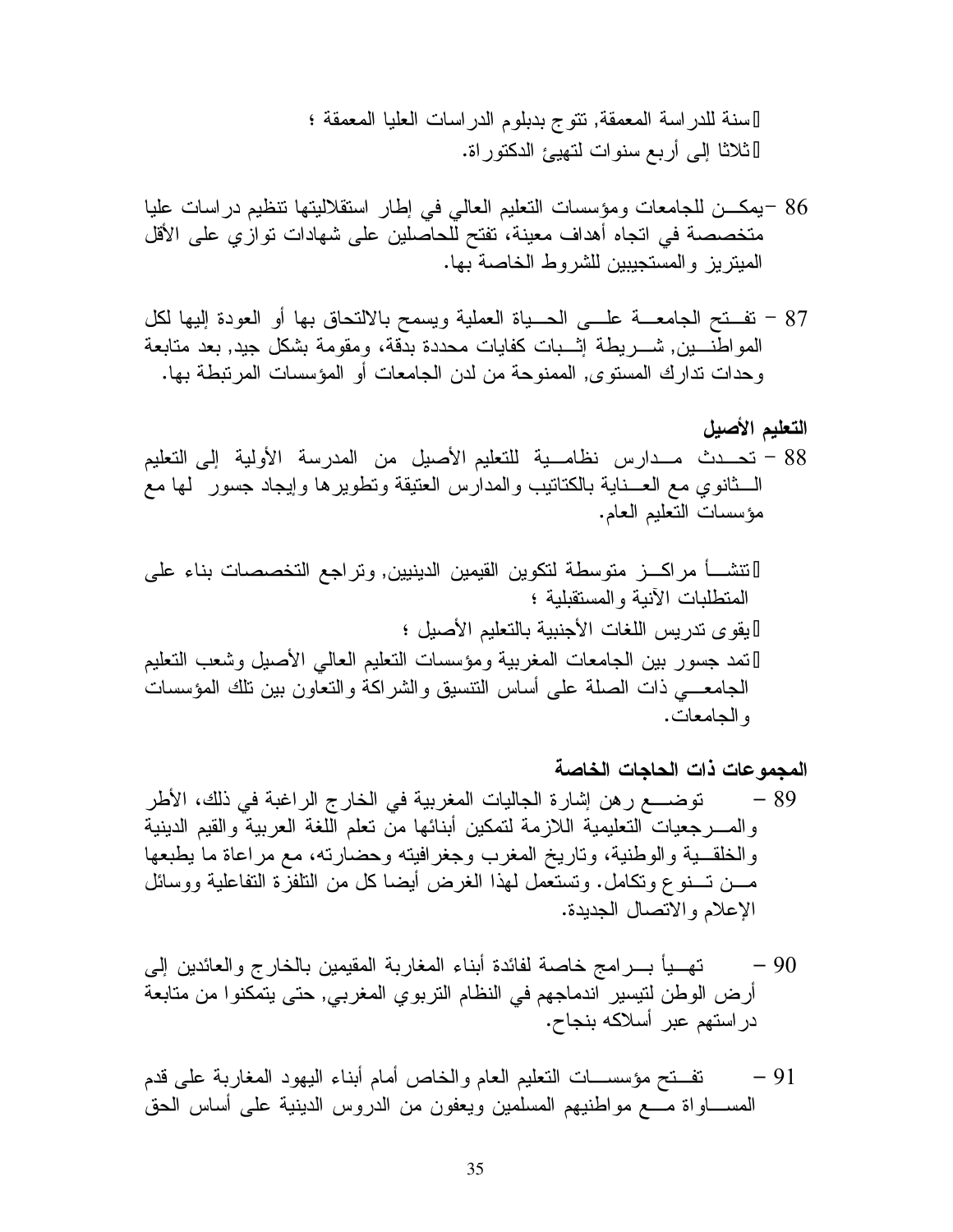الدســـــنوري في ممارسة الشعائر الدينية. ويمكن فتح مدارس لأبناء اليهود المغاربة شريطة التصريح لسلطات التربية والتكوين الجهوية.

الدعامة الخامسة : التقويم والامتحانات

- يسنظم الستقويم والامتحانات والانتقال, علىي مستوى التعليم الأولىي والتعليم  $-92$ الابتدائی کما بلی : أ – ينـــنقل الأطفـــال بطريقة ألية من السنة الأولى إلى الثانية من التعليم الأولى, ويخضــــعون في متم النعليم الأولى لنقويم طفيف ينظم على مستوى المدرسة يمكنهم من ولوج المدرسة الابتدائية, إلا في حالة صعوبات أو تعثر استثنائي يتطلب دعما نفسيا ونربويا خاصا ؛ ب — يتم الانتقال على أساس المر اقبة المستمر ة من السنة الأولى إلى السنة الثانية مـــن السلك الأول بالمدرسة الابندائية, ويمكن نسريع هذا الانتقال خلال السنة بالنسبة للتلاميذ المنقدمين بشكل بين وفق شروط تربوية موضوعية. وفي متم هذا السلك يجتاز التلاميذ امتحانا الزاميا وموحدا على مستوى المدرسة يتوج بشهادة تمكنهم من الالتحاق بالسلك الموالي ؛ ج – يستم السندرج عبر السنوات الأربع للسلك الثاني من المدرسة الابتدائية على
- أســـــاس المــــــــر اقبة المستمرة, مـع الـعناية بـالـحالات التـي تستلزم دعمـا تربويـا خاصــــا. وفي ختام هذا السلك يجتاز التلاميذ امتحانا موحدا نتظمه السلطات التــــربوية الإقليمــــية. وتمــــنح للناجحــــين في هذا الامتحان شهادة الدراسات الابندائــــية, وهــــي الشـــــهادة النـــــي نمكنـهم من ولو ج المدرسة الإعدادية. أما الراســبون فيكررون السنة مع تركيز جهودهم على المواد الدراسية المقررة في متم هذا السلك التي لم يوفقوا فيها مع استفادتهم من الدعم التربوي اللازم.

93 – ينظم النقويم والامتحانات في مستوى المدرسة الإعدادية كما يلي :

يستم الانستقال مسن سنة إلى أخرى باعتماد نظام المراقبة المستمرة إلى غاية نهاية الســــلك, إذ يجتاز المتعلمون الذين نجحوا وفق هذه المراقبة المستمرة امتحانا موحدا يسنظم علـــي الصعيد الجهوى, من أجل نيل دبلوم النعليم الإعدادي. ويعفي كليا أو جزئيا المتعلمون الذين يتابعون تكوينا أو تمرسا مهنيا من هذا الامتحان الموحد إذ يعو ض باختبار ات مهنية خاصة.

94 – نتتهـــي الدراســــة فـــي النعلــــيم الثانوي بنقويم جزائي يتلاءم وبنية برامج النعليم ومناهجه, وير اعي المبادئ الأساسية التالية : الاتصاف بالمصداقية والنقيد بالموضوعية والإنصاف ؛ ضمان صلاحبة الاختبار ات ونز اهتها ؛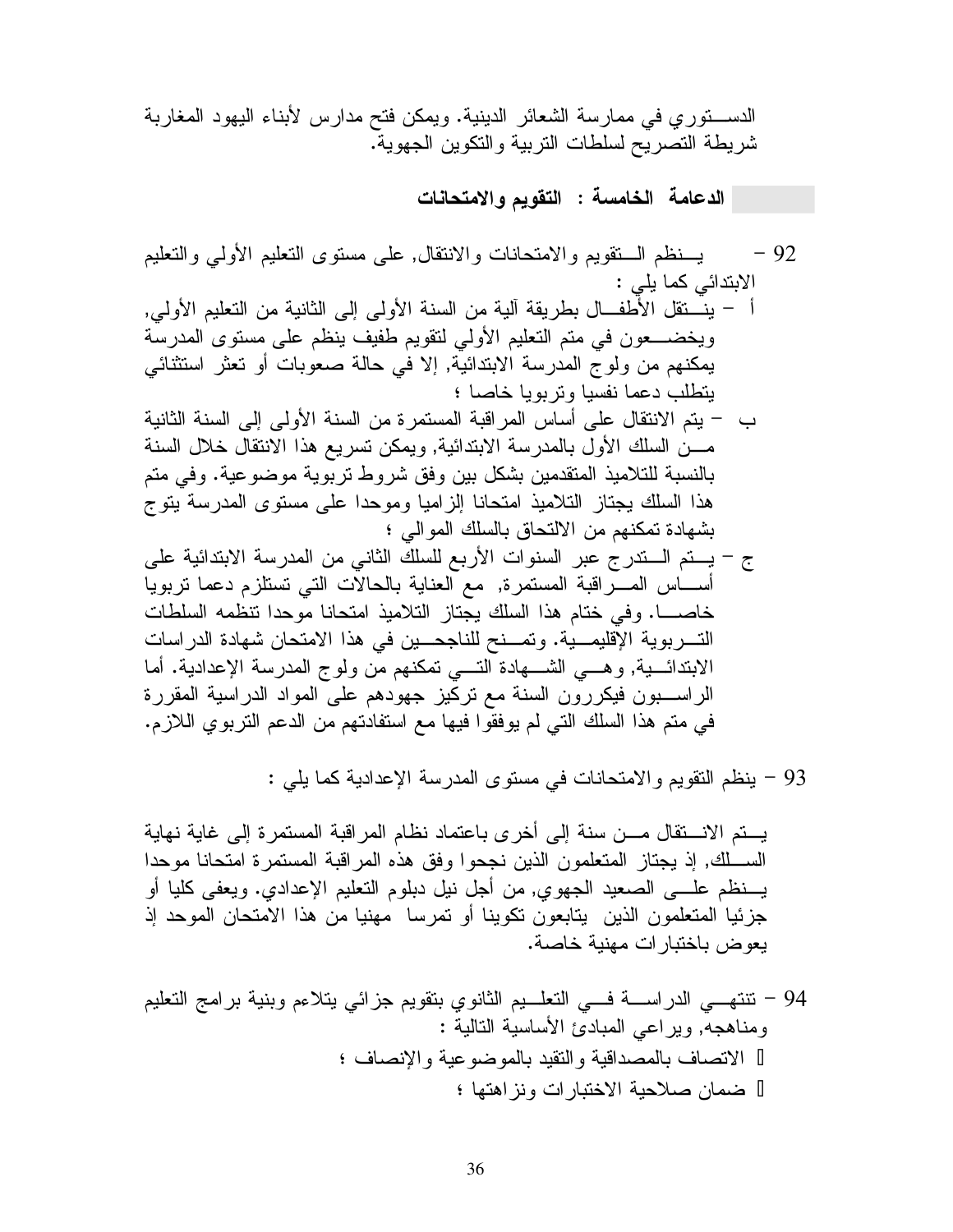ملاءمة النقويم وفعالية ندبيره ؛ الحرص على شفافية معابير التنقيط والنعريف بها سلفا ؛ حق طلب المر اجعة في حالة خطأ أو حيف مثبت.

يتم الجزاء النهائي عن النعليم الثانوي وفق ما نتص عليه المادتان 95 و 96 أدناه.

- 95 فـــي خــــتام ســــلك التأهيل المـهنـي ومسلك التعليم التكنولوجي والمـهنـي, يتم اختبار الجسوانب النطبيقسية عن طريق امتحانات نجرى نحت إشراف لجان بشارك فيها لزوما مهنيون ممارسون، وذلك بعد أن يكون المنعلم قد اجتاز ً خلال مدة السلكين المراقبة المستمرة والامتحانات المشار إليها في المادة 96. وفسيما يخص القسم غير التطبيقي فإن بكالوريا النعليم النكنولوجي والمهنى نتال وفق نفس الشروط المحددة في المادة أدناه.
- على مسنَّوى النَّعليم الثَّانوي العام، بنم الانتقال من سنة لأخرى على أساس - 96 المر اقبة المستمرة.
- أ بِتوج هذا المسلك ببكالوريا النعليم العام تمنح بناء على نظام النقويم والامتحان ابنداء من السنة الدر اسية و الجامعية 2000–2001، وفق الأنماط الثلاثة التالية :

امتحان موحد على الصعيد الوطني ينظم في أخر السنة النهائية للمسلك, ويشـــمل اختبارين في مادتي التخصص الرئيسيتين في الشعبة المعنية, واختبارين في اللغة والثقافة يكون إحداهما إلزاميا باللغة العربية والثانبي بلغة أجنبية اختيارية. وتحتسب نتائج هذا الامتحان بنسبة 50 في المائة على الأقل في النتيجة النهائية ؛ امـــنحان مـــوحد على الصعيد الجهوي ينظم في ختام السنة الأولى من المســـلك، ويهـــم شـــلاث مواد غير نلك التبي بشملها الامتحان الوطنبي المــــوحد. وتحتسب نتائج هذا الامتحان بنسبة 25 في المائة على الأكثر في النتائج النهائية ؛ مـــــــــر اقبة مســــــنمر ة لمو اد السنة الـختامية للمسلك. و تـحتسب نتائجها كذلك بنسبة 25 في المائة على الأكثر في النتائج النهائية.

ب– تـــنظم دورة استدراكية 15 يوما بعد الإعلان عن نتائج الامتحان الموحد على الصعيد الوطني، وتحدد سلطات التربية والتكوين شروط الترشيح لمهذه الدورة.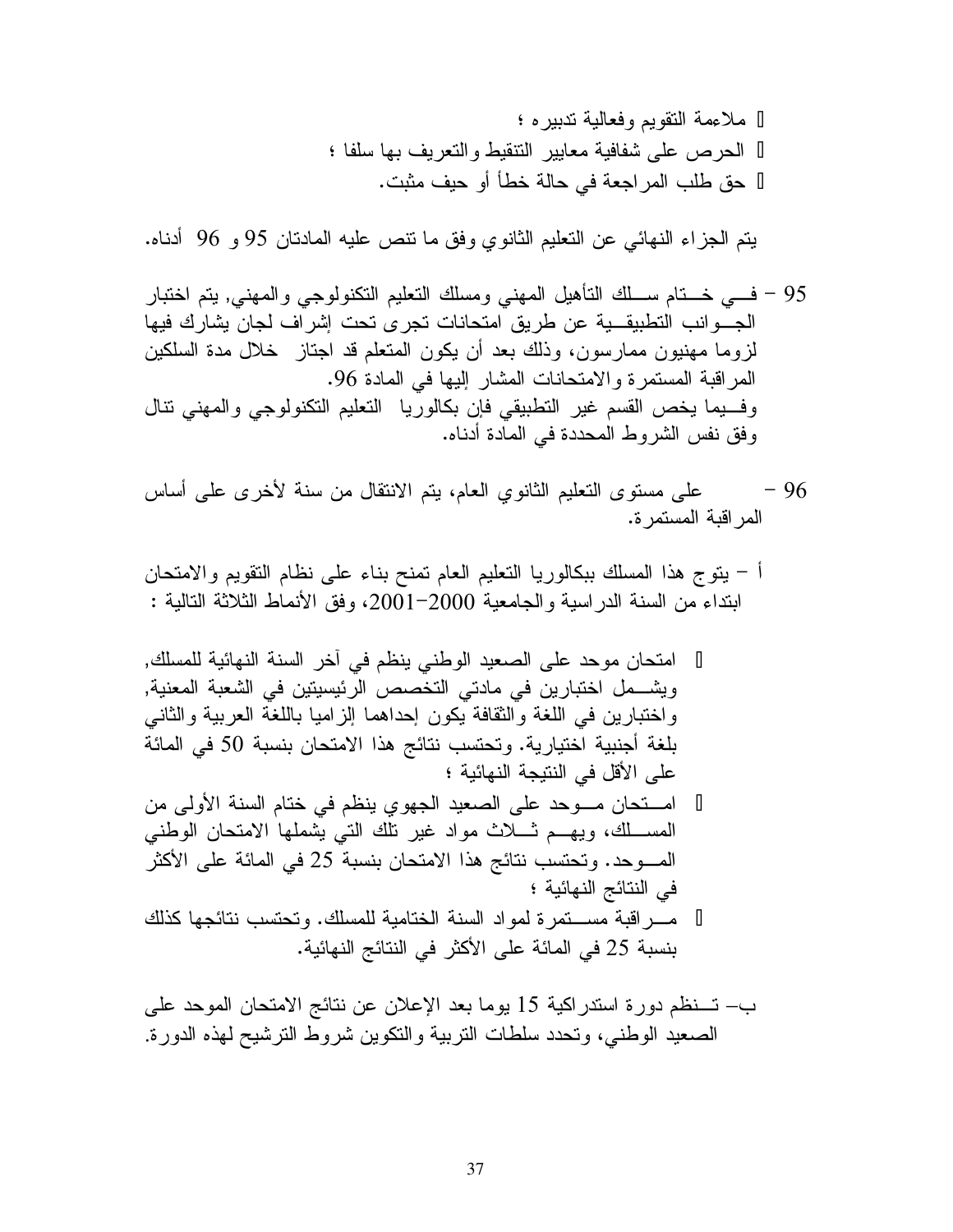97 – تؤخذ نتائج الامتحان الوطني الموحد بعين الاعتبار في :

98 – نوضع مواد الامتحانات الموحدة المشار إليها أعلاه وكذا معايير التصحيح والقبول علـــي الصــــعيد الوطنبي, وينظم إجراؤها علـي المستوى الجهوي والمحلبي, حسب الحـــالات, بمساعدة الوكالة الوطنية للنقويم والنوجيه المنصوص عليها في المادة 103 من الميثاق حالما تشرع في مزاولة مهامها.

الدعامة السادسة : التوجيه التربوي والمهنى

- 99− يصـــــــرح بالنوجـــــيه على أنه جزء لا يتجزأ من سيرورة النربية والنكوين, بوصفها وظــيفة للمواكــبة ونيسير النضج والميول وملكات المتعلمين واختياراتهم النزبوية والمهنَّـــبة, وإعادة توجيههم كلَّما دعت الضرورة إلى ذلك، ابتداء من السنة الثانية من المدرسة الإعدادية إلى النعليم العالمي.
- يستبعد العمل بنسب النجاح المحددة مسبقا كشرط للانتقال من سلك تربوي  $-100$ إلـــي أخر . وعلى عكس ذلك يستند ندرج المتعلمين إلى استحقاقهم فقط، بناء على تقويم مضبوط وعلى اختيار اتهم التربوية والمهنية المحددة, باتفاق مع المستشارين في النوجيه والأساتذة، وبالنسبة للقاصرين منهم بموافقة أبائهم أو أوليائهم.
- يتم تعيين مستشار واحد في التوجيه على الأقل على صعيد كل شبكة محلية  $-101$ للتسريبة والتكوين طبقا للمادة 41 من الميثاق، وفي مرحلة لاحقة على صعيد كل مؤسســـة للنعلـــيم الـــثانوي. ويتوافر المستشار على مكان للعمل مزود بالأدوات الملائمــــة كمـــــا يستفيد من النكوين المستمر . ونتـاط بمستشار التوجيه المسؤوليات التالبة :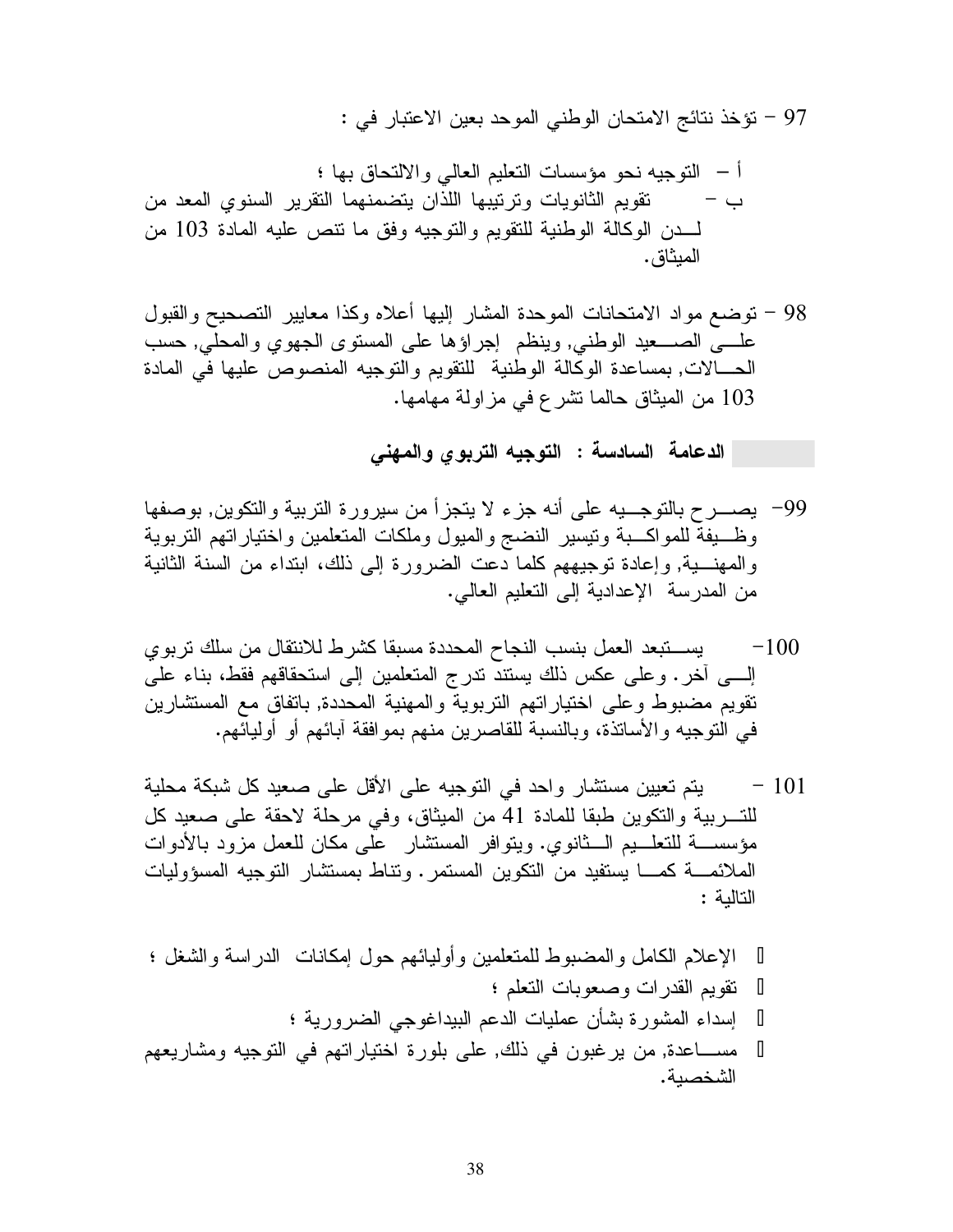تحسدث وكالسة وطنسية للنقويم والنوجيه نتمنع بالاستقلال النقني والمالي  $-103$ والإداري, وبالشخصية المعنوية. ويناط بها على الخصوص :

#### المجال الثالث : الرفع من جودة التربية والتكوين

- يستجيب الرفع من جودة أنواع التعليم من حيث المحتوى والمناهج, لأهداف  $-104$ التخفيف والتبسيط والمر ونة والتكيف.
- تستم مراجعة جميع المكونات البيداغوجية والديداكتيكية لسيرورات النربية  $-105$ وِ النَّكوينِ, وذلك في أفقٍ تحقيقٍ غايتينٍ :

الأولـــي تهم الإرساء التدريجي للنظام النربوي الجديد لأسلاك النربية والنكوين, وفق ما جاء في الدعامة الرابعة من هذا الميثاق ؛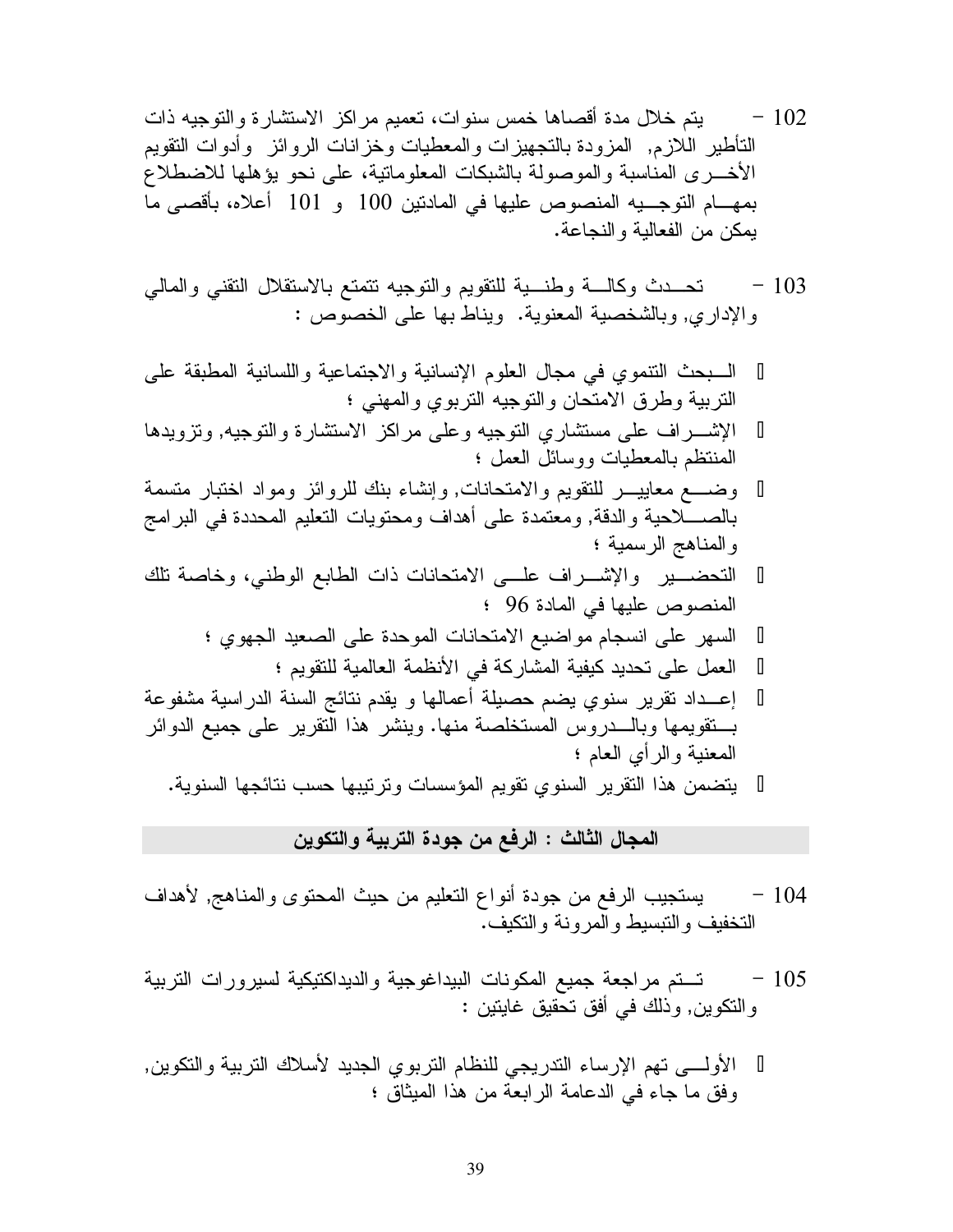ونَشْـــمل هـــذه المـــــراجعة, بصــــفة خاصـة, البرامج و المناهج, والكتب والمراجع المدرســـية، والجـــداول الزمنية والإيقاعات الدراسية, و نقويم أنواع النعلم ونوجيه المتعلمين ؛ وتهم هذه المراجعة مجموع المؤسسات العمومية والخاصة.

الدعامــــة الســـــابعة : مراجعة البرامج والمناهج والكتب المدرسية والوسائط التعليميه

> البرامج والمناهج 106 - نتجه مراجعة البرامج والمناهج، نحو نَحقيق الأهداف الأُتية :

أ – تعصـــبق الأهـــداف الـعامــــة وتدقـــبقها بـالنسبة لكل سلك وكل مسنوى للنربية والستكوين، فسي إطـــار الدعامة الرابعة من الميثاق، في صيغة مواصفات للتخرج ومؤهلات مطابقة لها ؛ ب – تحقـــبق الجذوع المشتركة والجسور داخل نظام التربية والتكوين و بين هذا الأخير والحياة العملية ؛ ج – صـــباغة أهــداف تكميلية وتجديدها وتحليلها بما يستجيب لحاجات المتعلمين ومنطلبات الحياة المعاصرة, وبما ينتظره الشركاء من النربية و النكوين ؛ د – مراعاة المرونة اللازمة للسيرورة النربوية وقدرتها على النكيف وذلك : أولا : بتجـــزيء المقررات السنوية إلى وحدات تعليمية يمكن التحكم فيها على مدى فصل بدل السنة الدر اسية الكاملة إلا عند الاستحالة ؛ ثانـــيا : الحفـــاظ علــــي التمفصــــل والانسجام الإجمالي لكل برنامج مع مراعاة الأهداف المميزة لكل مرحلة من مراحل النعليم والنعلم النبي يعنيها. هـــ – وضـــــع برامج نعتمد نظام الوحدات المـجزوءة، انطلاقا من النعليم الثانوي، لتَسنويع الاختيارات المتاحة وتمكين كل متعلَّم من ترصيد المجزوءات التبي اكتسىها ؛ و – نوزيــــع مجمل الدروس و وحدات النكوين و المجزوءات من التعليم الأولـي إلىي النعليم الثانوي على ثلاثة أقسام منكاملة :

قســـم الزامـي علـي الصـعيد الوطنـي فـي حدود 70 فـي المـائـة من مدة النكوين بكل بىداك ؛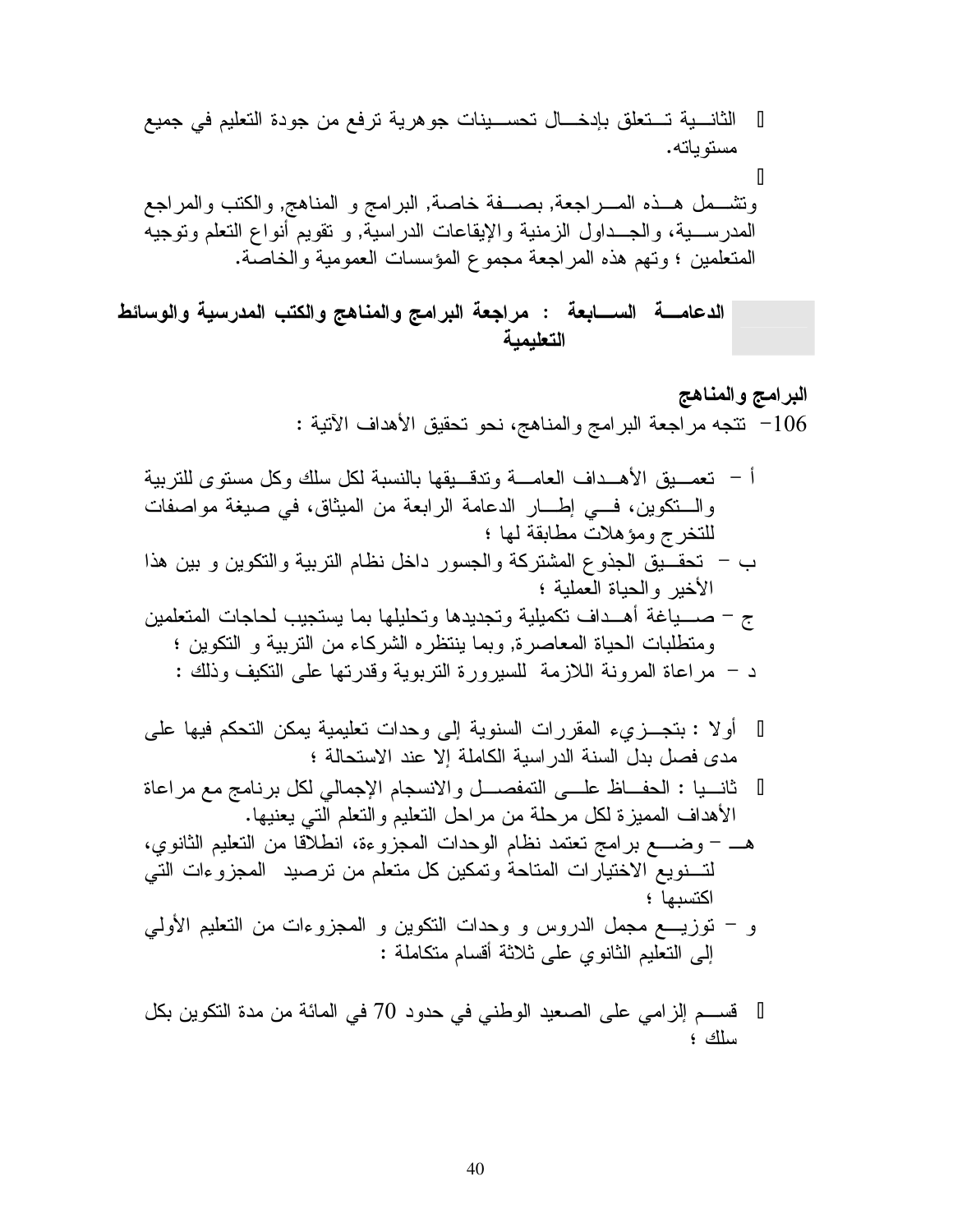قسم تحدده السلطات التربوية الجهوية بإشراك المدرسين في حدود 15 إلى 20 فـــي المائة من نلك المدة، ونتضمن بالضرورة نكوينا في الشأن المحلي وإطار الحداة الحهوية ؛ لفائـــدة المتعلمـــين المحتاجين لذلك، أو لأنشطة مدرسية موازية و أنشطة للتفتح بالنسبة للمتعلمين غير المحتاجين للدعم.

- ز إدخال مقتضيات الدعامة التاسعة من الميثاق المتعلقة بتعليم اللغات إلى حيز التنفيذ .
- 107 تقــوم سلطات التربية و التكوين بتنظيم عملية مراجعة البرامج والمناهج بتنسيق ونتشاور ونعاون مع كل الشركاء النربويين والاقتصاديين والاجتماعيين.

ولهــذه الغاية ينظر في الأجهزة الموجودة قصد تفعيلها أو إصلاحها لإحداث لجنة دائمة للتجديد والملاءمة المستمرين للبرامج والمناهج. وسيناط بهذه اللجنة الدائمة ذات الاستقلالية المعنوية, على الخصوص, تخطيط أشغال مجموعات عمل تشكل خصيصــــا لهذه المهمة ويسهم فيها متخصصون في التربية والتكوين وذوو الخبرة في مختلف التخصصات والشعب والقطاعات, كما بناط باللجنة الإشراف على سبر أشغال هذه المجموعات والمصادقة على نتائجها.

تقـــوم اللجنة بتنظيم رصد تربوي يقظ من أجل مراقبة التجارب الدولية في مجال البرامج وتحليلها ونقويمها واستلهامها لكل غابة مفيدة.

الكتب المدرسية والوسائط التعليمية 108 – اعتـــبارا لكـــون سلطات النربية والنكوين مسؤولة عن نحديد مواصفات النخرج والأهداف العامة والمراحل الرئيسية لندرج المناهج والبرامج المدرسية, فإن اللجنة المشار إليها في المادة 107 أعلاه نشرف على إنتاج الكتب المدرسية والمعينات البيداغوجـــية وفق مقتضيات المنافسة الشفافة بين المؤلفين والمبدعين والناشرين, علــــي أســــــاس دفـاتر تـحملات دقيقة مـع اعتمـاد مبدأ تـعدديـة المـراجـع ووسـائل الدعم المدر سي .

ونخضـــع كـــل أداة ديداكتيكية كيفما كان شكلها وطبيعتها لزوما لمصـادقة سلطات التر ببة و التكوين.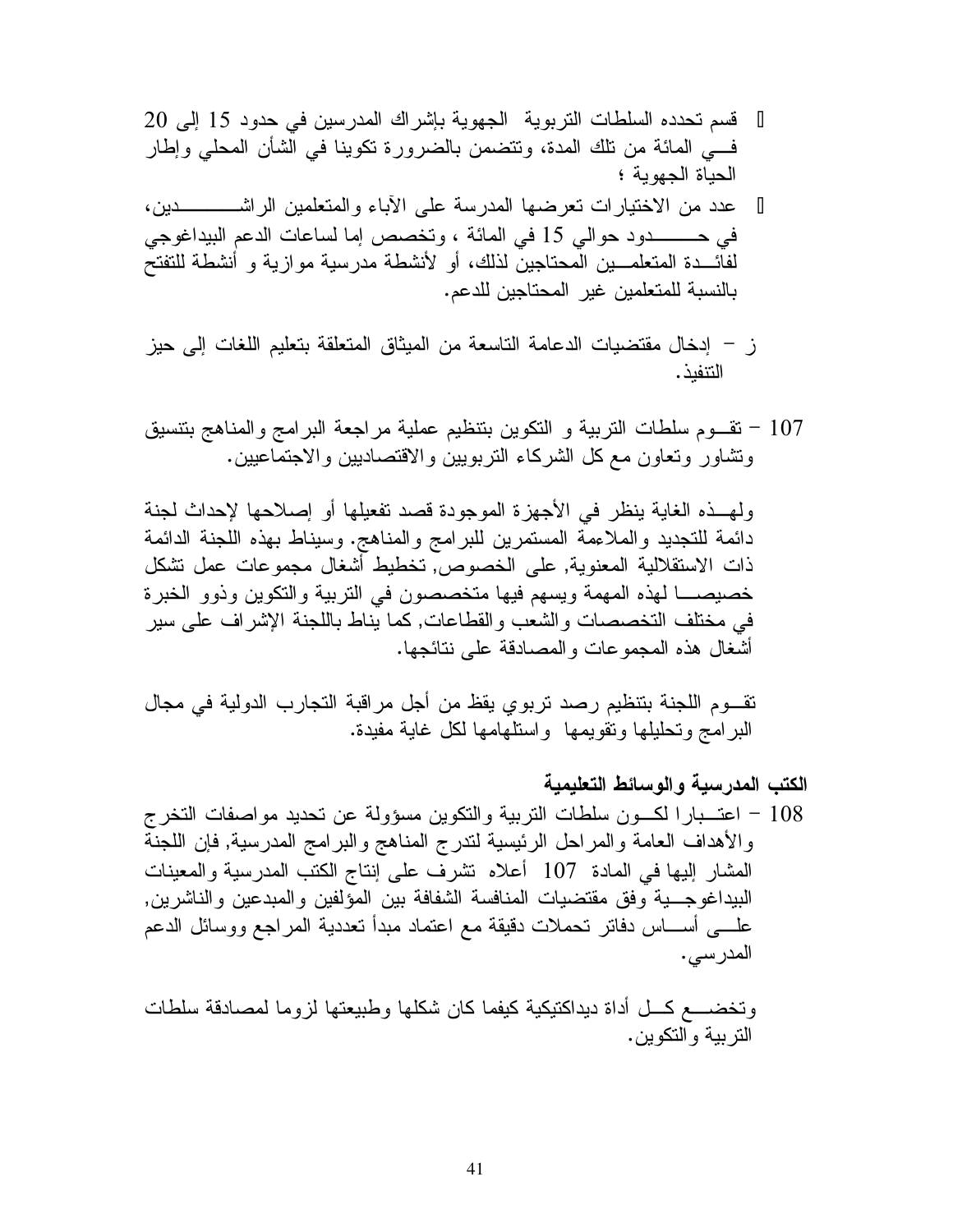الدعامة الثامنة : استعمالات الزمن والإيقاعات المدرسية والبيداغوجية

- يرتكز تدبير الوقت في مجال التربية والتكوين, بما في ذلك الجداول الزمنية  $-109$ والمواقيت والإيقاعات والعطل المدرسية، على أساس القواعد الأنية :
- تستكون السنة الدراسية في التعليم الابتدائي والإعدادي والثانوي من أربعة وثلاثــــين أسبوعا كاملا من النشاط الفعلي علـي الأقل، يطابقها حجم حصصـي من 1000 إلى 1200 ساعة. و يمكن تعديل هذه الأسابيع وتوزيع الحصص علسى أبسام السسنة حسب ونيرة الحياة المميزة للمحيط الجهوي والمحلبي للمدرســــة, كما يمكن للسلطة النزبوية الإقليمية تعديل الجدول الزمني السنوى للدراســـــــــن فــــــي حالــة حدث طبيعــي, شريطــة ضمــان نـحقيق مدة النعليم المقررة سنوبا ؛ أمـــــا علـى مستوى التعليم العالـي فيرجع للجامعات تحديد مدة السنة الأكاديمية وتـــوزيعها حسب ما يترتب علـي إعادة هيكلة أسلاك التعليم بـها, كما يمكنها تنظيم دور ات صيفية. ب – تـــبدأ السنة الدراسية, في النعليم الأولىي والابندئي والإعدادي والثانوي يوم الأربعـــاء الثانــــي من شهر شتنبر, و بالنسبة لتعليم ما بعد البكالوريا في 15 شنتبر على أبعد تقدير ؛ ج – يعـــد يوم افتتاح المدرسة يوم عيد يطلق عليه اسم "عيد المدرسة". وينبغي لرؤســـاء المؤسســـات والمدرسين والأسر والمتعلمين, وشركاء المدرسة من الأوساط الاقتصادية والإدارية والاجتماعية أن يعملوا على إنجاح الاحتفال به وإبراز معانيه ؛ د – يتميز يوم افتتاح المدرسة لأبوابها في كل مكان بما يلي : استقبال المتعلمين وأسرهم ؛ الاطـــــلاع عبر ملصق بارز على الجدول السنوي الذي يحدد سلفا أوقات النعليم وتسواريخ الامتحانات, والأنشطة الموازية والخرجات الاستكشافية, ومدد العطل بما فيها أيام العطل الرسمية إضافة إلى كل معلومة مفيدة ؛ الزيارة المنظمة لأقسام المدرسة ومرافقها في شكل مجموعات مصغرة نقدم لها جميع النفسيرات الضرورية ؛ نوزيع استعمالات الزمن ونقديم المدرسين والمؤطرين لتلامذتهم داخل كل قسم ؛ النوفــيع علـــي الالتـــزامات الخلقية والسلوكية المقررة في القسم الأول من هذا المبثاق وتسليم الوثائق المتعلقة بها بصورة رسمية وعلنية. هــــــــ – يحـــدد التوقـــيت المدرسي اليومي والأسبوعي من لدن السلطة التربوية الجهوية ونبعا لمسطرة محددة وواضحة نأخذ بعين الاعتبار ما يلبي : مــــر اعاة الظــــر و ف الملموســــة لـحياة السكان في بيئتهم الاجتماعية و الاقتصــادية و الثقافية ؛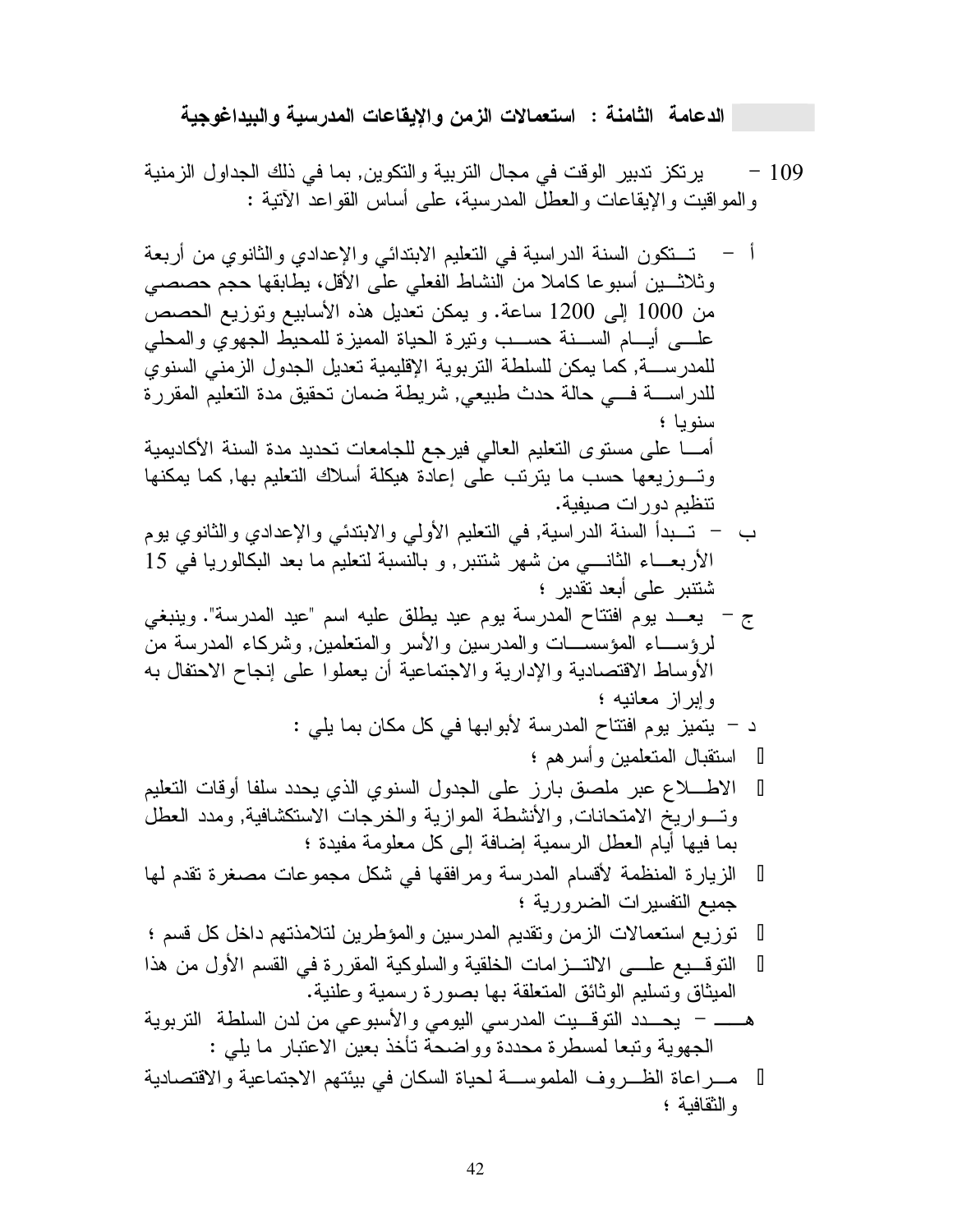الدعامــــــة التاسعة : تحسين تدريس اللغة العربية و استعمالها و إتقان اللغات<br>الأجنبية والتفتح على الأمازيغية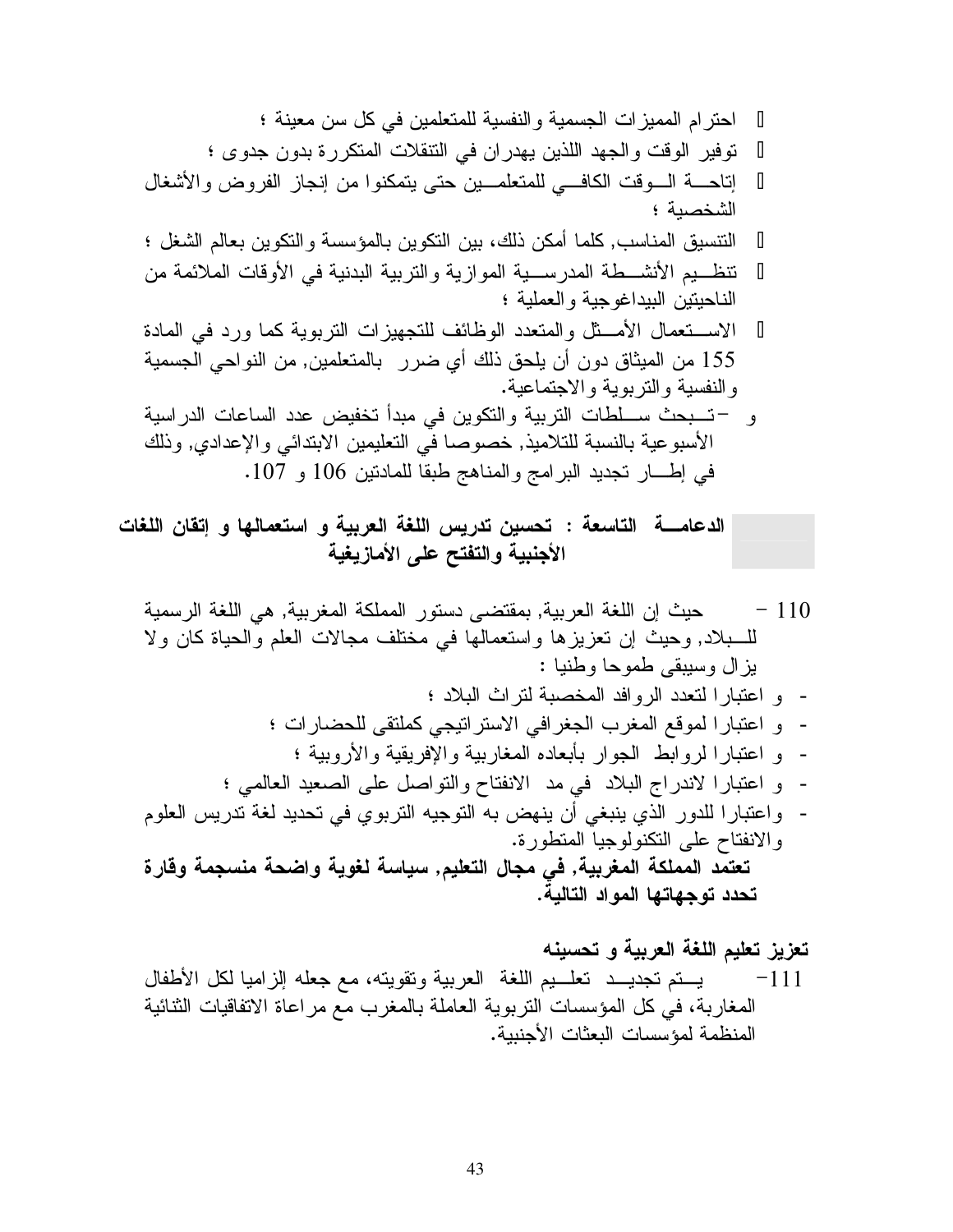بســــتلزم الاستعداد لفتح شعب للبحث العلمي المتطور والتعليم العالمي باللغة  $-112$ العـــــــربية إدراج هــــذا المـجهود فــي إطـار مشروع مستقبلــي طموح، ذي أبـعاد ثقافية وعلمية معاصرة. برتكز على:

النتمــية المنواصـــلة للنسق اللساني العربي على مسنويات النركيب والنوليد والمعجم ؛ تشجيع حركة رفيعة المستوى للإنتاج والترجمة بهدف استيعاب مكتسبات التطور العلمــــي والنكنولوجــــي والثقافـي بلغة عربية واضحة مع نشجيع النأليف والنشر وتصدير الإنتــــــاج الوطني الجيد ؛ تكوين صفوة من المتخصصين يتقنون مختلف مجالات المعرفة باللغة العربية و بعدة لغات أخر ي، نكون من بينهم أطر تربوية عليا ومتوسطة.

- ابستداء مسن السنة الأكاديمية 2000–2001 ، تحدث أكاديمية اللغة  $-113$ العسريبية باعتسبار ها, مؤسسة وطنية ذات مستوى عال، مكلفة بتخطيط المشروع المشار إليه أعلاه, وتطبيقه وتقويمه بشكل مستمر وتضم تحت سلطتها المؤسسات و المر اكز الجامعية المهتمة بنطوير اللغة العربية.
- تنويع لغات تعليم العلوم و التكنولوجيا يستم ندريجسيا, خلال العشرية الوطنية للتربية والنكوين, فتح شعب  $-114$ اختيارية للتعليم العلمى والنقنبي والبيداغوجي على مستوى الجامعات باللغة العربية، مو از اة مع نو افر المرجعيات البيداغوجية الجيدة والمكونين الكفاة.

ويتم أيضـا، علـى مستوى التعليم الـعالـي، فتح شعب اختيارية عالية التخصص للبحث والسنكوين باللغسة الأجنبسية الأكثس نفعا وجدوى من حيث العطاء العلمي ويسر التو اصل.

وفسي إطار هذا النوجه, وحرصا على إرساء الجسور الصالحة واللائقة من النعليم الثانوي إلى النعليم العالي، واعتمادا على نوجيه نربوي قويم وفعال، وضمانا لأوفر حظــوظ النجاح الأكاديمي والمهنبي للمتعلمين، يتم ندريس الوحدات والمجزوءات العلمــــية والنقنــــية الأكثر تخصصا من سلك البكالوريا باللغة المستعملة في الشعب والتخصصات المناحة لتوجيه التلاميذ إليها ًفي التعليم العالي.

التفتح على الأمازيغية يمكـــن للسلطات النربوية الجهوية اختيار استعمال الأمازيغية أو أية لهجة  $-115$ محلَّـــبة للاستئناس وتسهيل الشروع في تعلَّم اللَّغة الرسمية في التعليم الأولى وفي السلك الأول من النعليم الابتدائي. وستضع سلطات النربية والنكوين الوطنية رهن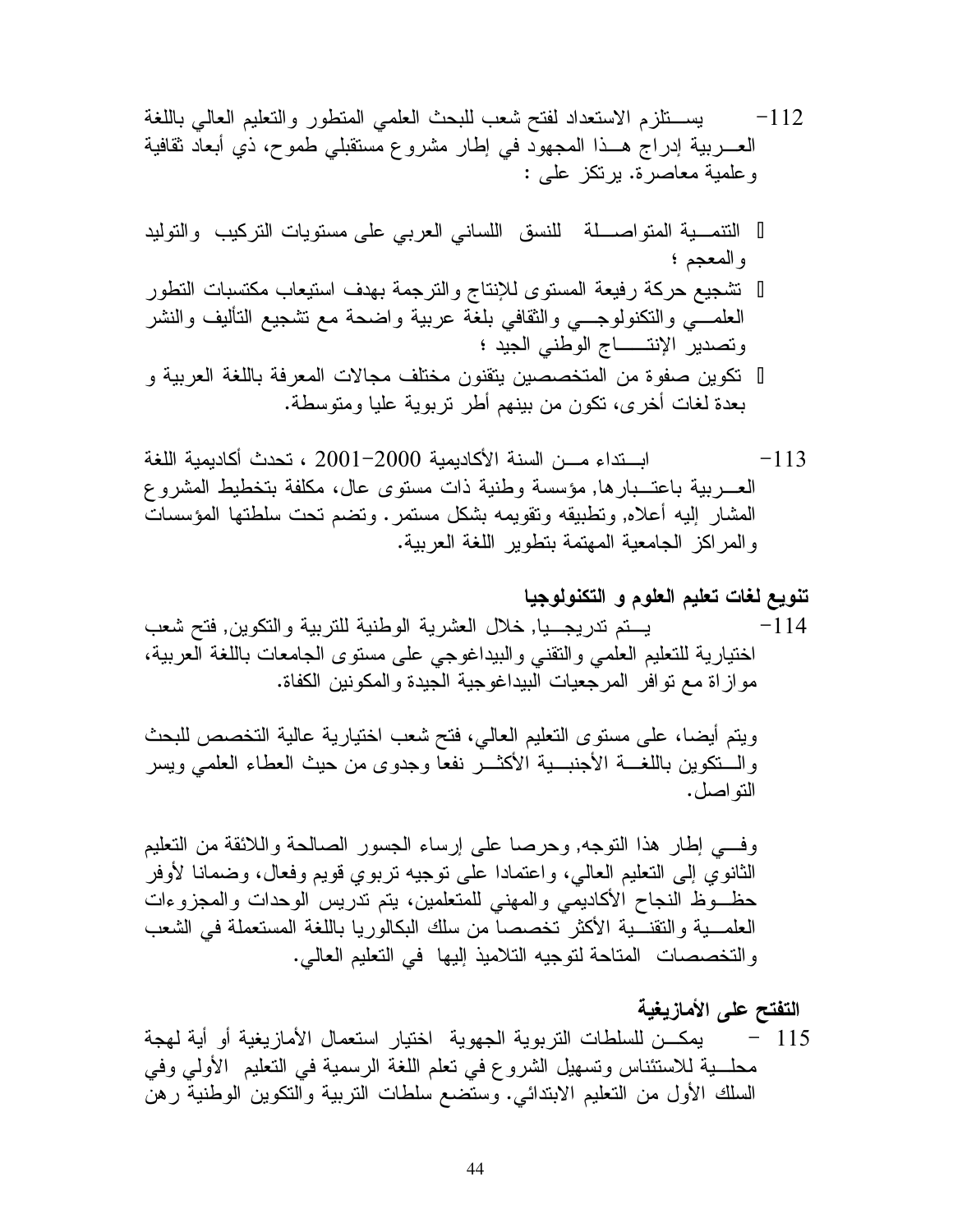إشــــارة الجهــــات بالــــندريج وحسب الإمكان الدعم اللازم من المربين والمدرسين و الو سائل الديداكتيكية.

تحـــدث فـــى بعـــض الجامعات بدءا من الدخول الجامعي 2000 -2001  $-116$ مراكـــز تعنــــى بالبحث والنطوير اللغوي والنقافي الأمازيغي، ونكوين المكونين وإعداد البرامج والمناهج الدراسية المرتبطة بها.

من أجل نيسير استئناس المتعلمين باللغات الأجنبية في سن مبكرة وملائمة,  $-117$ وامستلاك ناصبتها فيما بعد, يتم اتباع التوجيهات الأتية بصفة تدريجية، وبقدر ما نســـمح بــــه الموارد البشرية والبيداغوجية الضرورية ابنداء من الدخول المدرسي  $: 2001 - 2000$ 

يـــدرج تعلـــيم اللغــــة الأجنبـــية الأولىي في السنة الثانية من الســــــــــلك الأول و النطق ؛ يدرج تعليم اللغة الأجنبية الثانية ابتداء من السنة الخامسة من المدرسة الابتدائية ، مع التركيز خلال هذه السنة على الاستئناس بالسمع والنطق ؛ يـــدعم نعلـــيم كـــل لغة أجنبية باستعمالها في نلقين وحدات أو مجزوءات ثقافية, نكنولوجية, أو علمية نسمح بالاستعمال الوظيفي للغة, والنمرن على النواصل بها, وبالنالسي نوطـــيد كفايــــات النعبير اللغوي نفسه, وإنقانها باستمرار, وذلك داخل الحصص المخصصة للغة المعنية ؛ تحسدث الجامعات ومؤسسات التعليم العالى بصفة ممنهجة دروسا لاستدراك تعلم اللغات, بما فيها العربية, مقرونة بوحدات أو مجزوءات علمية وتكنولوجية ونقافية نستهدف إعطاء نعلم اللغات طابعه الوظيفي ؛ يستم السرفع مسن مستوى تكوين مدرسي اللغات بصفة منهجية ومبرمجة، وكذا إجراء نقويم منتظم لحصبلة المكتسبات اللغوية ؛ يبلور تصميم عشري لتتمية تدريس اللغات الأجنبية قبل شهر يونيو لسنة 2000, واعتــبارا للأهــداف اللسانية الواردة في المادة 112 يحدد هذا التصميم مختلف المعالم المتصلة بتطبيقه وذلك كالأتي : – إنشاء هيئة لنكوين المكونين ؛

– اختيار وتكوين المدرسين الجدد, وتعميق تكوين مدرسي اللغات باعتماد التكوين المستمر مع وضع المناهج البيداغوجية والوسائل الديداكتيكية الملائمة ؛ – تحديد اختبارات للنقويم على الصعيد الوطني مع نوقيت نتفيذها ورصد الموارد المالية لها.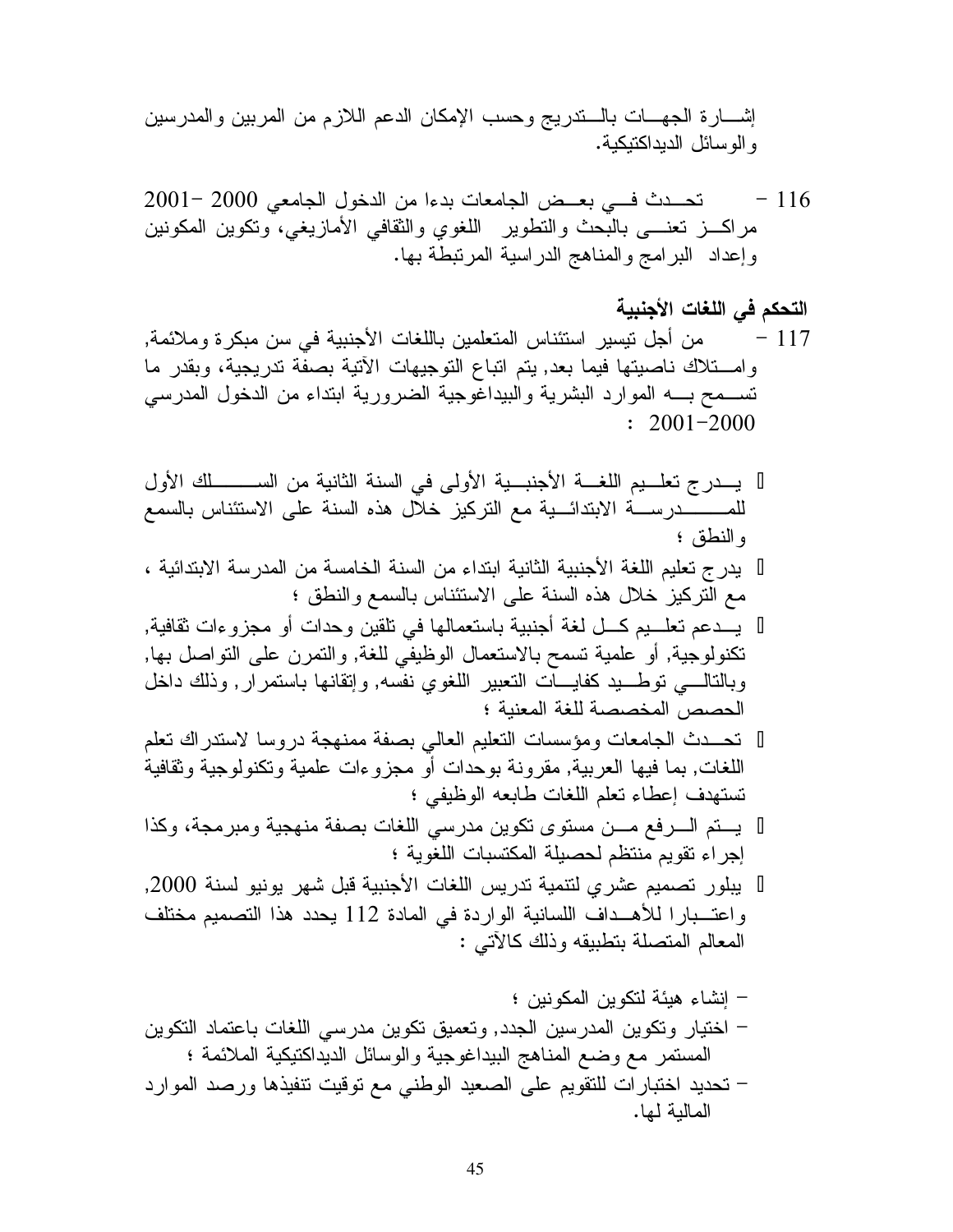118– تســــهر ســــلطات التـــربية والتكوين على تأسيس شبكات جهوية مختصة في تعليم اللغـــات الأجنبـــية خارج المناهج النظامية, وذلك بتعاون مع الهيئات المتخصصة وبالاستعمال الأمثل للتجهيزات الأساسية والموارد البشرية المتوافرة. وستعتمد نلك الشبكات المعابير والاستراتيجيات الأكثر نطورا لنعليم اللغات, بما في ذلك الدروس المكثفة والمتعددة الوسائط، والمختبرات اللغوية والانغماس اللسانبي والثقافي خلال فتسرات محددة. وستوظف لهذه الغاية الأخيرة الداخليات والأحياء الجامعية خلال فتر ات العطل.

ا**لدعامة** العاشرة : استعمال النكنولوجيا الجديدة للإعلام والنواصل

سعيا لتحقيق التوظيف الأمثل للموارد النربوية ولجلب أكبر فائدة ممكنة من  $-119$ النكنولوجــيات الحديثة, يتم الاعتماد على النكنولوجيات الجديدة للإعلام والاتصال وخاصـــــة في مجال النكوين المستمر . ولا يجوز بأي حال من الأحوال أن يقع أي خلط بين السعي إلى هذا الهدف وبين النصور الشامل للوسائط النكنولوجية وكأنها بديل عن العلاقة الأصبلة التي يقوم عليها الفعل النربوي, تلك العلاقة الحية القائمة بسين المعلم والنلميذ والمبنية على أسس النفهم والاحترام. ونظرا للأبعاد المستقبلية لهـــذه التكنولوجـــيات سيستمر استثمار ها في المجالات الآتية, على سبيل المثال لا الحصر :

معالجـــة بعـــض حــــالات صــــعوبة الـــتمدرس و التكوين المستمر بالنظر لبعد المستهدفين وعزلتهم ؛ الاستعانة بالتعليم عن بعد في مستوى الإعدادي والثانوي في المناطق المعزولة ؛ الســـعي إلـــي تحقـــيق تكافؤ الفرص, بالاستفادة من مصـادر المعلومات, وبنوك المعطـــيات, وشـــبكات النواصــــل ممــــا يسهم, بـأقل نكلفة, في حل مشكلة الندرة والنوزيع غير المتساوي للخزانات والوثائق المرجعية.

ومـــن هذا المنظور, ستعمل السلطات المكلفة بالتربية والنكوين, في إطار الشراكة مـــع الفعاليات ذات الخبرة، على النصور والإرساء السريعين لبرامج للنكوين عن بعد, وكذا على نجهيز المدارس بالنكنولوجيات الجديدة للإعلام والنواصل, على أن يتم الشروع في عمليات نموذجية في هذا المضمار، ابتداء من الدخول المدرسي والجامعي 2000 – 2001، من أجل نوسيع نظامها ندريجيا.

تعمـــل كل مؤسسة للتربية والتكوين على نيسير افتناء الأجهزة المعلوماتية  $-120$ ومختلف المعدات والأدوات النربوية والعلمية عن طريق الاقتناء الجماعي بشروط امتباز بـة, لفائدة الأساتذة و المتعلمين و الادار بين.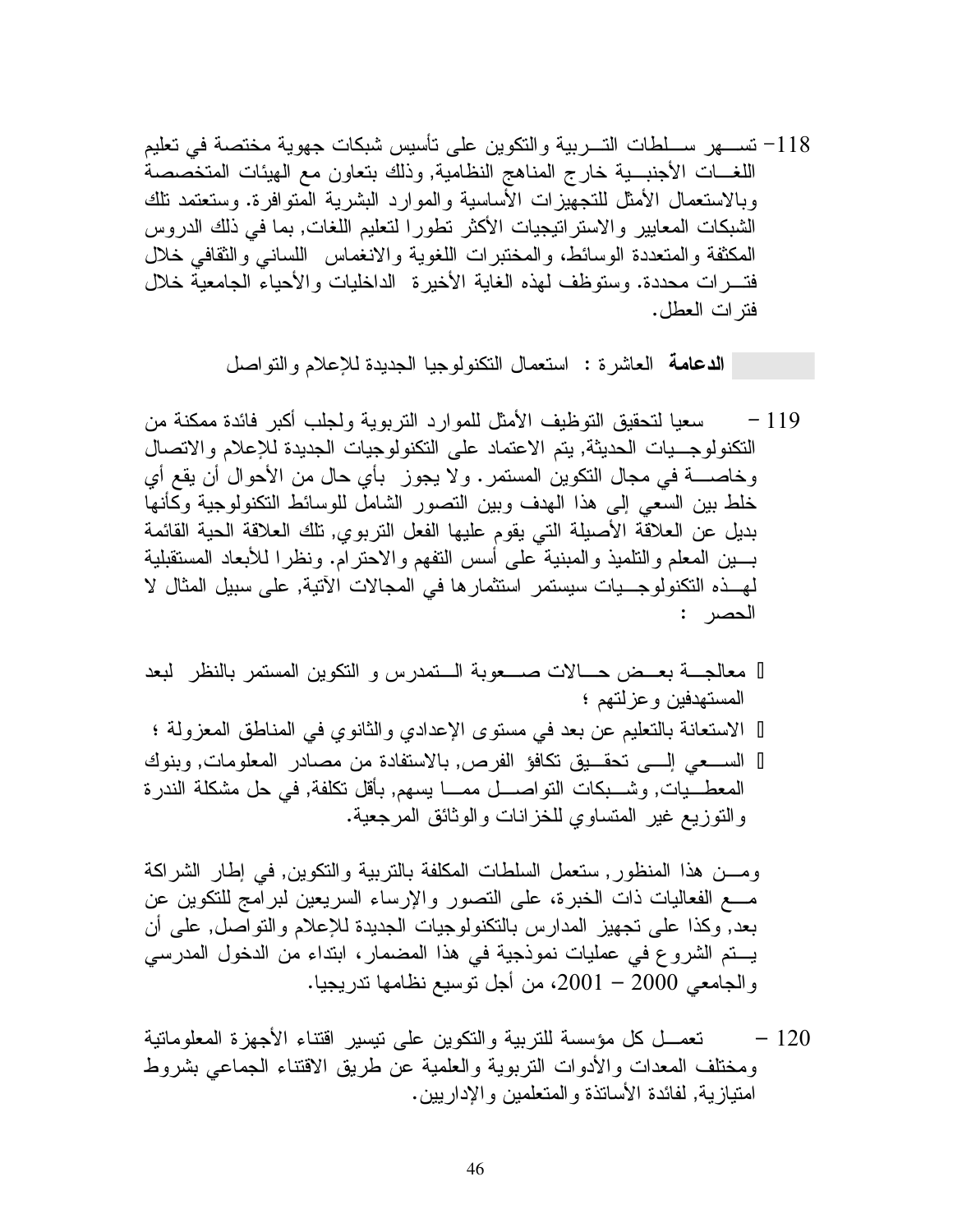121 – حــــيث إن التكنولوجـــية التربوية تقوم بدور حاسم ومتنام في أنظمة التعليم ومسناهجه، وبناء على محتوى المادة 119 أعلاه، تعمل سلطات النربية والنكوين علـــي إدماج هذه التقنيات في الواقع المدرسي، على أساس أن يتحقق لكل مؤسسة موقع معلومياتي وخزانة متعددة الوسائط، في أفق العشرية القادمة، بدءا من السنة الدر اسية 2000-2001.

الدعامة الحادية عشرة : تشجيع التفوق والتجديد والبحث العلمي

نضــــع ســــلطات النــــــربية والــــنكوين علـــــى المسنويات الوطنية والجهوية  $-122$ والمؤسسية، وبنشارك مع الهيئات العلمية والنقنية والنقافية والمهنية المعنية، نظاما شاملا لرصد مكافأة وتشجيع المتعلمين ذوي الامتياز ، كما يلبي :

نشرع سلطات التربية والتكوين، ابنداء من الدخول المدرسي 2000–2001  $-123$ , فـــي تجـــربة رائـــدة لإحداث ثانويات نموذجية يلتحق بها المتفوقون من التلاميذ الحاصـــــــــــلين علــــــــي دبلــــــوم التعليم الإعدادي, حسب مقاييس نزبوية محض، بهدف إطلاق دينامية الحفز والسباق البناء نحو الجودة والنفوق.

ويراعي في ذلك فتح مؤسسة واحدة على الأقل من هذا النوع على صعيد كل جهة, وجعل عدد المؤسسات يتناسب مع العدد الإجمالي لتلاميذ التعليم الثانوي بالجهة.

تلتــــزم كـــــل مؤسســـــة ترغب في ذلك وتستجيب لشروط محددة، من حيث الموقع والنجهيـــز والتأطير, بمقتضــى اتفَّاقية برنـامـجية دقيقة، بتحقيق أهداف كمية ونوعية مضبوطة في مجال التربية والتكوين، وضمان التفوق للمتخر جين منها.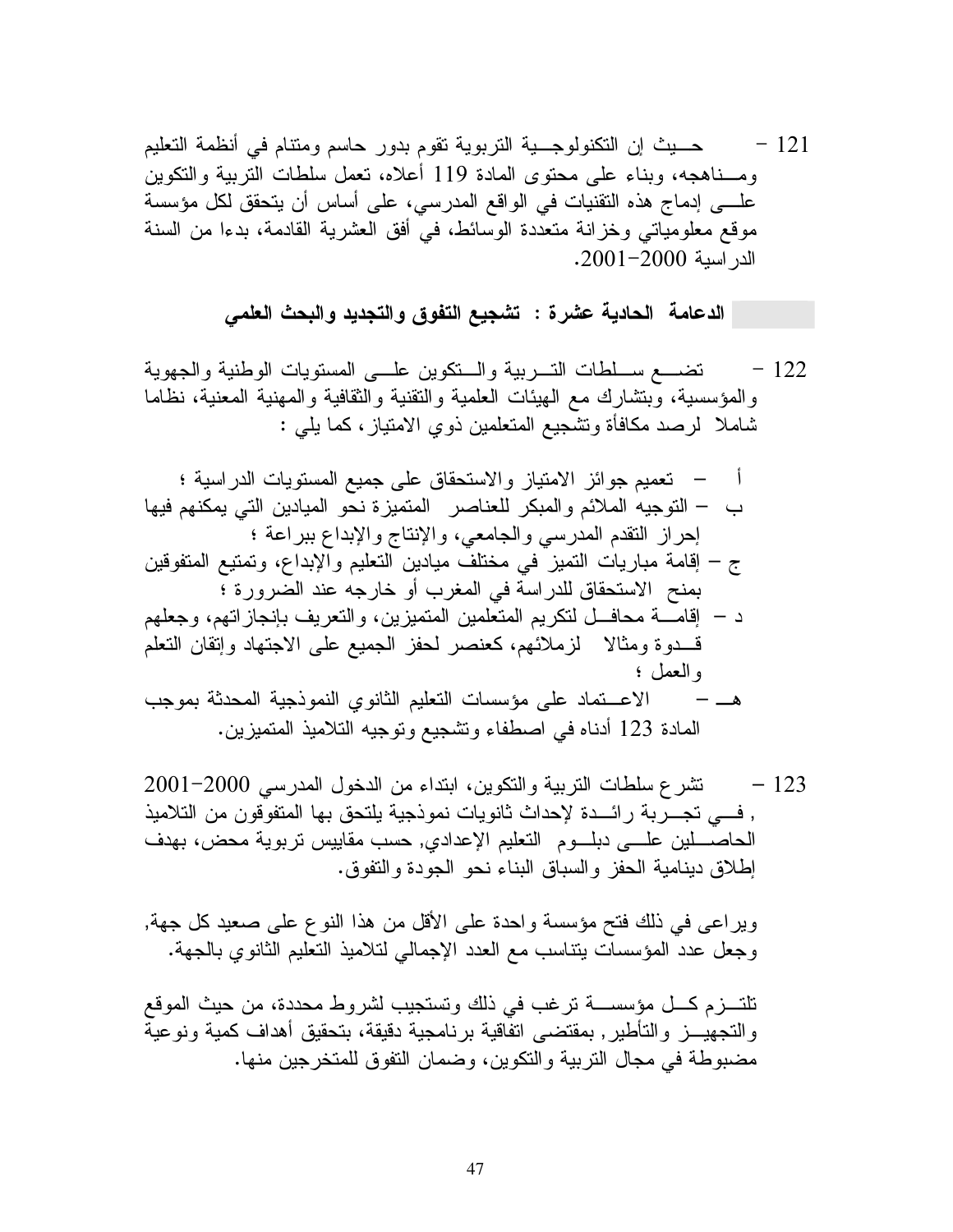وتلتز م هذه الثانويات بأن تكون مجهز ة بداخليات لا تقل قدر تها الإيوائية عن ثلاثين في المائة من مجموع عدد التلاميذ مع إعطاء حق الأسبقية للقاطنين بعيدا عن هذه الـــثانويات. ويتمتع التلاميذ المنتمون إلى العائلات ذات الدخل المحدود والمنوافرة فيهم شروط الاستحقاق المطلوبة بالإعفاءات المحددة في المادة 174.

ويتعـــين فـــي ضــــوء نلك النجربة, تدقيق المقاييس والمساطر التي يجب اتباعها والهيئات التي سيخول لها البت في طلبات الاستقلال الذاتي للثانويات ًمع الحرص علمي أن تكون هذه الهيئات ذات صبغة شر اكية ومستقلة.

ويمكن إسقاط هذه الصفة عن المؤسسات التي لا تتمكن من بلوغ هذه الأهداف.

- 124 على غرار الأقسام التحضيرية في الرياضيات العليا والرياضيات الخاصة, ســـنحدث أقســــام تحضيرية فـي الأداب والعلوم الإنسانية والاجتماعية والبيولوجيا والقانون والاقتصاد, بعد نوافر المكونين الكفاة من الأساتذة المبرزين, ويلتحق بهذه الأقســــام الطلــــبة الـحاصلون علـي دبلوم البكالوريا المتفوقون, ويمكن توجيههم بعد التخـــرج نحـــو مؤسســـات ومســـالك رفيعة المستوى تحدث بعد توفير الظروف الملائمة.
- يسوجه السبحث العلمسي والنكنولوجي الوطني أساسا نحو البحث النطبيقي  $-125$ والستحكم في التكنولوجيات وملاءمتها, مع دعم الإبداع فيها. وعلى البحث العلمي والنكنولوجـــي أن يســــهم إســــهاما فعالا في رفع النحديات النبي علي المغرب أن بواجهها في مجال النمو والمنافسة الاقتصاديين، وفي مجال التسيير المعقلن للموارد الطبيعية والنتمية الاجتماعية.
- ينظم البحث العلمي والنقني بطريقة نرفع من نماسكه وفعاليته :  $-126$ نسهم أكاديمية الحسن الثاني للعلوم والنقنيات، المؤسسة بظهير رقم 364–93–1 المسؤرخ بــــ 19 ربيع الثاني 1414 (6 أكتوبر 1993), وفق المهام الموكولة لمهـــا فــــى تحديد السياسة الوطنية في مجال البحث العلمي والنكنولوجي ووضــــع الأولويات الكبرى في هذا المجال, وتطوير ٍ مشـــــــاريـع البحث ؛ تعساد هيكلة الوحدات والمراكز العمومية للبحث القائمة, من أجل إنشاء شبكات للمهتمـــين بنفس المجالات حتى يستفيدوا من مفعول التكامل في مضمار الوسائل الماديــــة والكفايــــات البشرية. وسيشجع اندمـاج المقاولات في هذه الشبكات قصد إحداث ظروف ملائمة للتنمية والإبداع النكنولوجيين.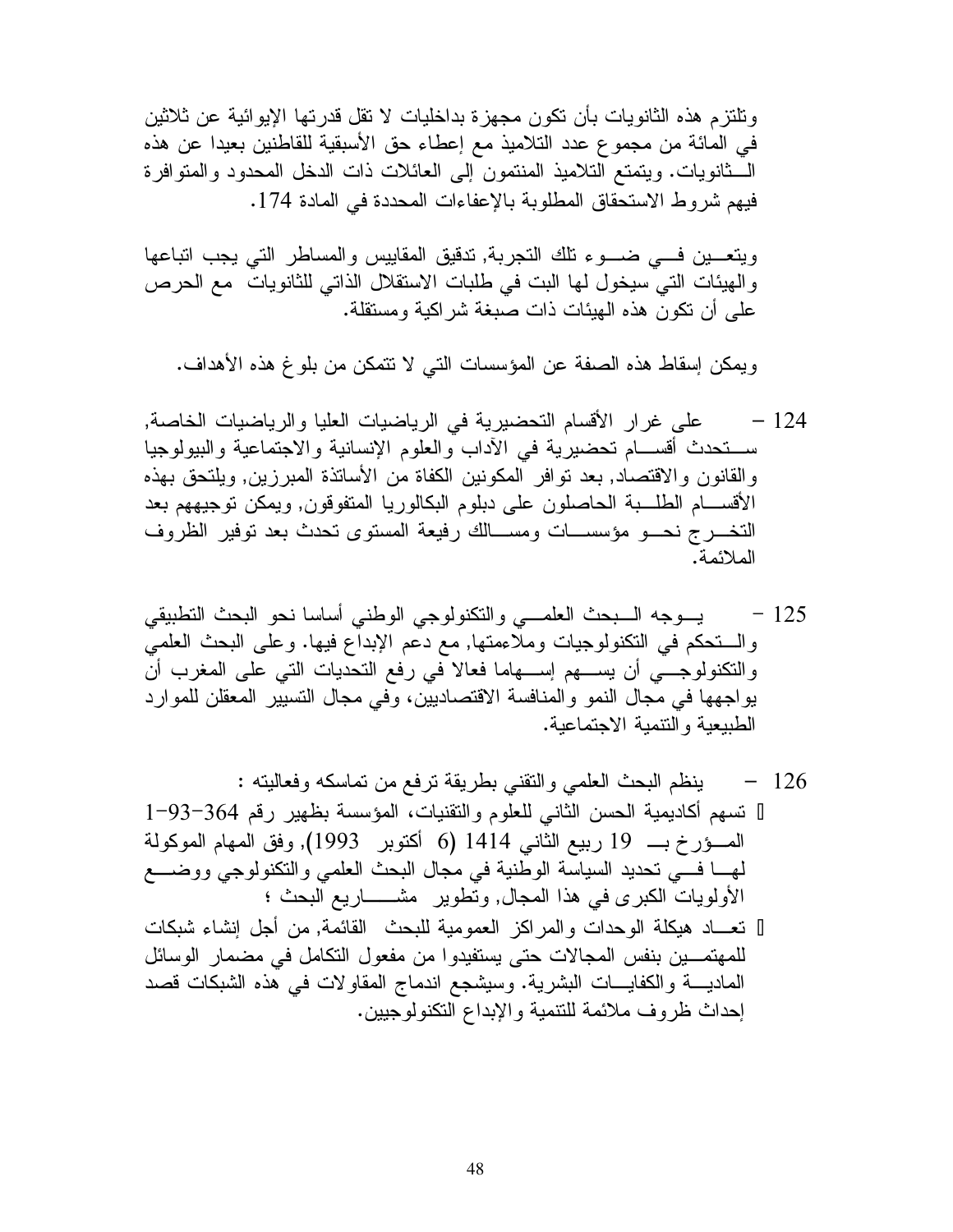تسوطد "السوجائه" "Interface" بين الجامعات والمقاولات لترسيخ البحث في عالم الاقتصاد وإفادة المقاولات بخبرات الجامعات, ونيسير إضفاء القيمة المستحقة على نتائج البحث وتعميمها.

تعطي الأولوية في مجال منح الاعتمادات من لدن هذا الصندوق, للمشاريع الداعمة للنعاون بين الجامعات والمقاولات. ومن ذلك, تمويل مشاريع البحث والتنمية التبي بسادرت إلسي إنشسائها المقاولات وتشارك فيها مختبرات للبحث العلمى الجامعي, وتمـويل أطــروحات للدكـــتوراة تخص المقاولات التي عليها أن تشارك في هذا التمويل.

130 – سعيا لنطوير ثقافة المقاولة والندبير والإبداع في مؤسسات البحث والنكوين, ونكثـــبف الأنشـــطة ذات القـــبمة المضــــافة المرتفّعة عبر تشجيع البحث – النتمية و النهو ض بمستو اه، يعمل بالإجر اءات الآتية:

تشـــجيع حـــركة الباحثـــين ونيسيرها بين مختلف قطاعات النشاط الاقتصادي والاجتماعي ومراكز البحث ؛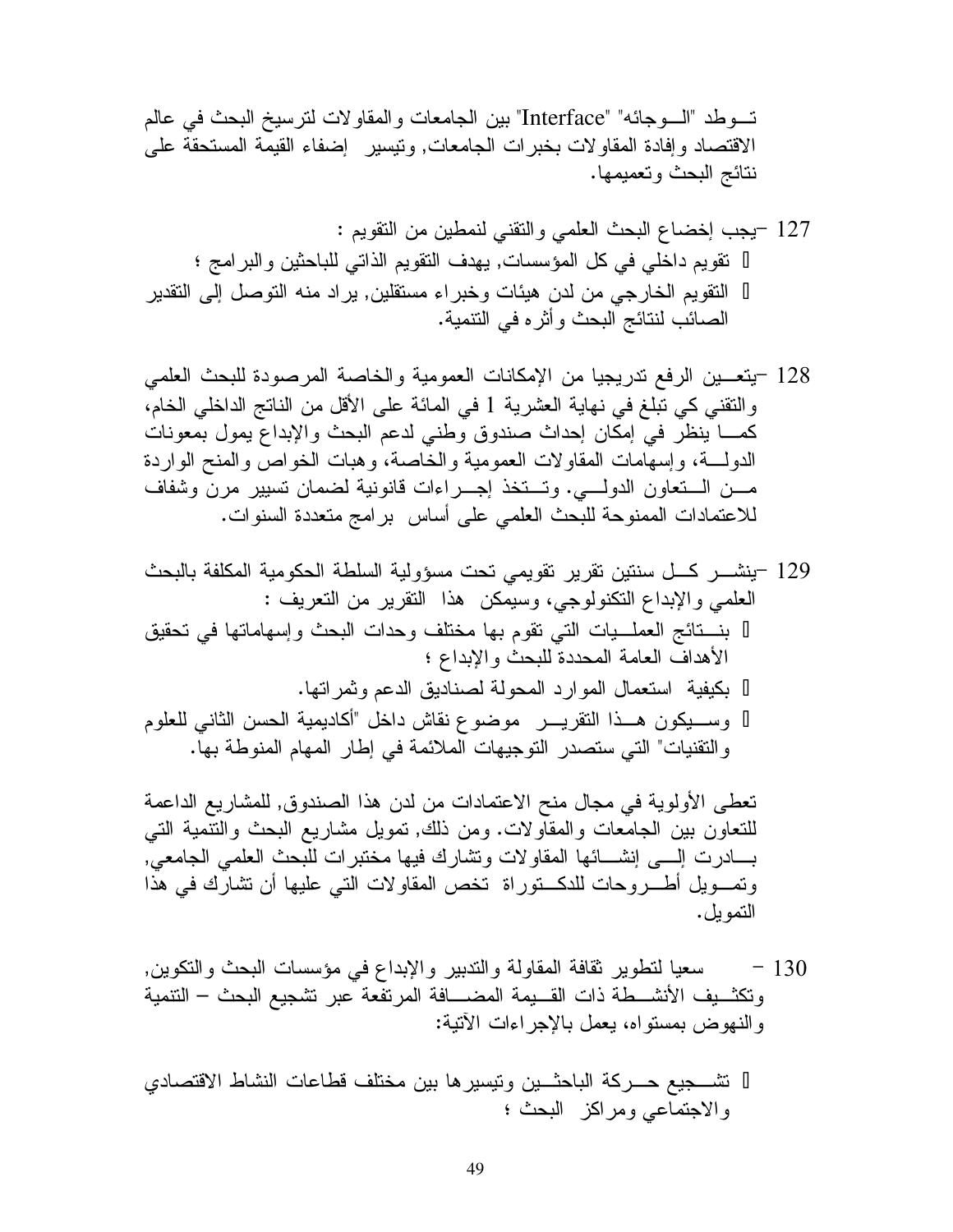دعم مهام النوثيق والبقظة التكنولوجية ونشر نتائج أشغال البحث، والتعجيل لهذا الغسرض بعملسية إرسساء شسبكة معلوماتية عالية البث لنزبط مراكز البحث والستكوين فسيما بينها, كما ستصلها بشبكة انترنيت وبقواعد المعطيات العلمية والنقنية الدولية ؛ تشهجيع إحداث محاضسن للمقاولات المبدعة داخل بعض مؤسسات البحث والنكوين، من شأنها نمكين الطلبة والباحثين حملة مشاريع إنشاء مقاولات, بناء علـــي نـــنائج أبحاثهم, من استعمال الموارد البشرية للمؤسسة وتجهيزاتها، من أجل تحقيق مشاريعهم, وتمكينهم أيضا من الاستفادة من المساعدات والإرشادات التي تخولها هذه المؤسسات.

الدعامــــة الثانيـة عشرة : إنعاش الأنشطة الرياضيـة والتربيـة البدنيـة المدرسيـة والجامعية والأنشطة الموازية

تعبد التسربية البدنية والرياضية والأنشطة المدرسية الموازية مجالا حيويا  $-131$ وإلــــــــــراميــا فـــى القطيم الابندائـــى والإعدادي والثانوي. وتشتمل علـــى در اسات وأنشطـة نسهم في النمو الجسمي والنفسي والنفتح النقافي والفكري للمنعلم.

نتظم الأنشطة المدرسية الموازية وفق ما جاء في المادة 40 من هذا الميثاق. نتوخى الرياضة البدنية إكساب المتعلم مهارات بدنية مصحوبة بالمعارف المرتبطة بهــا، قصد تعويده على الاهتمام بصحته, وبجودة الحياة, وجعله قادرا على التكيف مع بيئات مختلفة طو ال حياته.

وسعيا إلىي تحقيق هذه الغايات بكيفية شاملة وممنهجة بأسلاك النربية والنكوين كافة, يعـــاد النظر في وضعية هذه المادة وفي برامجها وطرق تدريسها ونوعية أنشطتها وذلك على الشكل النالبي :

- تحظَّـــي النَّرِ بِيهَ البِدنية والرِّ ياضية بنفس القيمة والاهتمام الممنوحين للمواد  $-1$ الدراســـية الأخــــري، وتحـــدد حصص ندريسها بكامل العناية على أساس تخصــــــــيص جــــــــزء مــــــنها للــــــدروس النظرية النتى نمكن النثلميذ من اكتساب المفاهيم الأساسية المرتبطة بالمجالات المعرفية لهذا الميدان ؛
- ب تحـــدد أهداف التربية البدنية والرياضية وتصـاغ برامجها ومناهجها بكيفية تراعـــي الـــندرج المطابق لسن المنعلم، ولنموه الـجسمـي والنفسـي والـعقلـي، وتأخــذ بعـــين الاعتبار الخصوصية الجهوية والثقافية والاجتماعية والبيئية والمناخسية. ونتمحور هذه الأهداف حول اكتساب المهارات ونتمية القدرات الإدر اكية والحركية الأساسية، والمعارف المنعلقة بمجالات الصحة ونوعية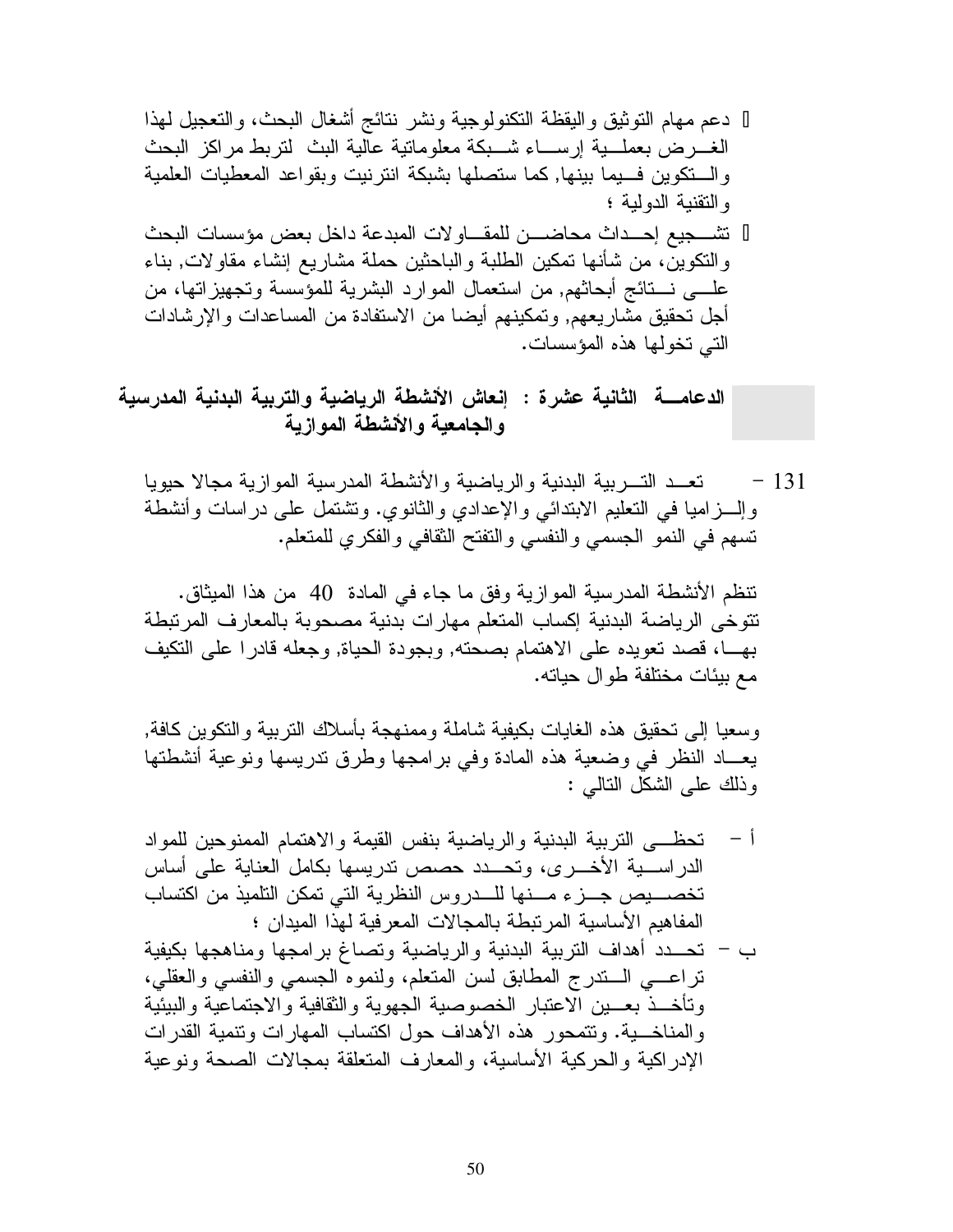القـــبام بـأبـحـــاث نظرية وتطبيقية, مـهنية وتقنية، تـهدف إلـى مـعرفة المواصفات النفســـية والاجتماعية والبيولوجية للأطفال المتمدرسين, وإنتاج مقاييس وأدوات لـــنقويم القـــدرات الرياضــــية لدى الناشئة, واكتشاف المواهب, ونطوير برامج الدراسة والندريب في مختلف التخصصات الرياضية, وإنتاج معينات ديداكتيكية للمدرسين والمدربين الرياضيين ؛ تقــديم الاستشارة الهادفة إلى حل المشاكل الناجمة عن ممارسة التربية البدنية والرياضة, لفائدة مؤسسات النربية والنكوين والجمعيات والجامعات الرياضية ؛ نقـــويم مكتســـبات الــــتعلم الرياضـــــي والبــــرامج والمؤسسات, ووضـع برامج واستر انبجبات ببداغو جبة جدبدة ؛ السهر على إحداث مركبات للرياضة على الصعيد الجهوى تستعمل من لدن المؤسســات التعليمـــية، بما في ذلك الجامعة، وجمعيات الشباب, ونشرف على تدبيــــــر ها هيئة متعددة الاختصــاصــات، تتكون من ذوي الخبر ة في ميدان التربية والرياضة والندبير والعمل الجمعوي ؛ • الإســـهام في تكوين الأطر الرياضية من مكونين ومدربين وحكام, والعمل على وضــــع وحدات لاستكمال النكوين والخبرة لفائدة الأطر والمؤسسات التبي نعبر

51

عن رغبتها في ذلك.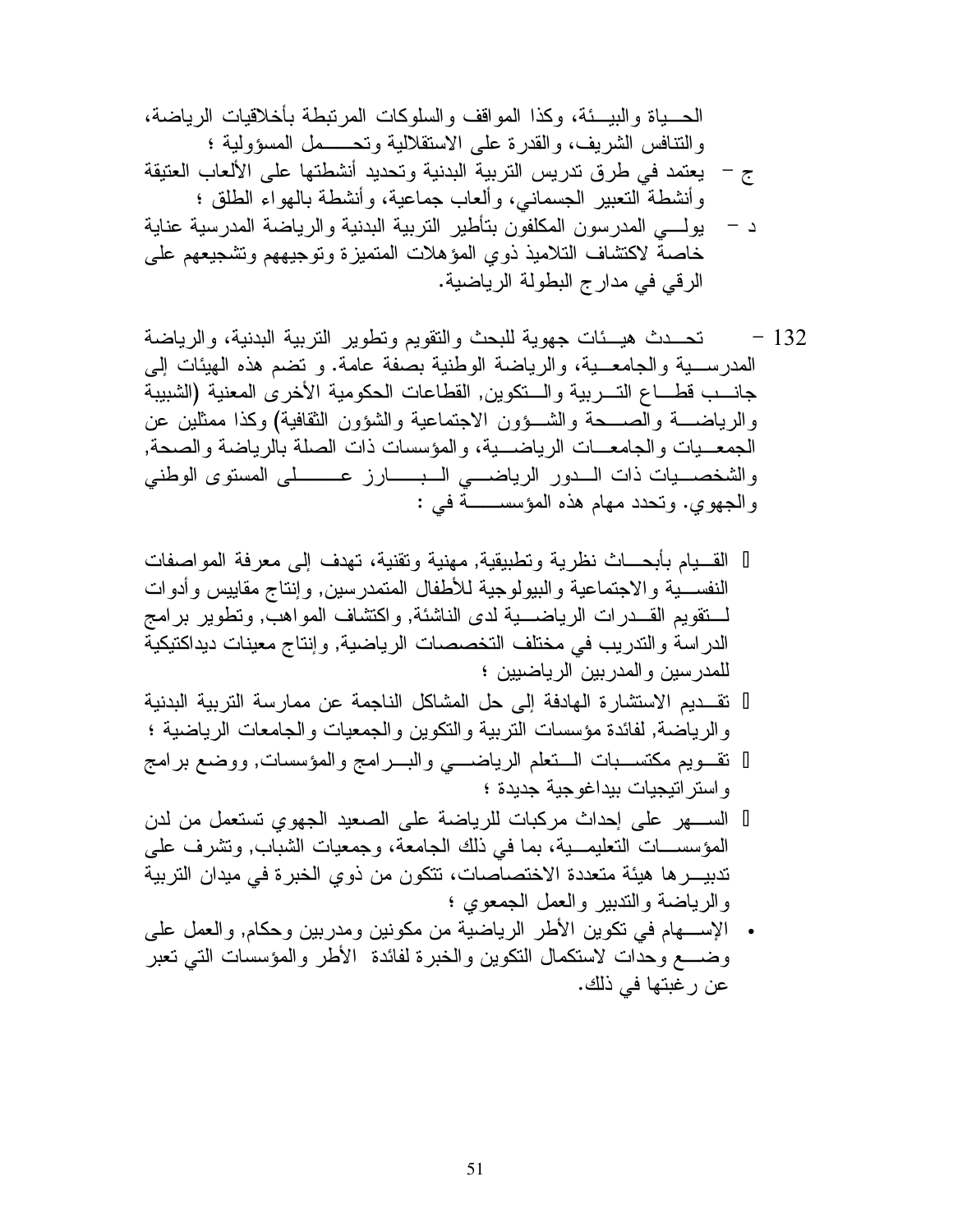#### المجال الرابع : الموارد البشرية

الدعامة الثالثة عشرة : حفز الموارد البشرية, وإتقان تكوينها, وتحسين ظروف عملها, ومراجعة مقاييس التوظيف والتقويم والترقية

إن تجديــد المدرســـة رهين بجودة عمل المدرسين وإخلاصـهم والتزامـهم.  $-133$ ويقصـــد بالجـــودة, الـــنكوين الأساسي الرفيع والنكوين المستمر الفعال والمستديم, و الوسائل البيداغوجية الملائمة, والنقويم الدقيق للأداء البيداغوجي.

ويقتضـــي التزام المدرسين بفحوى هذا الميثاق احتضانهم للمهمة التربوية كاختيار واع ولسيس كمهسنة عادية, كما يقتضبي حفزهم ونيسير ظروف مناسبة لنهوضهم بمهامهم علىي أحسن وجه, وسن قانون عادل بلائم مهنتهم.

في إطار نطبيق مواد هذا الميثاق يتعين إعادة النظر في مختلف الجوانب المتعلقة بالسنكوين والحفس والستقويم لكل مكونات الموارد البشرية العاملة بقطاع النربية و التكو بن.

التكوين الأساسي للمدرسين والمشرفين التربويين وتوظيفهم توحد على المستوى الجهوي مختلف مؤسسات إعداد أطر التربية والتكوين،  $-134$ كما يتم ربطها بالجامعة طبقا للمادنين 42 ج و 77 أعلاه من هذا الميثاق، وذلك بغية تعبئة كل الإمكانات المتاحة من أجل بلو غ الأهداف الآتية :

تمكين المدرسين والمشرفين التربويين والموجهين والإداريين من تكوين متين، قبل استلامهم لمهامهم، وذلك وفق أهداف ومدد زمنية ونظام للتكوين والتدريب يتم تحديدها بانتظام على ضوء التطورات التربوية والتقويم البيداغوجي ؛ تدعيم البحث النربوي في جميع ميادينه وتسخيره على جميع المستويات, لخدمة جـــودة التــــربية والنكوين، من حيث الأهداف والمحتويات والمناهج والوسائل التعليمية ؛ تنظيم دورات النكوين المستمر طبقا للمادة 136 أسفله.

135 ٪ – أ – يســـمح بمـــزاولـة مـهمــــة مرب أو مدرس لمن نوافرت فيه الشروط التبي تحـــددها الســـلطات المشـــرفة على التربية والتكوين، ويراعى في تحديد إطارات نوظيف المدرس مبدأ الحفاظ على جودة الناطير في جميع المستويات. ويتم تنويع أوضاع المدرسين الجدد من الآن فصاعدا بما في ذلك اللجوء إلى النعاقد على مدد زمنـــبة ندريجـــبة قابلــــة للنجديد, علـي صعيد المؤسسات والأقاليم والجهات, وفق القوانين الجاري بها العمل ؛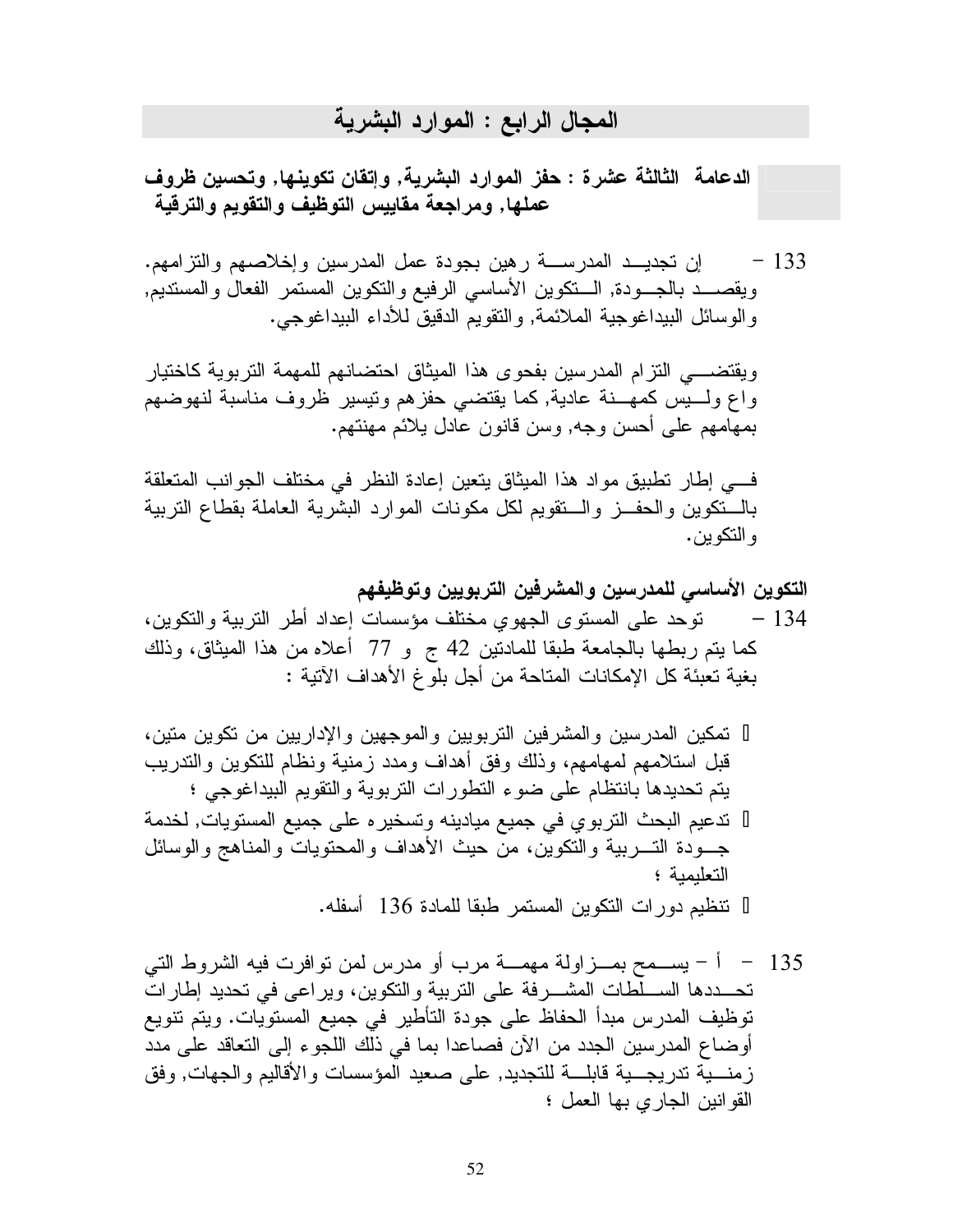ب – نقوم السلطة الوطنية المشرفة على قطاع النربية والنكوين, نطبيقا لمقتضيات هذا الميثاق, بإعادة هيكلة هيئة المشرفين النربويين ونتظيمها وذلك :

بتدقيق معايير الالتحاق بمراكز التكوين ومعايير التخرج منها ؛ بتعزيـــز الـــنكوين الأساسي ونتظيم دورات النكوين المستمر لجعلهم أقدر على المستلزمات المعرفية والكفايات البيداغوجية والنواصلية التي نتطلبها مهامهم ؛ بتنظيم عملهم بشكل مرن, يضمن الاستقلالية الضرورية لممارسة النقويم الفعال والســــريع, وإقــــرار أسلوب نوزيع الأعمال والاختصــاصـات علــي أسس شفافة ومعايير واضحة ومعلنة ؛ بستجديد العلاقسة مع المدرسين لجعلها أقرب إلىي الإشراف والتأطير التعاونبي و التو اصلبي.

التكوين المستمر لهيئة التربية والتكوين

136 – تستفيد أطر التربية والتكوين، على اختلاف مهامها أو المستوى الذي تزاول فيه، من نو عين من النكوين المستمر وإعادة التأهيل : حصـــص ســـنوية قصيرة لتحسين الكفايات والرفع من مستواها, مدتها ثلاثون ساعة بِتم توز بعها بدقة ؛ حصص لإعادة التأهيل بصفة معمقة تنظم على الأقل مرة كل ثلاث سنوات.

تسنظم دورات النكوين المستمر على أساس الأهداف الملائمة للمستجدات التعليمية والبيداغوجـــية، وفـــي ضــــوء الدراسة التحليلية لحاجات الفئات المستهدفة، وأراء الشركاء ومقترحاتهم بخصوص العملية النزبوية من أباء وأولياء وذوي الخبرة في النربية والاقتصاد والاجتماع والنقافة.

ونقـــام دورات الـــنكوين المستمر في مراكز قريبة من المستفيدين وذلك باستغلال البـــنايات والتجهيــــزات التــــربوية والتكوينية القائمة، في الفترات المناسبة، خارج أو قات الدر اسة.

#### التقويم والترقية

137 – يعــــنمد فــــي نزقية أعضـاء هيئة النزبية والنكوين ومكافأتهم علـي مبدإ المردودية النربوية, كما يلي :

أ – على مستوى النعليم العالمي, نقوم الجامعات بوضع معايير النقويم وطرقه ؛ ب – بالنسبة لمستويات التعليم الأخرى يتم الاعتماد على المبادئ التالية : إقرار نظام حقيقي للحفز والنرقية, يعتمد معايير دقيقة وشفافة وذات مصداقية, يستم ضبطها مع الفرقاء الاجتماعيين المعنيين بذلك, على أساس اعتماد التقويم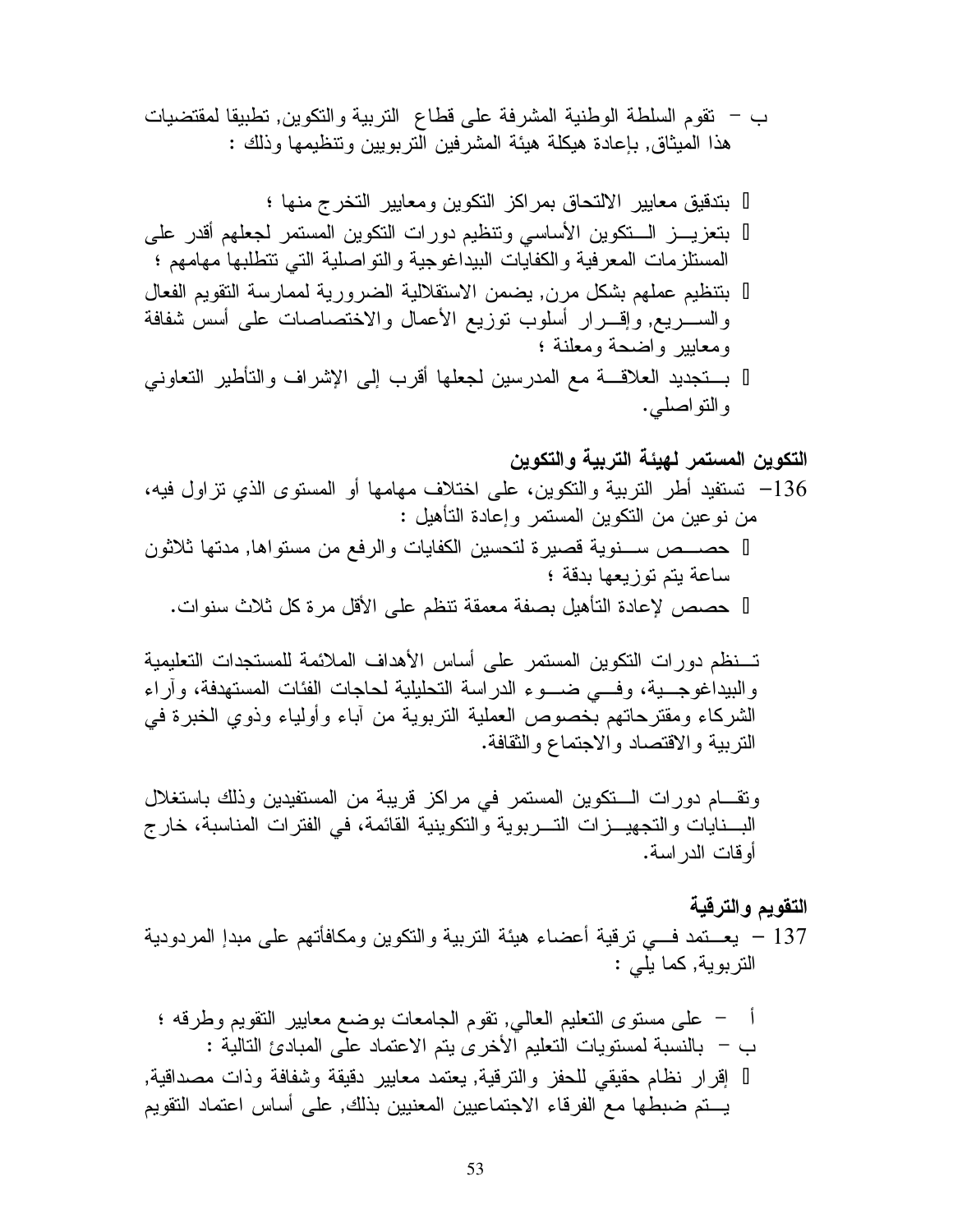التربوي من لدن المشرفين التربويين واستشارة مجلس تدبير المؤسسة, المحدث بموجب المادة 149 ب من الميثاق ؛

احتســــاب نتائج المعنيين بالأمر في دورات النكوين المستمر التي استفادوا منها وكذا إبداعاتهم المر تبطة مباشر ة بالندر بس أو بالأنشطة المدر سية الموازية.

#### حفز هيئة التعليم والتأطير في مختلف الأسلاك

- 138 يستم حفـــز جميع الأطر النربوية والندبيرية بالاعتماد علـى ركائز ثلاثة : تحسين الوضعية الاجتماعية للمدرسين, والاعتراف باستحقاقاتهم, ومراجعة القوانين المتعلقة بمختلف مراتب موظفي التربية والتكوين.
- أ نقوم سلطات النربية والنكوين ابنداء من السنة الدراسية 2000–2001 بنعبئة المسوارد والوســـائل اللازمـــة، بما في ذلك تخصيص نسبة مائوية قارة من ميــــزانية التســـــيير، وكذا حشد طاقات النتظيم والتدبير الفعالة، لتحقيق نهضة فـــورية وشــــاملة للأعمال الاجتماعية فـي قطـاع التربية والتكوين, علـي امتداد التــــــراب الوطنــي بـإسهام كل الشركـاء الاجتماعيين, من خلال إصـلاح الـهياكل والأنظمـــة الاجتماعــــية القائمــــة وتفعيلها, أو إحداث هياكل ملائمة وفعالة. ويتوخى من هذه التعبئة تحقيق الغايات والأهداف الآتية :

تمكــــين المدر ســــين و الإدار بين من افتنـاء مساكنـهم بكل التسهيلات الممكنـة، بمـا فيها نيسير النوفير من أجل السكن, والحصول على القروض بشروط نفضيلية بمســـاعدة الدولــــة واعتمادا على روح النضامن والنأزر والنعاون على نطاق الأسرة التعليمية برمتها ؛ تمتـــبع أســـرة النربية والنكوين بنغطية صـحية نكميلية فعالة, مـع تفعيل الـهيئات المدبر ة لها ؛ تمتــــيع أســــرة النربية والنكوين بنظام للتأمين علـي الحياة (منح العزاء) وبنظام للتقاعد التكميلي ؛ مسراعاة الظسروف الخاصسة للأطر النزبوية العاملة بالوسط القروي بنوفير الشروط الضرورية لعملهم وحفزهم بمنح نعويضات خاصة ؛ نتظـــبم المؤازرة والعزاء المؤسسي والنطوعي من لدن أباء النلاميذ أو أوليائهم والزملاء والشركاء لأعضاء الأسرة النعليمية ؛ مــــنح المســــاعدات المـادية والمعنوية لـجمعيات المدرسين والإداريين، من أجل نتظـــبم كــــل نشاط علمــي أو ثقافـي أو ريـاضــي مفيد، وإنتـاج المؤلفات النربويـة ونشــــرها، والقيام بالرحلات الدراسية والاستطلاعية، وإقامة الأنشطة الترفيهية والاصـــطياف والتخيـــيم، بما في ذلك استعمال المرافق المدرسية والداخليات والأحباء الجامعبة خلال العطل ؛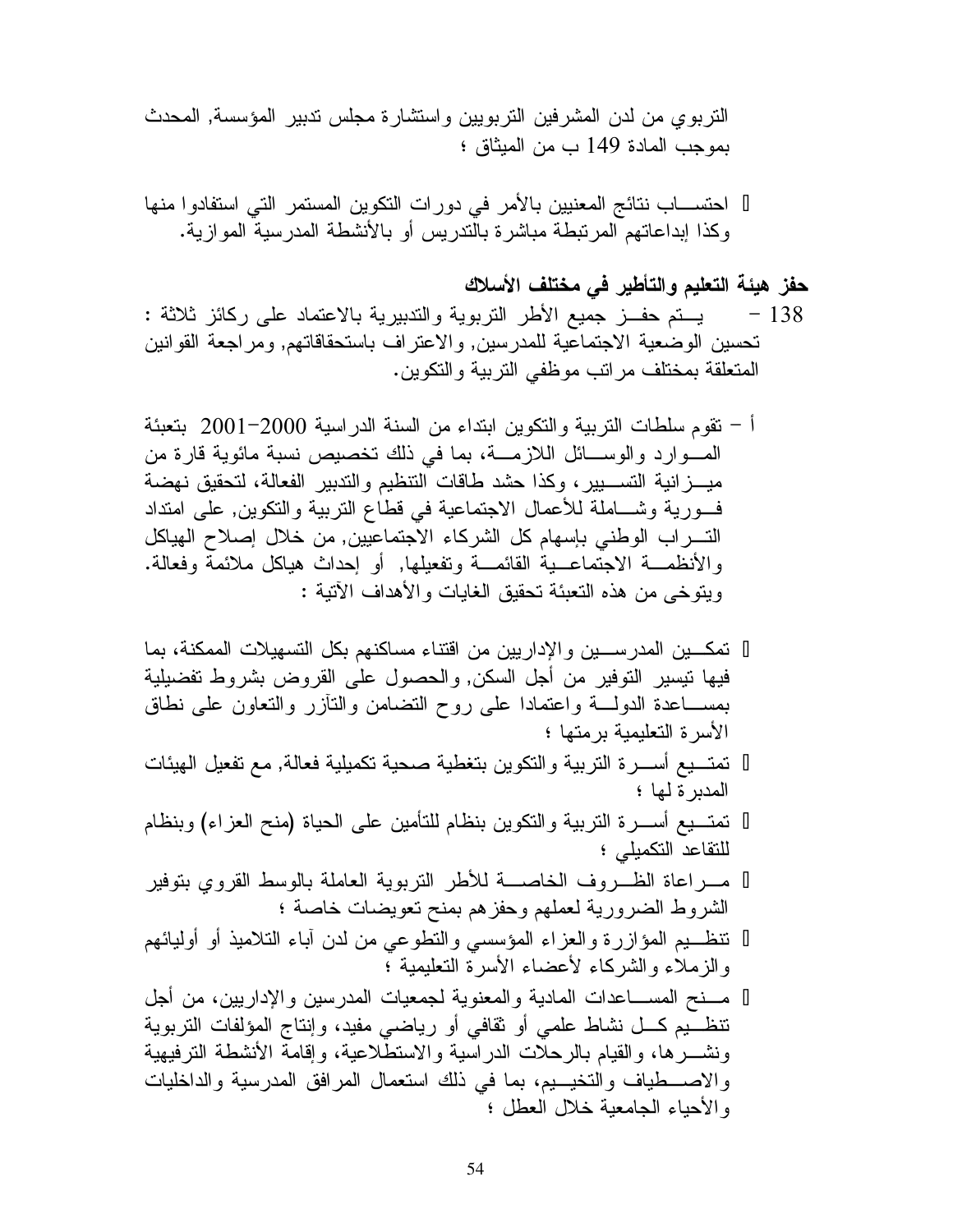نتنسجيع نظام إيراد للنربية، لصالح أبناء الموظفين والعاملين بقطاع النربية و النكو بن.

الدعامة الرابعة عشرة : تحسين الظروف المادية والاجتماعية للمتعلمين والعناية بالأشخاص ذوي الحاجات الخاصة

وتعمــــل مجـــــالس ندبير المؤسسات على الاستفادة من الإمكانات المتوافرة في عين المكــــان للــــنموين والطهي والنوزيع في أحسن شروط النظافة والاقتصاد والنظام و الشفافية.

- تحــــرص كــــل مدرسة إعدادية تستقبل التلاميذ من الوسط القروي على أن  $-140$ نتوافــــر لهــــا داخلية نستوفي كل شروط الصحة والراحة والمراجعة. ويشارك في الإشــــراف علـــــى حسن نسيير الداخليات مجلس ندبير المؤسسة، المحدث بموجب المادة 149 ب من المبثاق.
- تحدث جهويا، وعلى صعيد كل جامعة، هيئة ذات استقلال ذاتي في التدبير  $-141$ المالبي والإداري، نتاط بها مسؤولية التسيير وتحديث الأحياء والمطاعم والمقاصف الجامعـــية ونوسيعها أو إحداثها ونجهيزها، وفق معايير الجودة والتنظيم والاستقبال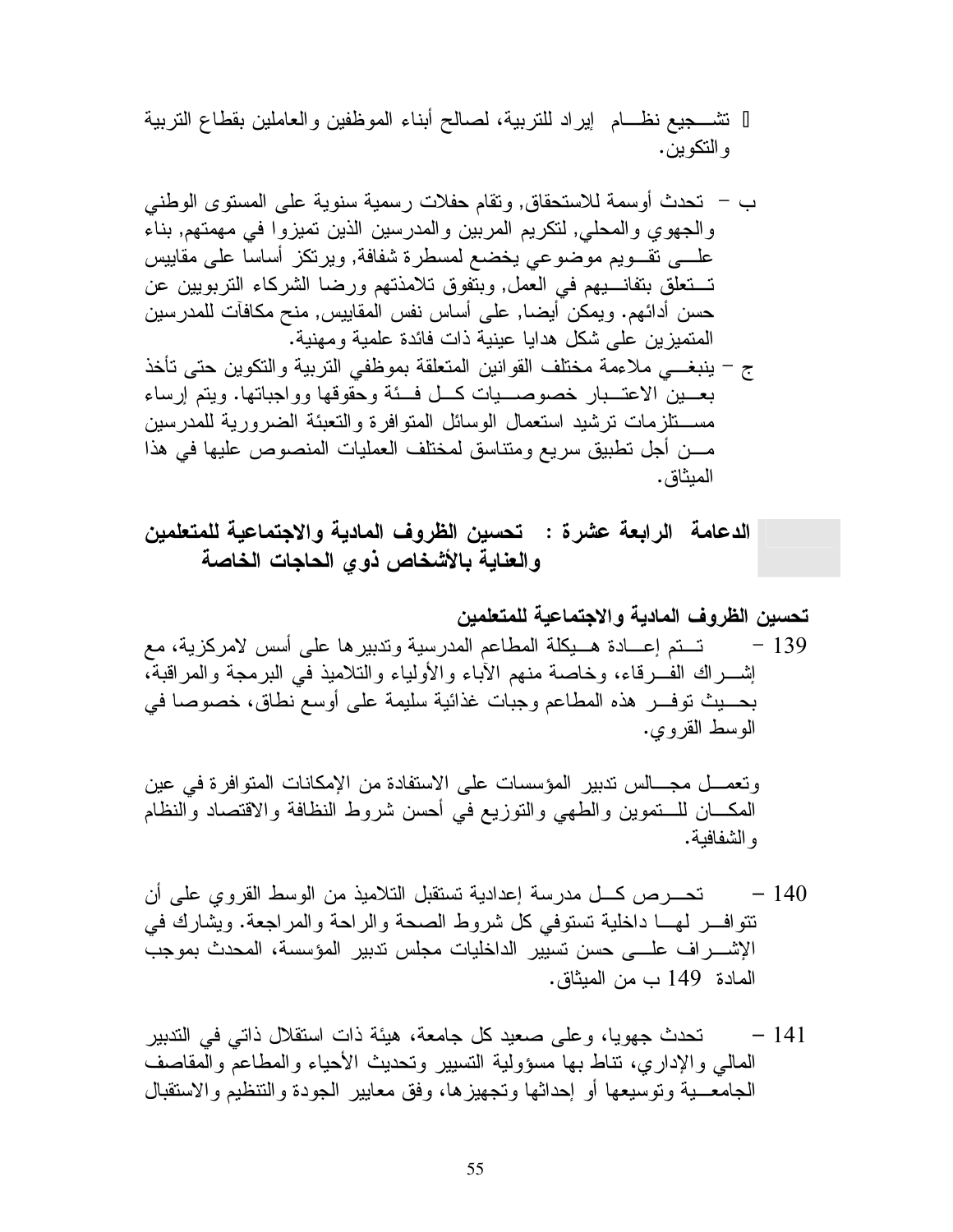و المحاسبة الأكثر مسايرة للعصر ولحاجيات الأساتذة والطلبة. كما تعتمد في الإيواء بالأحسياء الجامعية، قواعد شفافة وعادلة، نراعى الاستحقاق والحاجة الموضوعية دون غير هما. ويتم تمويل هذه الخدمات بأداء المستفيدين وبدعم من الدولة متفاوض عليه بينها وبين الجامعات.

ونســـعي هـــذه الـهيـــئات كـــذلك لإحداث أنظمة مجهزة للنقل الجامعي بين مختلف المسرافق التسي يتسردد علسيها الأساتذة والطلبة، على نحو يسمح باقتصاد الوقت و التكاليف التي يتحملونها.

العناية بالأشخاص ذوى الحاجات الخاصة ر عـــيا لحــــق الأشخاص المعوقين, أو الذين يو لجهو ن صعوبات جسمية أو  $-142$ نفســـية أو معرفية خاصة, في التمتع بالدعم اللازم لتخطيها, تعمل سلطات التربية والسنكوين، على امتداد العشرية الوطنية للنربية والنكوين، على نجهيز المؤسسات بممــــرات ومــــــرافق ملائمـــــة ووضـع برامـج ۖ مكيفة وتزويدها بأطر خاصـة لتيسير اندماج الأشخاص المعنيين في الحياة الدر اسية، وبعد ذلك في الحياة العملية.

ويتم كذلك فتح المعاهد والمدارس المتخصصة في هذا المجال، بشراكة بين سلطات النربية والنكوين والسلطات الحكومية الأخرى المعنية, والهيئات ذات الاختصاص على أوسع نطاق ممكن.

143 – تعـــزز مصـالح الصـحة المدرسية والجامعية, وتجهز وتؤطر على نحو بضمن السوقاية الفعالة والعلاجات الأولية لكل نلميذ أو طالب، وذلك بنعاون وشراكة مع السلطة المشرفة على قطاع الصحة والمؤسسات الجامعية والنكوينية المختصة في هذا المجال، وكذا كل المنظَّمات ذات الاهتمامات الوقائية و الصحية و الطبية.

يحـــدث نظــــام تعاضــــدي للتأمين الصـحي للطلبة بأسعار تكون في متناول الجميع وبدعم من الدولة.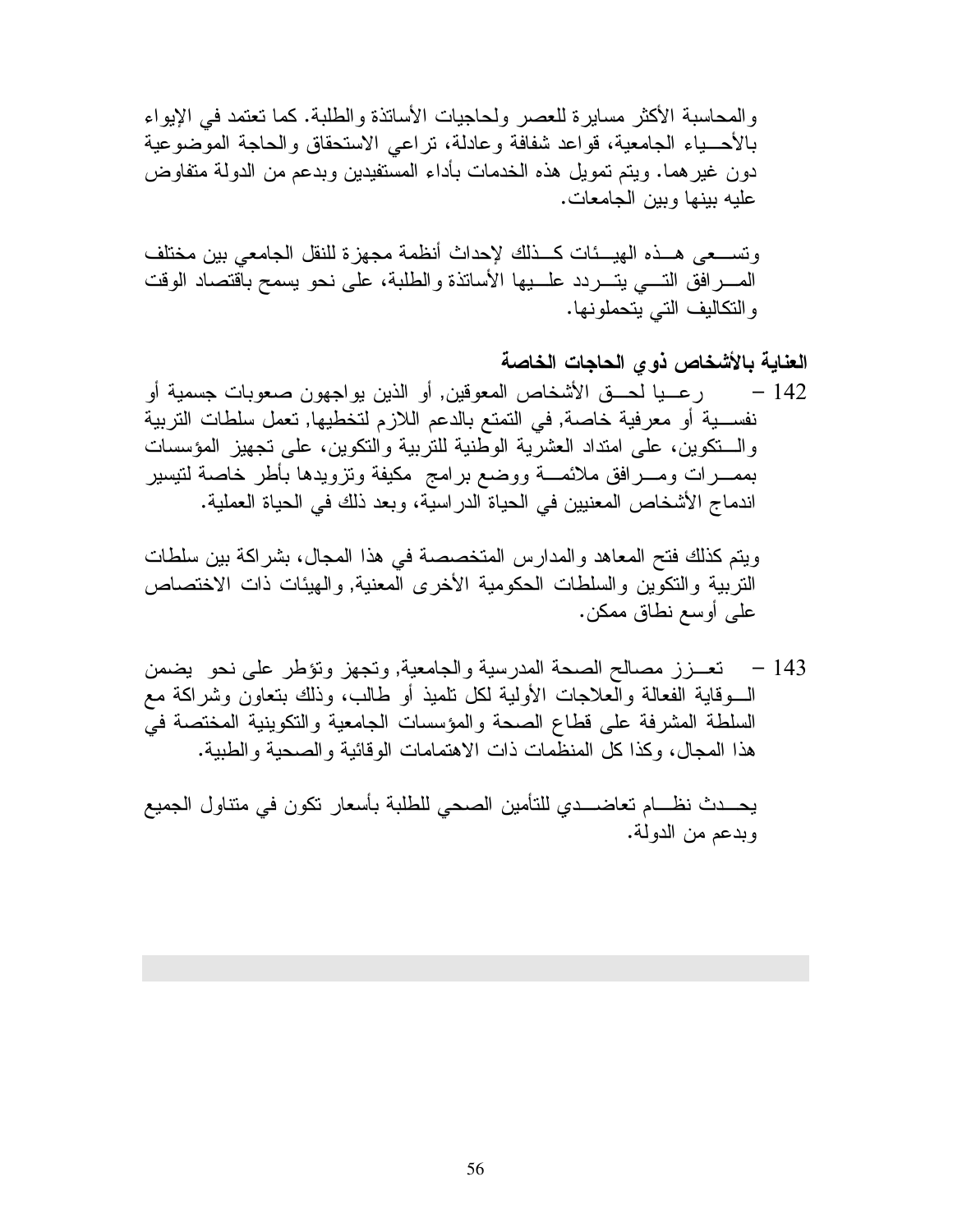#### المجال الخامس : التسبير والتدبير

## الدعامة الخامسة عشرة : إقرار اللامركزية واللاتمركز في قطاع التربية والتكوين

حــــبِث إن المغرب، بمقتضــي الدستور والقوانين المنظمة للجهات وللجماعات - 144 المحلية ، بنهج سياسة اللامركزية واللاتمركز الإداريين :

و اعتبار ا لضر و ر ة ملاءمة التربية و التكوين للحاجات و الظر و ف الجهوية و المحلية ؛ ومــــن أجــــل التســـــهيل والنرشــــيد والتســــريـع لمساطر ندبير الـعدد المنزايد من و التكو بن . وســـعيا لنيسير الشراكة والنعاون الميدانـي مـع كل الأطراف الفاعلة فـي القطاع أو المعنية به، من حيث التخطيط و التدبير و التقويم. وحرصـــــا علـــــى ضرورة إطلاق المبادرات البناءة، وضبط المسؤوليات في جميع أرجــــاء البـلاد لـحل المشكلات العملية للقطـاع فـي عين المكان, بأقرب مـا يمكن من المؤسسات التعليمية والتكوينية, والنهوض بها بصفة شاملة وعلى النحو المقصود بالإصلاحات المتضمنة في الميثاق. نقـــوم ســــلطات النربية والنكوين بنتسيق مع السلطات الأخرى المختصة، بتسريع بلـــورة نـهــــج اللامركــــزية واللاتمركــــز فـي هذا القطاع، بـاعتباره اختيارا حاسما و استر اتيجيا, و مسؤولية عاجلة.

- تحـــدث هيئات متخصصة في التخطيط والندبير والمراقبة في مجال النربية  $-145$ والسنكوين، على مستوى الجهة والإقليم وشبكات النربية والنكوين المشار إليها في المادتـــين 41 و 42 مـــن الميـــثاق، وكـــذا على صعيد كل مؤسسة، بغية إعطاء اللامر كزية واللاتمر كز أقصبي الأبعاد الممكنة، وذلك عن طريق نقل الاختصاصات ووســائل العمـــل بصــــفة تدريجـــية حثيثة وحازمة، من الإدارات المركزية إلـي المستويات المذكور ة أعلاه، وفق ما نتص عليه المواد التالية.
- 146 علــــي صــــعيد الجهة، تتم إعادة هيكلة نظام الأكاديميات الحالية و توسيعها لتصــــبح ســــلطة جهــــوية للتــــربية والتكوين، لامتمركزة ومزودة بالموارد المادية والبشـــرية الفعالـــة, لتضطلع بالاختصاصات الموكولة للمستوى الجهوي بمقتضىي المادة 162 من الميثاق، مضافا إليها ما يلي :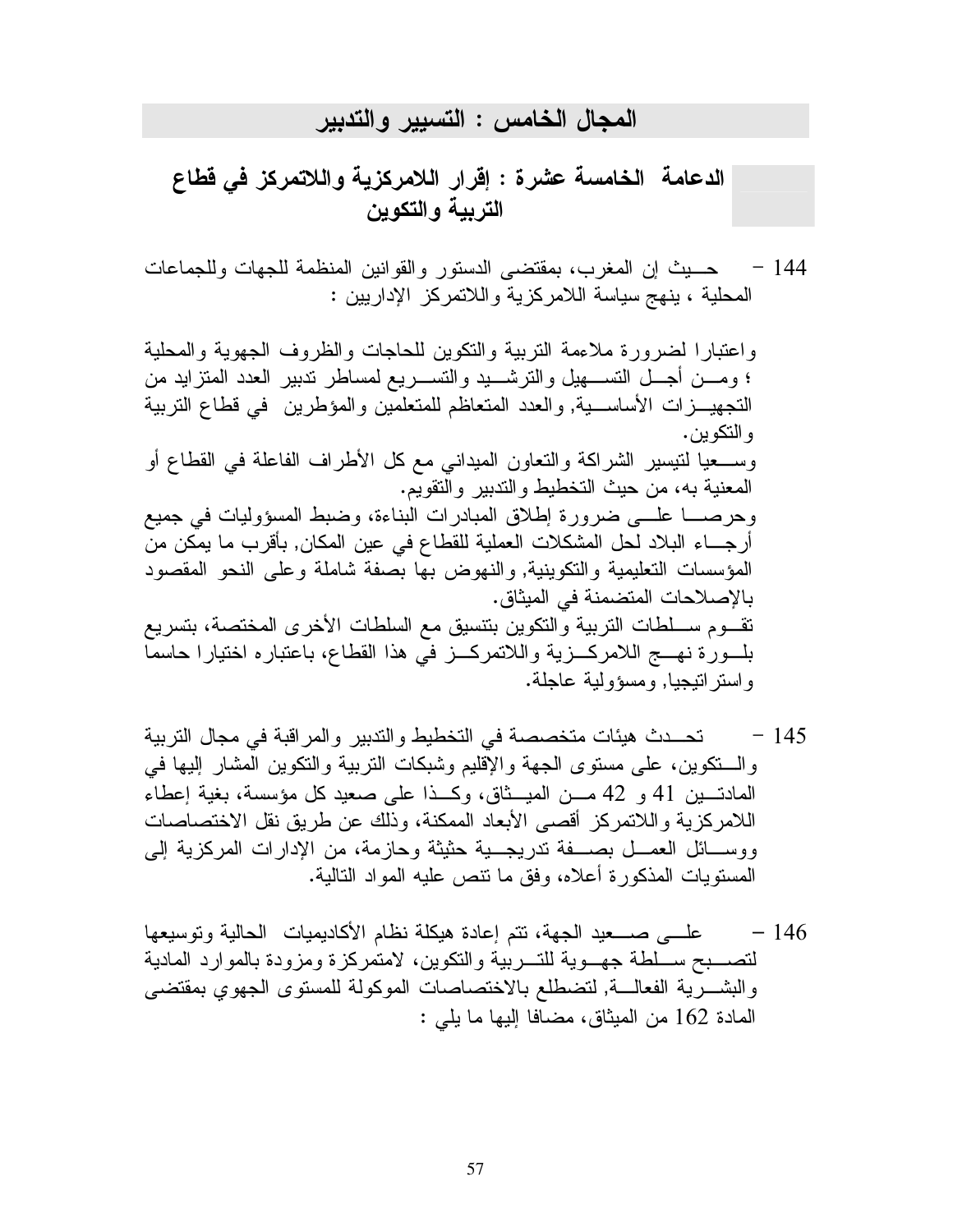على مستوى نتظيم السلطات الجهوية للتربية والنكوين وتسبيرها, نتخذ الإجراءات التالية :

147 – علــــى مســــتوى الإقليم، يتم تعزيز المصـالـح المكلفة بالتربية والتكوين، من<br>حـــيث الاختصــاصـــــات ووســــائل الـعمل، كما يعزز النتسيق بين مختلف مكونـاتـها، باتجاه إدماجها الكامل. ويناط بالسلطات المركزية للنربية والنكوين التحديد الفوري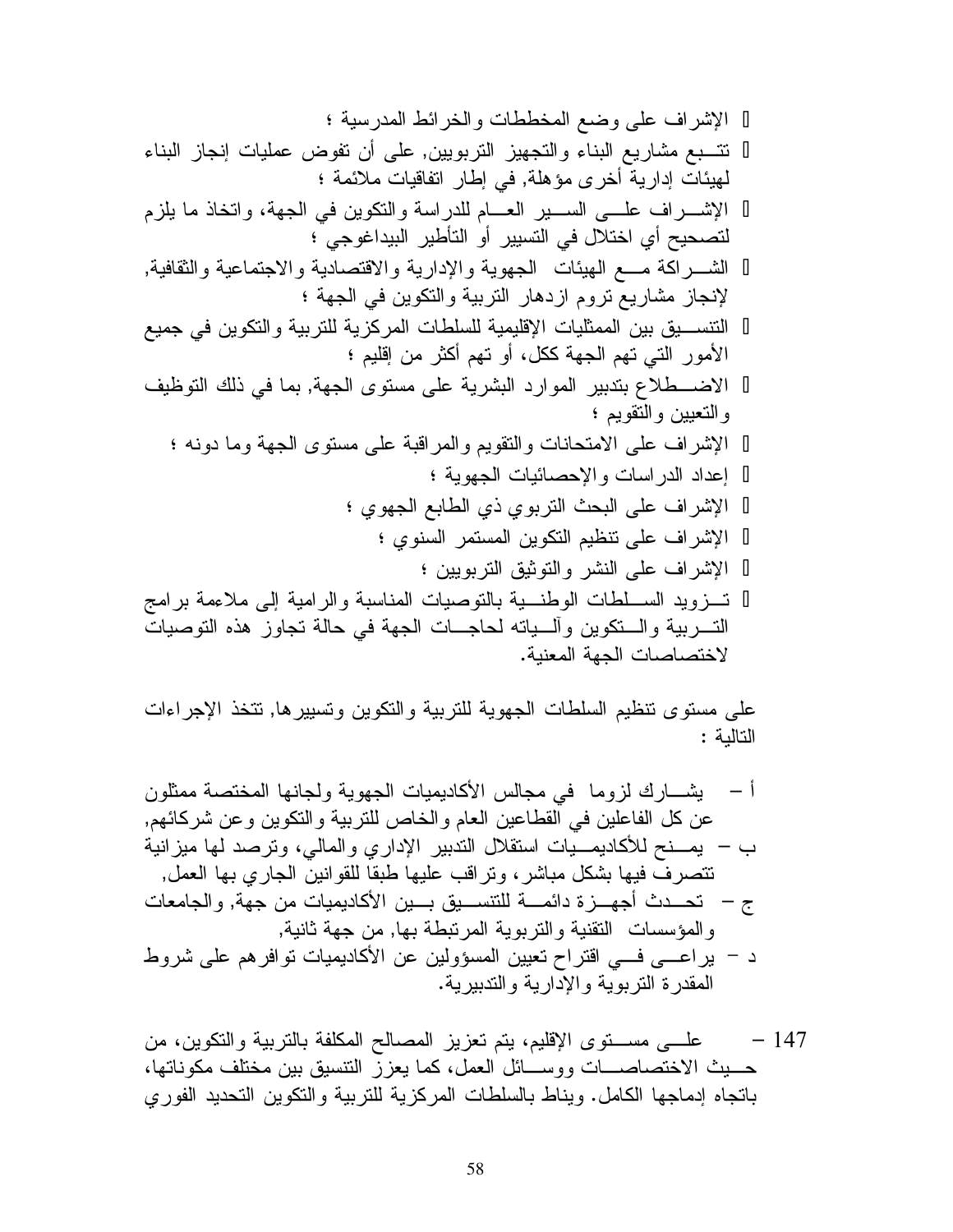لجمـــيع الاختصـاصــــات والأطــــر والوســــائل الممكن نقلها مباشرة إلىي المصـالـح الإقليمية.

وتعمل المصالح الإقليمية للتربية والتكوين, في صيغتها اللامتمركزة والمنسقة، تحت إشراف هيئة إقليمية للنربية والنكوين تشكل على غرار الهيكلة الجديدة للأكاديميات الجهـــوية المشــــار الــــبها في المـادة 146 أعلاه، لتضطلع بمهام توجيه المصـالح الإقليمــــية وتقـــويم عملها وأدائها في كل مجالات التخطيط وتسبير مرافق التربية والنكوين وكذا النقويم النزبوي على مسنوى الإقليم.

يشـــرف علـــي كل شبكة محلية للتربية والنكوين مكتب للتسيير, يتكون من  $-148$ مدير ى المدار س و المؤسسات المر نبطة ضمن نفس الشبكة، وممثلين عن المدر سين وأبَّــاء أو أولياء المُتعلِّمين، وعن الهيئات المهنية المُعلية. ويضطلع هذا المُجلس بمهمـــة الإشراف المستمر على إعداد البرامج الدراسية وتنفيذها، وتنسيق انتقالات التلامـــيذ والمدرســـين بـــين المؤسســـات المنضوية تحتها. وتقوم سلطات التربية والستكوين بتحديد نظام عمل مكاتب التدبير وتطويره، في إطار التوجه اللامركزي واللامتمركز, موازاة مع النقدم في إنشاء الشبكات المحلية للنربية والنكوين ونراكم تجار بها.

اً –بِشتر ط في المدير – أن يكون قد نال تكوينا أساسيا في مجال الإدار ة التر بو ية. وتــنظم دورات مكثفة للتكوين المستمر والتأهيل في هذا المجال يستفيد منها المديرون الحاليون ، في غضون السنوات الخمس القادمة على أبعد تقدير, ب – بحــــدث علــــي صـعيد كل مؤسسة للنربية و النكوين مجلس للندبير ، يمثل فيه المدرســـون و أبــــاء أو أولــــياء التلاميذ وشركـاء المدرسة فـي مجالات الدعم الممادي أو النقنبي أو النقافي كافة. ومن مهام هذا المجلس : المســـاعدة وإبـــداء الرأي في برمجة أنشطة المؤسسة ومواقيت الدراسة واستعمالات الزمن وتوزيع مهام المدرسين ؛ الإســـهام فـــي النقويم الدوري للأداء النزبوي وللوضعية المادية للمؤسسة ونجهيزاتها والمناخ النربوي بها ؛ اقتراح الحلول الملائمة للصيانة ولرفع مستوى المدرسة وإشعاعها داخل محيطها. عملاً بمبدأ النتافي بين دوري الطرف والحكم، لا يسمح لأي مدرس بتمثيل جمعية الآباء في مجلس ندبير المؤسسة التي يمارس فيها.

يمكـــن أن يضم مجلس ندبير المؤسسة ممثلين عن المتعلمين كلما نوافرت الشروط التي يضعها المجلس لذلك وتبعا للمقاييس التي يعتمدها في اختيار هؤ لاء الممثلين.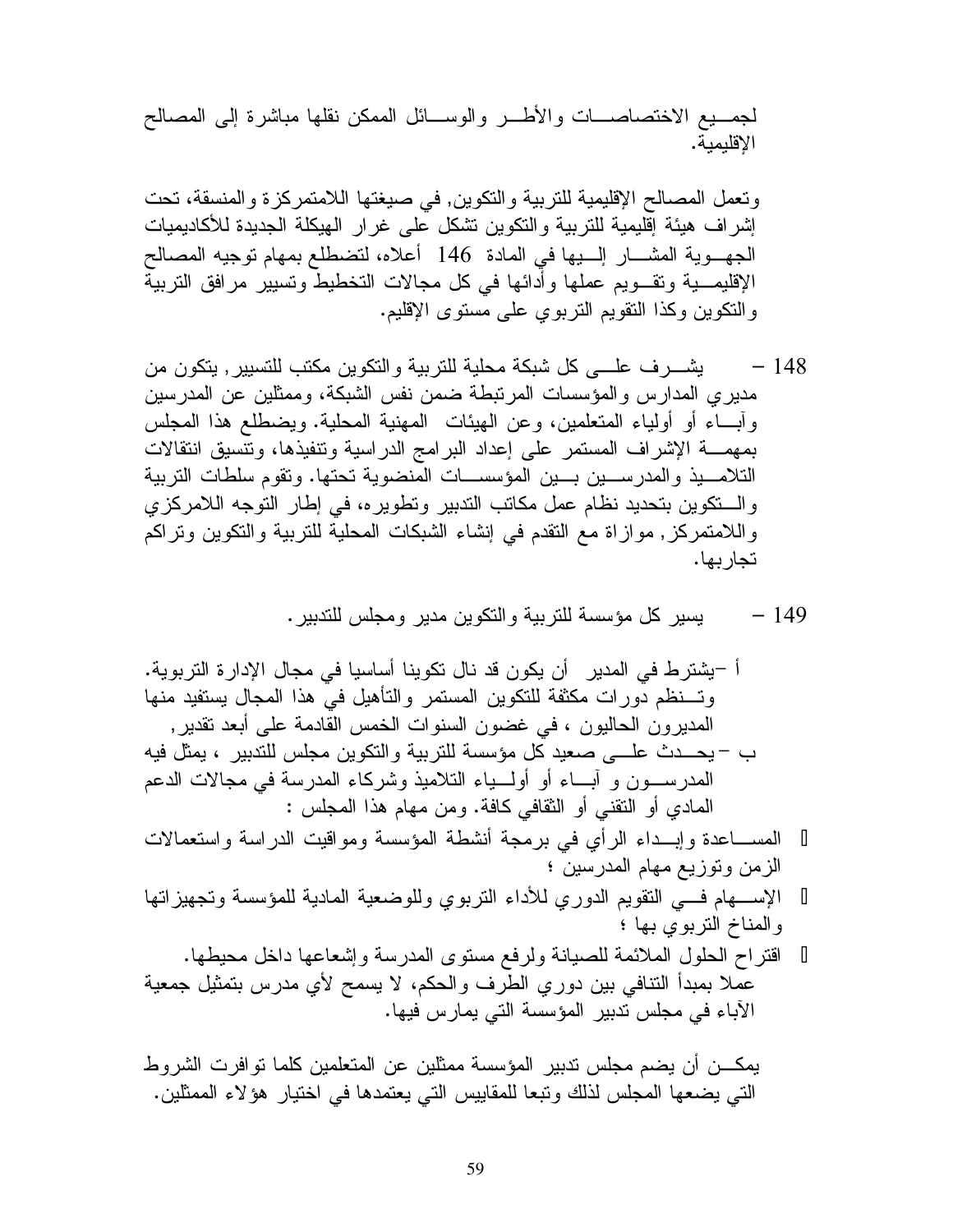ترصد لكل مؤسسة ميزانية للتسيير العادي والصيانة ؛ ويقوم المدير بصرفها تحت مراقبة مجلس التدبير . تمـــنح تدريجـــيا للـــثانويات صــــفة "مصــــلحة للدولة تسير بطريقة مستقلة" (نظام .(SEGMA

نَحدث هيئة وطنية لنتسيق النعليم العالمي نحدد مهامها كما يلي :  $-151$ 

وتحسدد الصبغة التنظيمية لهذه الهيئة بمبادرة فورية من السلطة الحكومية المكلفة بالنعليم العالى والبحث العلمي في إطار نطبيق المادة 78 من هذا الميثاق, بتشاور مـــع كـــل الْـجامعــــات والمؤسســـات المعنية, مـع مراعاة مبادئ المرونـة والفعالية والنوَّفيق بين استقلالية الجامعات والانسجام الكلَّى لنوجهات النعليم العالمي والبحث العلمي.

> تحدد الهيئات المسيرة للجامعات ومؤسسات التعليم العالمي كما يلي :  $-152$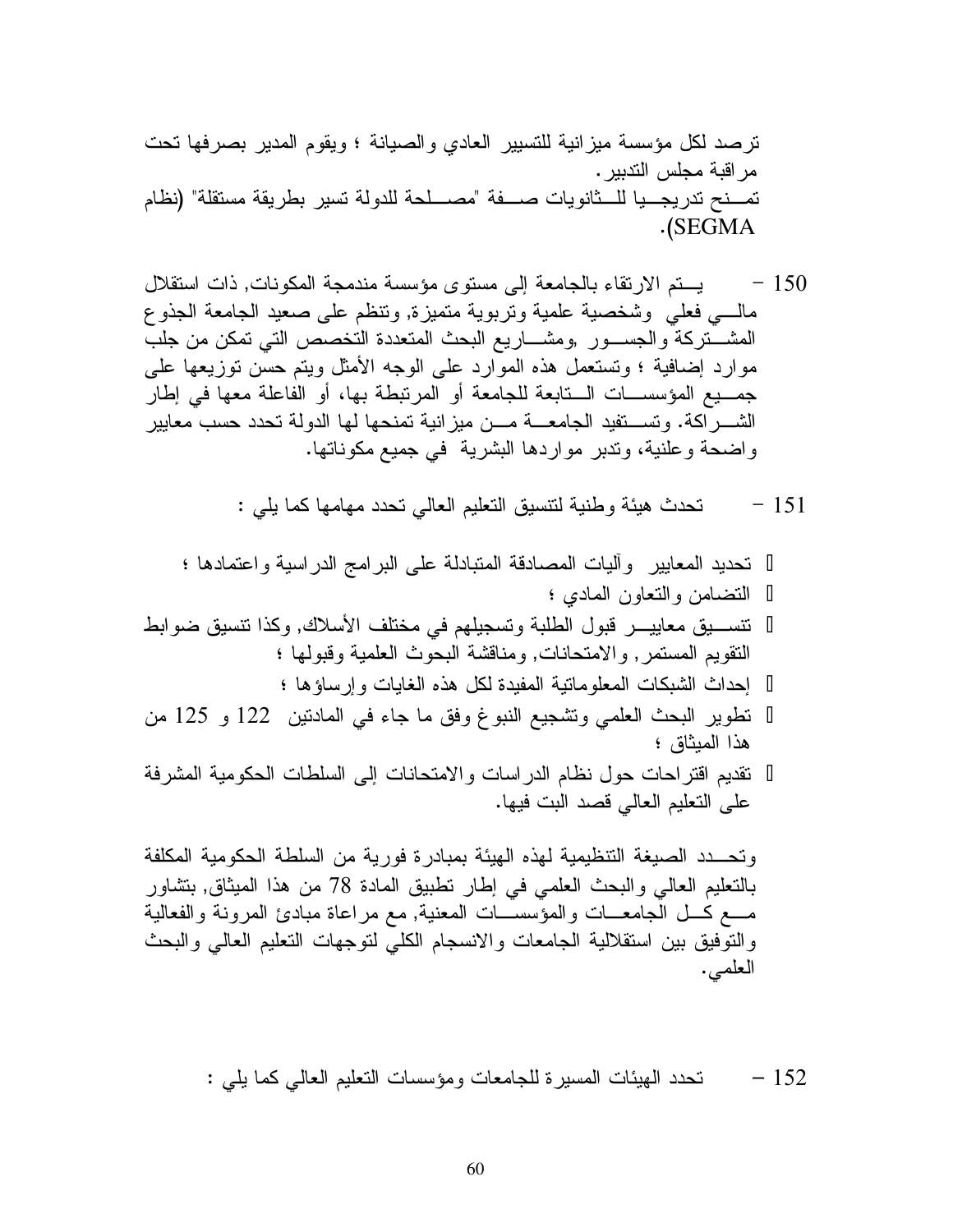ير اعي في إحداث الجامعات الجديدة أو أية مؤسسة للتعليم العالي استجابتها  $-153$ لمعاييـــــــر نابـــــية الحاجـــــات الدقيقة للنعليم العالمي علمى المسنوى الجهوي. وينطلب إحداث الجامعات الجديدة ر أي الهيئة الوطنية للتتسبق المشار إليها في المادة 151.

## الدعامـــــــة الســادســة عشر ة : تـحسين التدبير الـعام لنظام التربيــة و التكوين وتقويمه المستمر

- ينظــــر إلـــــى نظام النربية والنكوين كبنيان يشد بعضه بعضا, حيث نترابط - 154 هــــياكلـه ومســــنويـانـه وأنمـاطـه فـي نسق منمـاسك ودائم النقاعل والذلاؤم مـع مـحيطـه الاجتماعي والمهني والعلمي والنقافي. ومن ثم , فإن إصلاح كل جانب من جوانبه, ونقـــويم نــــتائجه وملاءمـــته المستمرة, نتطلب التحكم في كل المؤثرات والعوامل المتفاعلة فيه. وبناء عليه, يوحد الإشراف على وضع السياسات العمومية التربوية والنكوينـــية وتنفـــيذها ونتبعها, على نحو يضمن انسجامها وقابليتها للتحقيق بشكل منماسك, وعملي وحثيث, مع ضبط المسؤولية والمحاسبة عليها بوضوح.
- يتم تقويم الإدارات المركزية المتدخلة في مجالات التربية والتكوين بمختلف  $-155$ مســــتوياتها, بما فيها مختلف قطاعات النكوين المهنى وتكوين الأطر قصد الترشيد وإدماج ما يمكن إدماجه على نحو يسمح بتحقيق الأهداف الآتية :

وضع حد لتبعثر المبادرات والمخططات والبرامج المعتمدة في هذا المجال ؛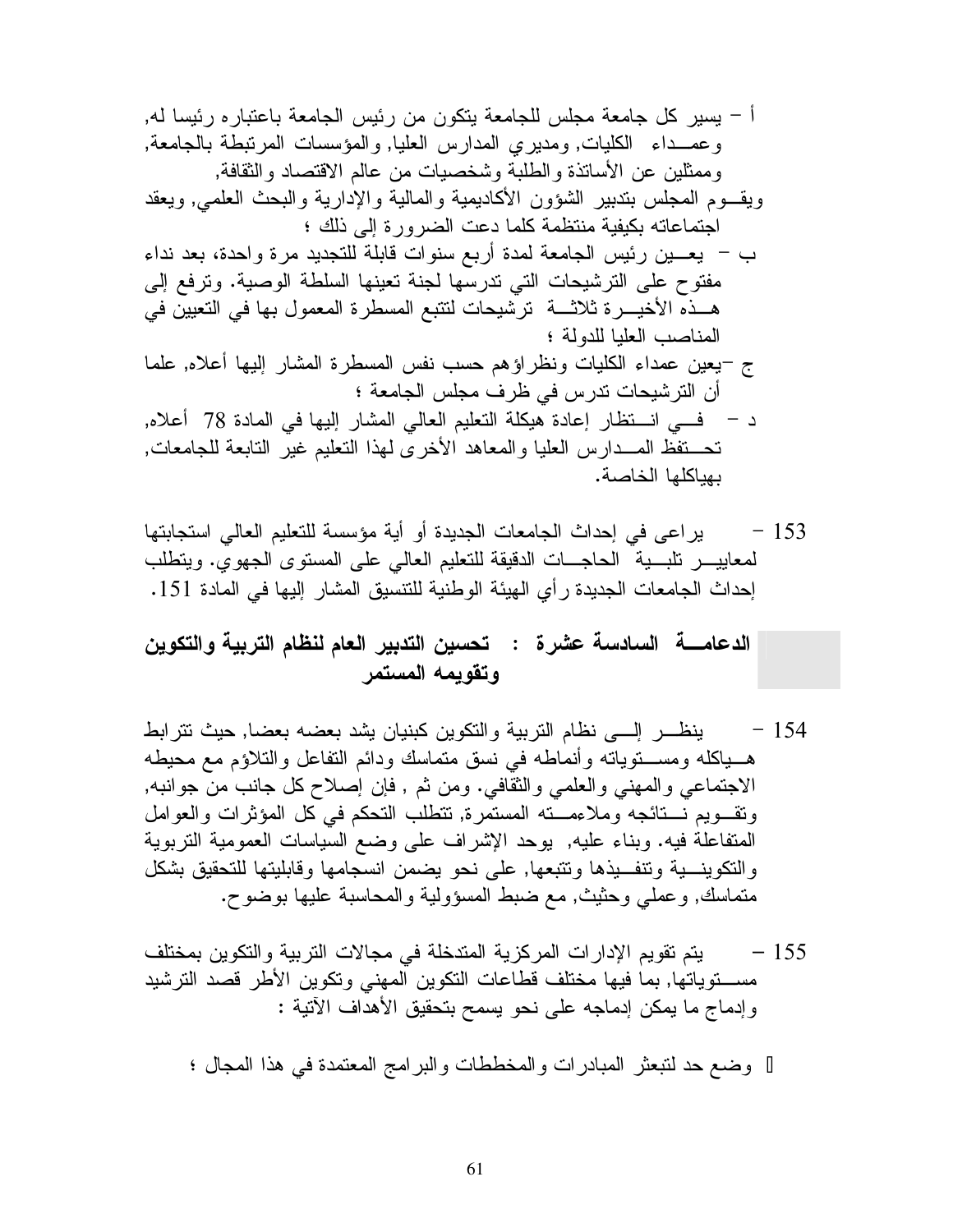تحقيق شفافية المبز انيات المرصودة, وملاءمتها للأسبقيات الحالية والبعيدة المدى, على مستوى نظام التربية ككل ؛ تقلَّـــبص تكالـــبف التسيير الإداري لمختلف القطاعات وترشيدها, وحذف التكاليف الزائدة خصوصا على المستوى المركزي ؛ ترشيد تدبير الموارد البشرية وإعادة نشرها على نحو متوازن وفعال, مع مراعاة وضعيتها الاجتماعية, خصوصا في اتجاه دعم المستويات الجهوية والمحلية بالأطر المقتـــدر ة ذات الخبر ة ؛ إناحة الإمكانات الفعلية للربط بين المعاهد والمراكز المتعددة, وحذف الزائد منها, والاســــنغلال الأمــــثل للتجهيزات الأساسية والموارد البشرية والمالية, علـي أساس تحقَّــيق الــتوازن بين ضرورة حفظ التخصصات والخبرات المتميزة, وضرورة كســـــــــر الحواجز الإدارية والنقنية والمالية التـي لا مبرر لـها, وصـولا إلـى نقاسم كل ما هو مشترك بطبعه, وبالنالمي نضافر الإمكانات والجهود.

- تخضع برامج النعاون الدولي في مجال النربية والنكوين, بما فيها القروض  $-156$ والمساعدات والدراسات, لنرشيد ونتسبق شاملين, على أساس يخدم المصلحة العليا للسبلاد فسي الاستفادة القصوى من هذا النعاون, مع نعزيز القدرة الذانية, وإعطاء الأســبقية للإمكانـــات والخبرات الوطنية, وندعيم إشعاع المغرب وتشجيع نصدير مدار كه.
- يخضــــع نظــــام النربية والتكوين برمنه للنقويم المنتظم من حيث مردوديته  $-157$ الداخلــــية والخارجية, التربوية والإدارية. ويستند هذا النقويم, إضافة إلى دراسات الندقيق البيداغوجي والمالي والإداري, إلى النقويم الذاتي لكل مؤسسة نربوية, وإلى الاســـنطلاع الدوري لأراء الفاعلين النربويين وشركائهم في مجالات الشغل والعلم و النقافة و الفن.

نقـــوم ســــلطات النربية والنكوين بوضـع نقرير سنوي حول وضعية القطاع وأفاقه, وحصــــيلة الندقــــيق الداخلـي والخارجي, وحول خلاصـات النقرير السنوي للوكالة الوطنــــية للــــنقويم والنوجــــيه. ويقدم هذا النقرير أمام البرلمان بمجلسيه في دورة أكتوبـــــر من كل سنة. وتعرض السلطات الجهوية للتربية والتكوين بدورها تقريرا مــــن نفــــس النو ع لمناقشته من لدن مجالس الجهات في شهر سبتمبر من كل سنة. وتتشر سلطات التربية والتكوين على المستويين الوطني والجهوي خلاصة التقارير المذكورة أعلاه على الرأى العام.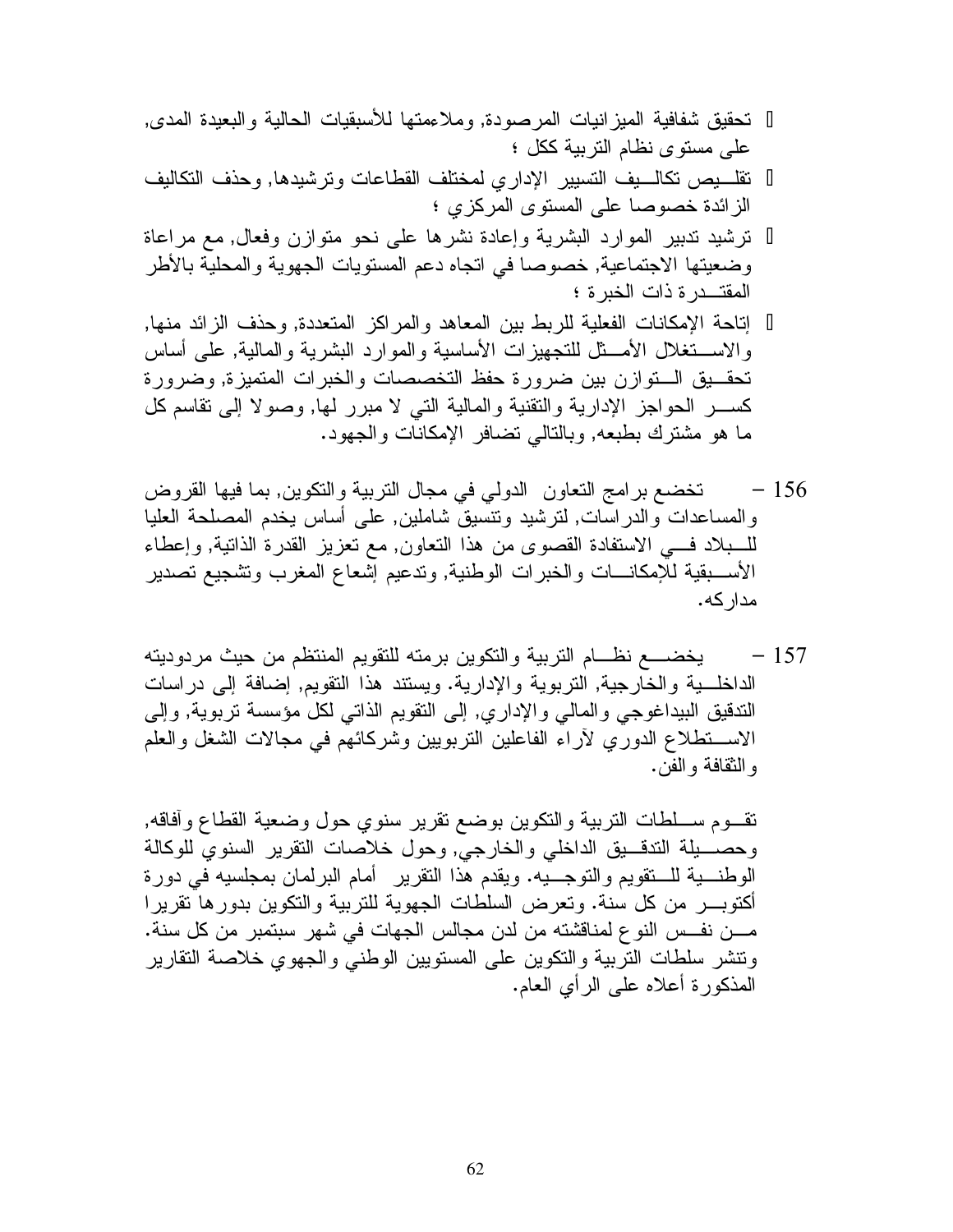## الدعامـــــة الســـــابعة عشرة : تنويع أنماط البنـايات والتجهيزات ومعاييرها وملاءمتها لمحيطها وترشيد استغلالها, وحسن تسييرها

- يســـــتلزم المـجهـــود الوطنــــي في مـجال النربية والنكوين استغلال البنايات  $-158$ والتجهيـــــزات الموجودة في هذا المجال, إلى أقصــي حد لطـاقتها, اعتمادا علـي مبدإ نعدد الوظائف والندبير الأمثل لأوقات الاستعمال.
- أ يقصد بتعدد الوظائف عدم اختزال إمكان استغلال بنية تحتية معينة في وظيفة وحسيدة ويتم استعمال كل مؤسسة للتربية والتكوين مع الاحترام التام لمهمتها الأساسية في وظائف متعددة, من بينها :

استقبال المؤسسـة لأسلاك مختلفة للتربية و النكوين لتعويض خصاص قائم, أو علي سبيل التناوب ؛ استقبالها لبر امج التكوين المستمر ؛ النعاقب بين التربية النظامية و التربية غير النظامية, و عمليات الدعم التربوي أو محاربة الأمبة ؛ تهيئة المؤسسة خصيصـــا لاستضـــافة العروض العلمية و الفنية والتكنولوجية و غير ها. ب – أمـــا الندبيـــر الأمثل لأوقات استعمال المؤسسة وتجهيزاتها فيعني التوزيع المحكم للوظائف المتعددة, المذكورة أعلاه, عن طريق التمديد والنتسيق لتلك الأوقسات طـــوال النهار وأثناء ساعات مسائية وخلال أيام الأسبوع والعطل وبعد نهاية السنة الدر اسية.

159 – يشـــــترط فــــى كل البنايات والتهيئات الجديدة, على جميع مستويات التربية و التكوين٬ أن تستجيب لمعايير جديدة٬ محينة ومتكيفة لتلائم خصائص كل وسط من النواحي البيئية والمناخية والاجتماعية والثقافية. ويتم لهذا الغرض إعادة النظر في معايير المؤسسات ومستلزماتها الوظيفية, ومواد البناء والتجهيز المستعملة, ونقدير مــــدة الاســــتعمال المحــــتملة علـــــى أساس النوفعات المتعلقة بالنمو الديمو غرافي و اتجاهات الـهجر ة.

160–بِشتر ط في كل بناية جديدة في قطاع التربية والتكوين الاستجابة للمتطلبات الأتية :

نقر يبها أكثر ٍ ما يمكن من السكان المعنيين ؛ إدماجها في إطار الحياة الجماعية ؛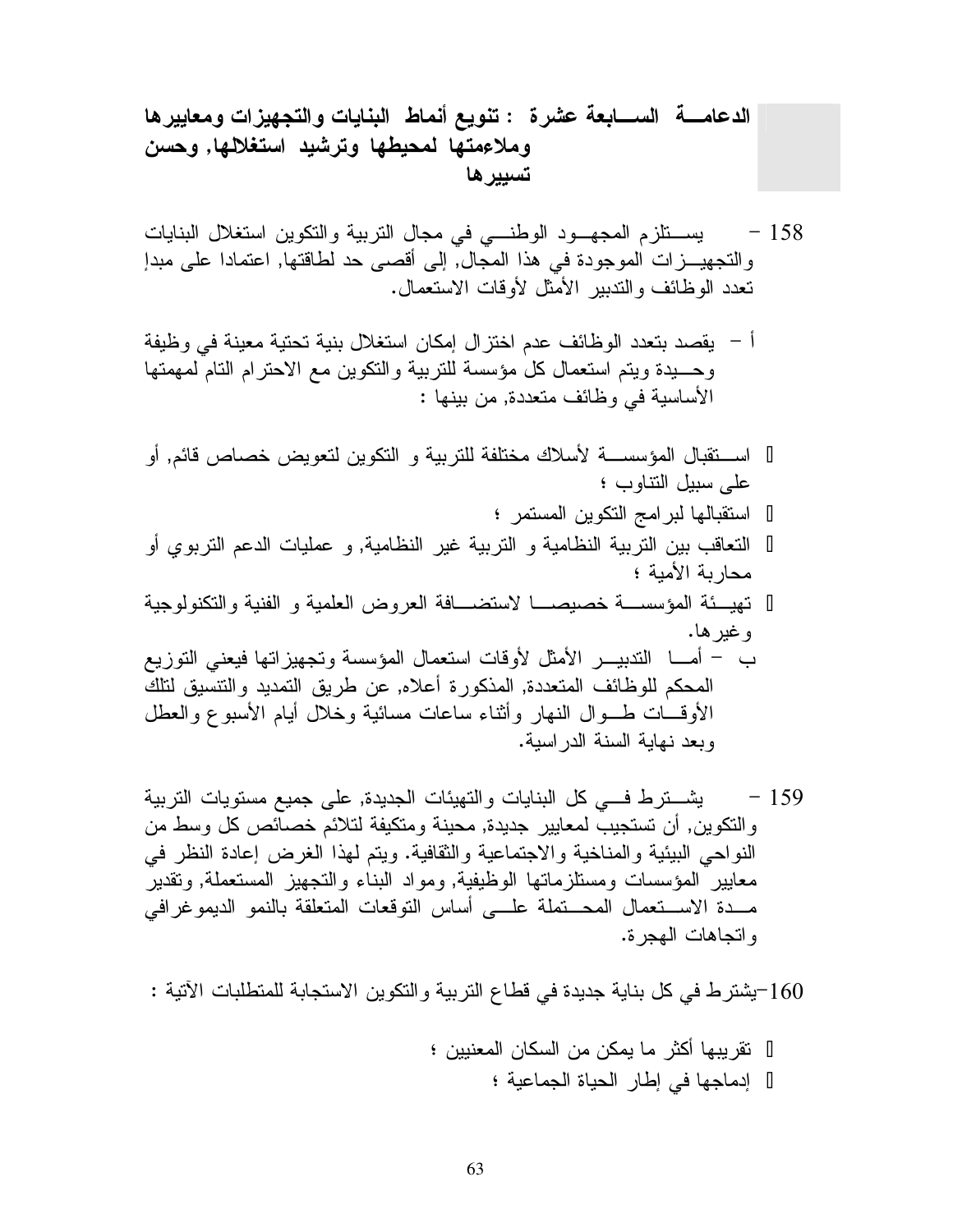إدراجهـــا ضــــمن مشروع للنتمية المندمجة, قائم على استثمار الدولة والجماعات المحلسية والخواص في البنيات التحتية من طرق ونزويد بالماء الشروب وكهرباء ومرافق صحية ومشاريع اقتصادية معينة ؛ مر اعاة حاجات الأشخاص المعوفين حركبا ؛ فصــــل الملاعب والمرافق الرياضية أو إبعادها عن القاعات الدراسية والمختبرات و الادار ة.

تســـهر الســــلطات العمومــــية في إطار هذه المشاريع المندمجة على تشجيع نطاق النربية والنكوين ونتسيقه ونوسيعه، وعلى الأخص, النمدرس بالوسط القروى.

في حالـــة عدم النو افر الآنبي لشروط البناء المذكورة أعلاه، خاصة في المناطق القــــــروية المعزولة، يتم اعتماد حلول نعويضية ومرحلية, مثل اللجوء إلىي وحدات منتقلة للتربية والنكوين أو تهيئة مرافق موجودة واستخدامها كلأغراض التربوية.

- تحظـــي صبيانة مؤسسات التعليم والنكوين ونرميمها والمحافظة على جودة  $-161$ بيئتها بعناية مستديمة, وتنظم لهذا الغرض حملات يشارك فيها التلاميذ و أولياؤ هم.
- تستحمل سلطات التربية والتكوين على الصعيد الوطني والجهوى، مسؤولية  $-162$ المر اقبة الشاملة في عين المكان لأحو ال المدار س و صيانتها، و تو افر ها علي أدو ات العمل اللازمة. وعلى هذه السلطات الندخل الفوري لتصحيح أي خلل يضر بحسن ســــــير المدرســـــــة أو تجهيزاتها, أو يمس بسلامة بيئتها وجماليتها ومناخها التربوي الحافز .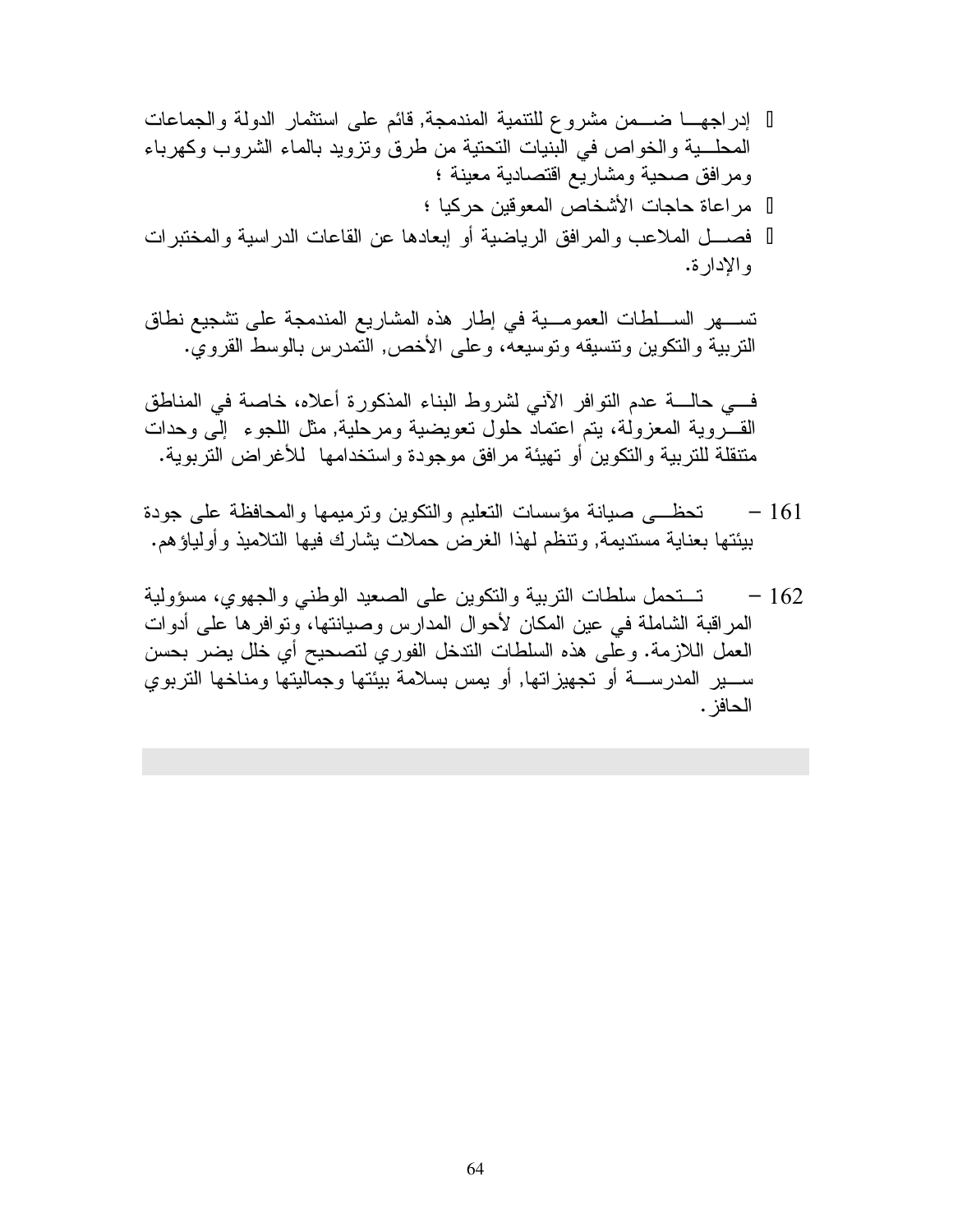#### المجال السادس : الشر اكة و التمويل

ومنح الاعتماد لذوى الاستحقاق

163 – يعد قطاع النعليم والنكوين الخاص, شريكا وطرفا رئيسيا, إلى جانب الدولة, فسي السنهوض بنظام النربية والنكوين ونوسيع نطاق انتشاره والرفع المستمر من جو دته.

وحرصـــــا علـــــي قيام القطـاع الـخاص بـهذا الدور علـي الوجه الأمثل، وجب النز امـه باعتبار النربية والنكوين مرفقا عموميا.

ومــــن ثم وجب علـي الفاعلين فـي هذا القطـاع الالتزام, كـحد أدنـي, بمعايير التجهيز والتأطير و البرامج والمناهج المقررة في النعليم العمومي, مع إمكان تقديم مشروع تــــربوي مقــــرون ببـــــرنامج ملائم لتوجهات النظام التربوي, شريطة التهيبئ لنفس الشهادات المغربية والموافقة عليه من لدن السلطات الوطنية المختصة.

ضــــبط معاييــــــر الجــــودة بالقطـــــاع الخاص, ونقويم مؤسساته ومراقبتها, واعتماد النكوينات ذات الاستحقاق ؛ الاعتراف بالشهادات أو منح شهادات الدولة مباشرة للمتخرجين منها ؛ إعلام المو اطنين بأداء كل المؤسسات العاملة بالقطاع.

ويسهم في المراقبة والنقويم المشرفون النربويون النابعون للدولة, المشار إليهم في المعادة 135 ب وكذا وكالة النقويم والنوجيه المشار إليها في المادة 103, على أن نؤدي المؤسسات المعنية لمهذه الوكالة واجبات النقويم.

كمــــا نقـــوم سلطات النربية والنكوين بزجر أي إخلال أو خرق للأنظمة النربوية والبيئـــية والخلقـــية مـــن لدن المؤسسة النعليمية الخاصـة, طبقا لقوانين وضوابط ومساطر واضحة وفعالة.

تشــــجيعا لاضــــطلاع القطــــاع الخاص بدوره كاملا على مسنوى النعليمين  $-165$ الثانوي والجامعي, نتخذ الدولة، وفق المادة 164 أعلاه, الإجراءات الأنية :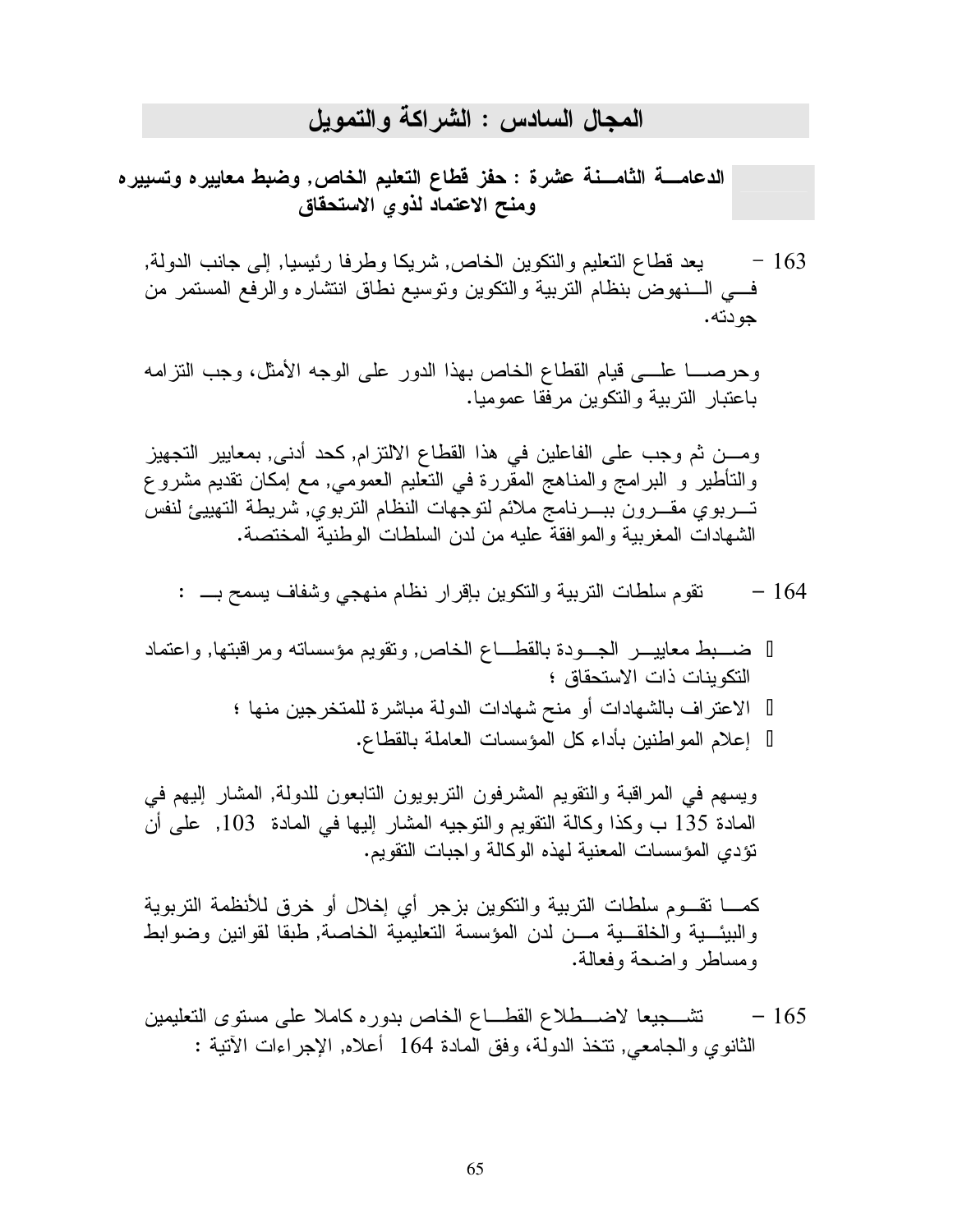الدعامة التاسعة عشرة : تعبئة موارد التمويل وترشيد تدبيرها

نرتبط مسألة تمويل نظام التربية والنكوين بربح رهانات إصلاحه ونطويره  $-167$ وتوسيع مداه, طبقا لما جاء في الميثاق, خلال العشرية الوطنية للتربية والنكوين ؛ وهـــيّ الــــرهانات التي تبلور ها الأهداف التي ينبغي تحقيقها في هذا الأفق الزمني وعلى الخصوص : أ – الر هانات الكمية :

نعميم النعليم وفق ما جاء في المادة 28 أعلاه ؛ محاربة الأمية ونوسيع النربية غير النظامية وفق ما جاء في المادنين 33 و 36 أعلاه ؛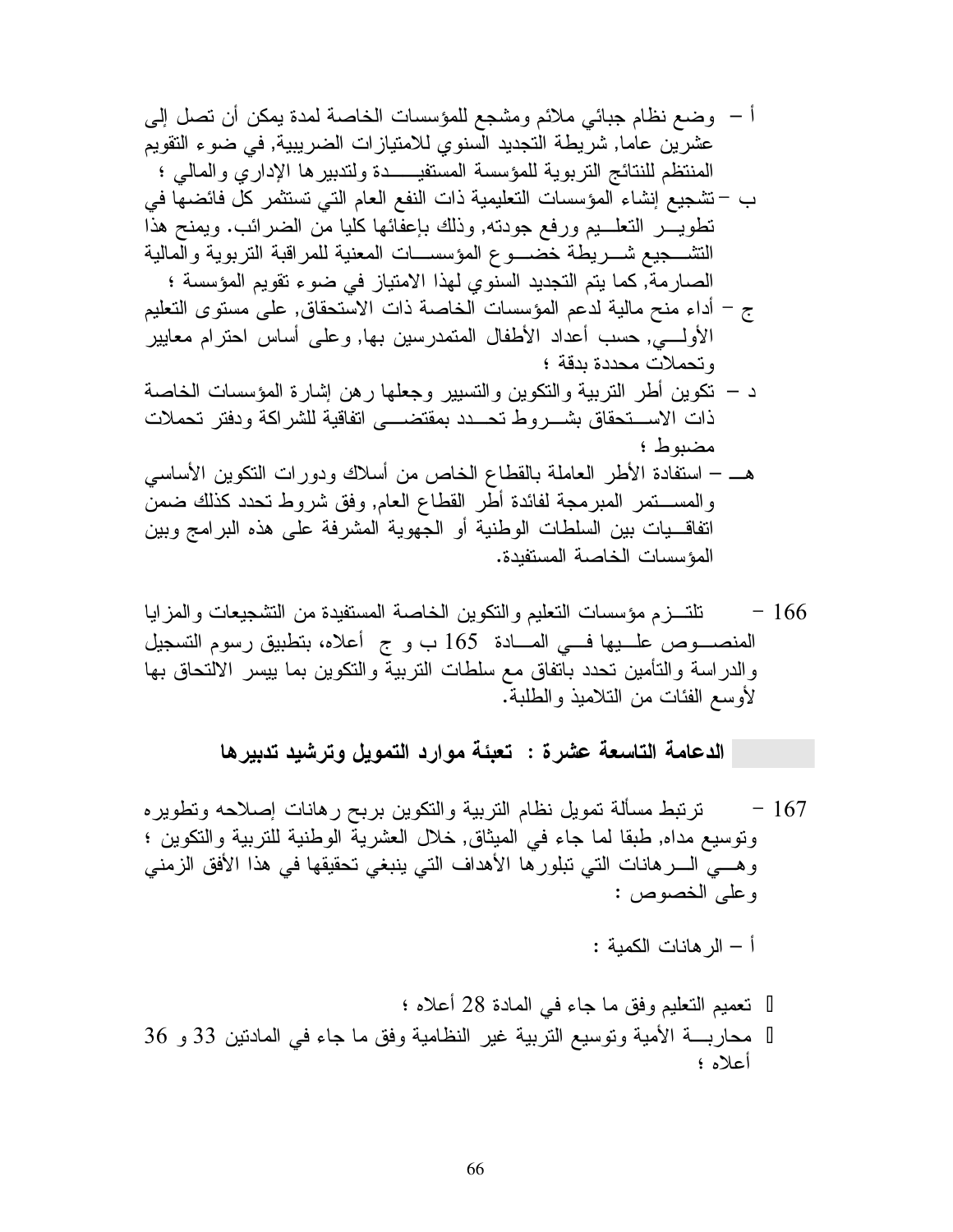رفع نسبة الأشخاص ذوي المؤهلات الوافدين على سوق الشغل سنويا طبقا للمادة 30 من المبثاق.

تدعيم تجهيزات المؤسسات المدرسية بالمعدات الديداكنيكية والمعلوماتية اللازمة ؛ نقوية الطابع العملي والتطبيقي للدراسة في جميع الأسلاك ؛ حفز الأساتذة, والعناية بشـوونهم الاجتماعية، والعمل على تكوينهم المستمر ؛ العنابة بالشؤون الاجتماعية والصحبة للمتعلمين.

ومن الواضح أن تعبئة الموارد اللازمة لكسب هذه الرهانات وتحقيق هذه الأهداف يعتبــــر ضرورة ملحة، رغم صعوبتها. ومن ثم وجب لبلوغها توخي جميع السبل الممكـــنـة بـحــــزم وواقعــــيـة مـع حشد تضـامن وطنــي شامل عن طريق ترشيد تدبير المســوارد المــــناحة حالــــيا وندعيم جهود الدولة وإشراك جميع الفاعلين, كل حسب قدر اته الحقيقية.

- حــــيث إن الندبير الأمثل للموارد المناحة مبدأ أساسي, في جميع المجالات,  $-168$ فيلـــــزم بـالأحــــــر ى تطبــــــيقه فـي ميدان النتربيـة والنكوين، مـع النقيد بـأقصــي درجات الفعالية والنجاعة في الندبير المالي. ولتحقيق هذا الهدف الحيوى بلــــــــــزم :
- أ نرشــــيد الإنفاق النربوي بمراجعة معايير البناء والنجهيز وأنماطهما, وإعادة انتشار الموارد البشرية مع مراعاة ظروفها الاجتماعية ونهج أساليب الشراكة مــــع المـــنظمات غير الحكومية ذات الخبرة في تعميم التعليم, خصوصا في الوسط القروي, وندعيم اللامركزية, ونقليص نقل الدواليب الإدارية, واعتماد الندبير والمراقبة بالمشاركة, كما جاء في مختلف دعامات هذا الميثاق,
- ب التـــز ام الشفافية المطلقة في كل أنماط الإنفاق التربوي, بما في ذلك الصفقات وعقـــود البناء والنجهيز والصيانة, واللجوء الممنهج إلى المحاسبة والندقيقات المالية على جميع مسنويات نظام النربية والنكوين,
- ج إحـــداث نظــــام لـــــــــ " الحسابات الوطنية في مجال التربية والتكوين" نلتز م بمقتضــــاه سلطات النربية والنكوين بنضمين النقرير السنوي الذي نرفعه إلى البرلمان كشفا حسابيا بوضح بدقة طبيعة النكاليف والموارد وكيفية استعمالها ومبر راتها ومقابيس مردوديتها.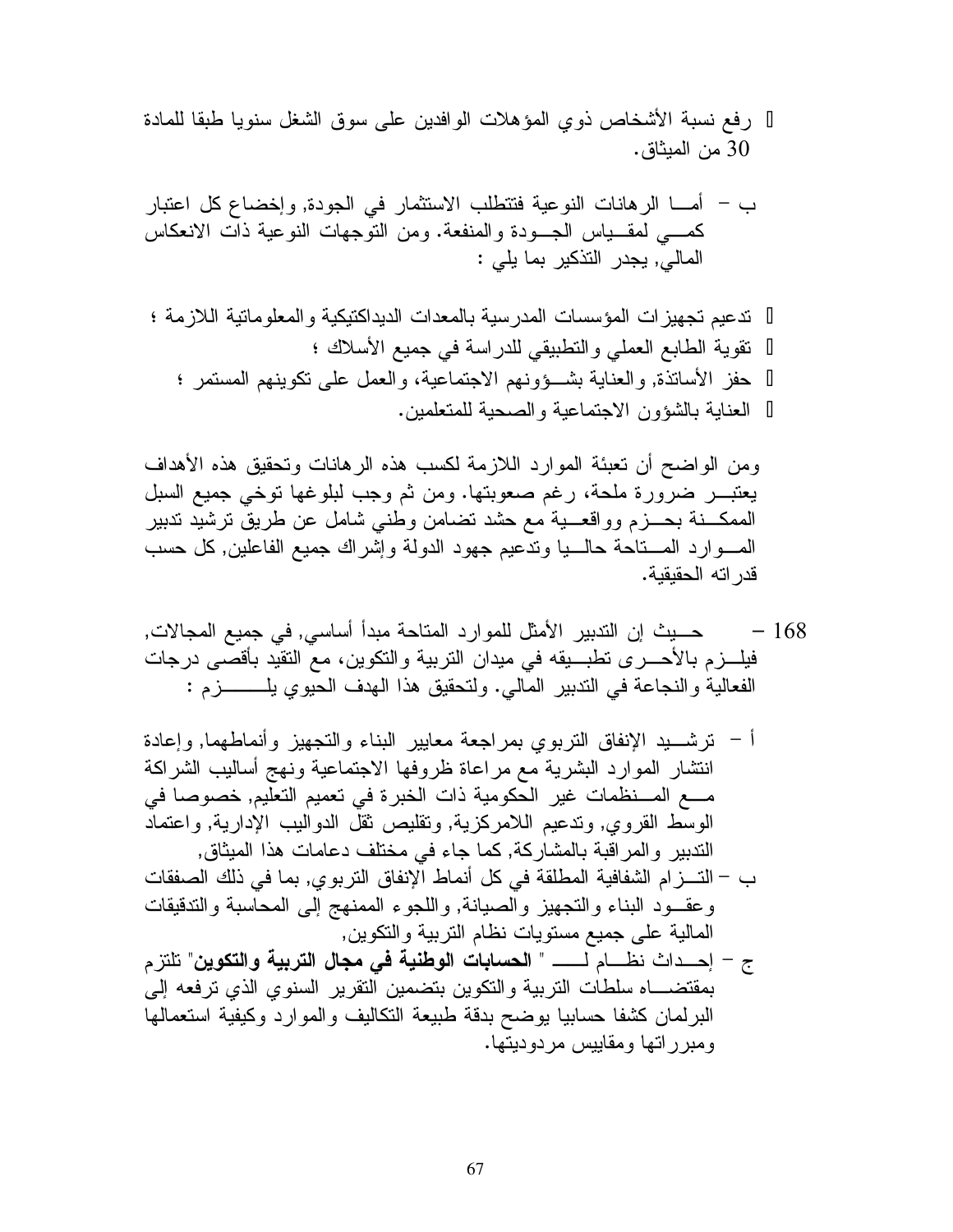ومسوازاة مسع الترشسيد الشسامل والمنهجي للإنفاق النزبوي علىي جميع - 169 المســـــنويات, تــــنطلب نعبئة الموارد الكافية والقارة الأخذ بمبدإ نتويع موارد نمويل التــــربية والـــنكوين, وذلـــك بهـــدف إنجاح كل التوجهات النوعية والكمية الكفيلة بالنهوض بهذا القطاع إلى المستوى المطلوب.

ويقتضبي نتويع موارد التمويل إسهام الفاعلين والشركاء في عملية التربية والتكوين من دولة وجماعات محلية ومقاولات وأسر ٍ مبسور ة.

اعتـــبارا لأن إصـلاح نظام النربية والنكوين يمثل أسبقية وطنية علـى امنداد  $-170$ العشرية القادمة, فإن الدولة تلتزم بالزيادة المطردة في ميزانية القطاع بنسبة 5 في المائسة سنويا, بما يضمن امتصاص انخفاض العملة وتخصيص الفائض لمواجهة الــنفقات الإضـــافية, بعد استنفاذ كل إمكانات الاقتصـاد التي يوفر ها حسن التدبير و الأداء.

وفي إطار الإصلاح المرتقب للنظام الجبائي, وتفعيلا للتضامن الوطني, ينظر في إمكانية خلق مساهمة وطنية في تمويل التعليم, ترصد مواردها لصندوق مخصص لـــدعم العمليات المرتبطة بتعميم التعليم وتحسين جودته, ويراعى في التكليف بهذه الموارد مسنوى دخل الأسر ومبدأ النكافل الاجتماعي.

و هكذا نو اصل الدولة تحملها للقسط الأكبر ٍ من نكلفة التربية و التكوين و تضمن, على مدى العشرية المخصصة لهذا القطاع, تحقيق الأهداف المسطرة في هذا الميثاق في جميع واجهاته.

تســـهم الجماعـــات المحلية, في إطار اختصـاصـاتها، وبشراكة ً مع سلطات  $-171$ التـــــربية والــــنكوين, فــــي الـعبء المالـي النـاتـج عن تعميم التعليم الـجيد, كل حسب استطاعته, وخاصة فيما يلي :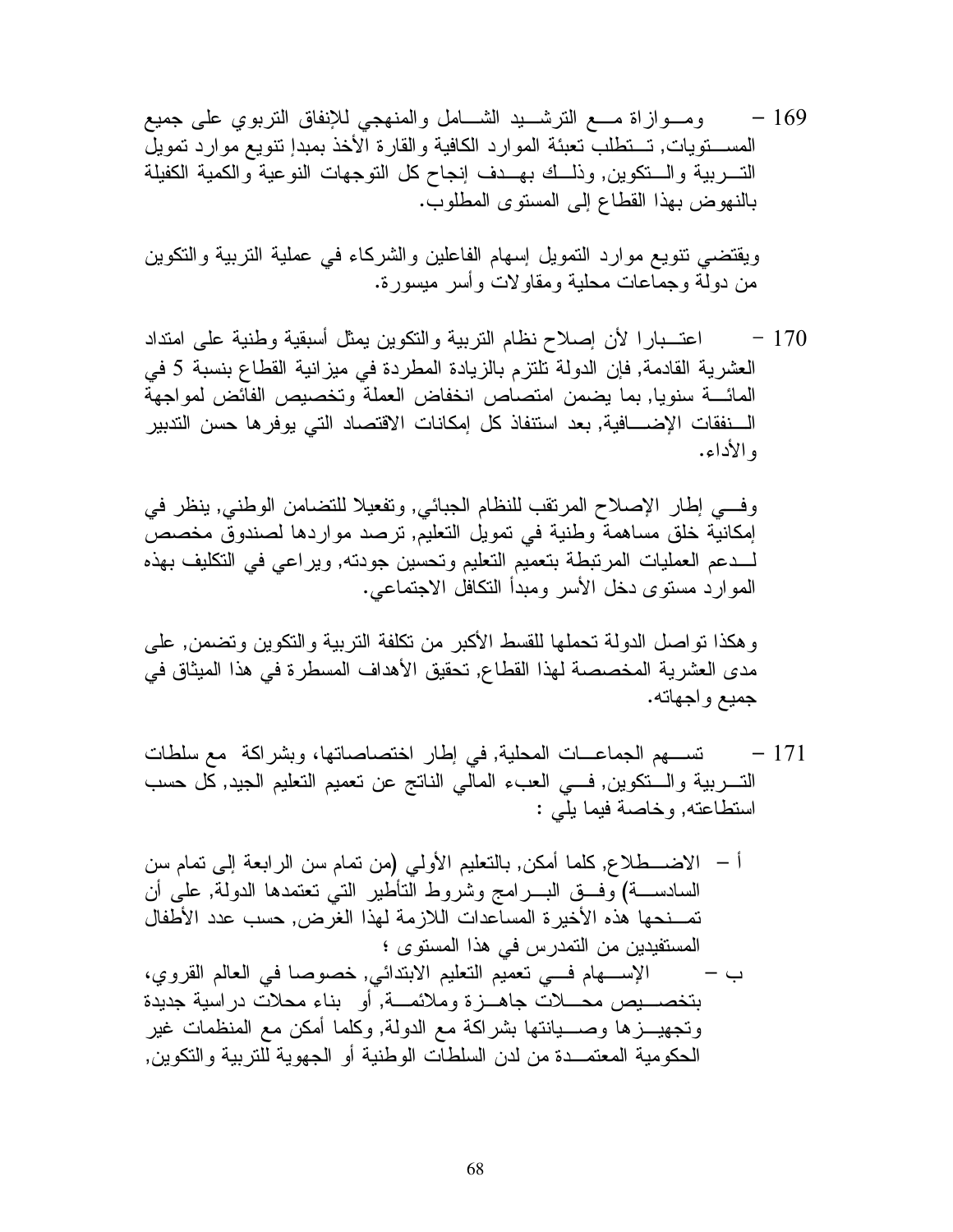- تعد المقاولات، علاوة على رسم النكوين المهنى الذي تؤديه, فضاء للنكوين  $-172$ وطـــرفا فاعلا فيه, باستقبالها للمتمرسين والمندربين, وبانخراطها في عقود شراكة مسع مؤسســات التكوين المهنى والتعليم العالى ذات التخصصات المرتبطة بمجال نشـــاطـها الاقتصــــادي النقنـي والصناعـي ؛ وبإسهامـها فـي الإشراف علـي ندبير تلك المؤسسات ودعمها.
- ســـعيا لتغييـــــر العلاقــــة وتجديدها بين المؤسسات التعليمية, في المستويين  $-173$ الثانوي والعالي, باعتبارها مرفقا عموميا, من جهة, وبين المستفيدين منها من جهة أخـــــري, فـــــإن إقـــــــرار إسهام الأسر يراد منه بـالأساس جعلها شريكا فعليا, ممارسا لحقوقه وواجباته في ندبير وتقويم نظام النربية والنكوين وتحسين مردوديته.

وفي هذا المجال, يجدر نأكيد ثلاثة مبادئ أساسية :

العسبداً الأول, إن الدولـــة نتحمل القسط الأوفر وتضطلع بالدور الأكبر في تمويل النعليم, ونضمن على الخصوص, علاوة على باقى مسؤولياتها, المذكورة في المادة 170 أعــــلاه, تعميم النعليم الإلزامي من سن السادسة حتى متم سن الخامسة عشرة وشروط نمويله لفائدة كل الأطفال المغاربة, بنشارك ونعاون مع الجماعات المحلية, حسب ما لها من استطاعة,

المسبدأ الثاني, لا يحرم أحد من متابعة دراسته بعد التعليم الإلزامي لأسباب مادية محض, إذا ما استوفى الشروط المعرفية لذلك,

ا**لمبدأ الثالث :** تفعيل التضامن الاجتماعي بإقرار رسوم التسجيل في التعليم العالي, وفسي مرحلة لاحقة في النعليم الثانوي حسب ما نتص عليه المادتان 174 و 175 أسفله.

وبسناء عليه, يراعي في تحديد رسوم التسجيل مدى يسر الأسر, بناء على ضريبة الــــدخل, مـع تطبيق مبدأ الإعفاء الآلـي للفئات ذات الدخل المحدود, والإنصــاف بين الفئات الأخر ي, كما يلي في المادنين التاليتـــــــــــين :

علـــي مسنو ي النعليم الثانو ي, في أجل أربع إلى خمس سنوات, وبقدر ما  $-174$ تـــنحقق الإصـلاحات المتضمنة فـي هذا الميثاق وبالأخص, الرفع من جودة التعليم, تأطير ا و تجهيز ا و مضمو نا, و كذا ار ساء مجالس ندبير المؤسسات, المنصوص عليها في المادة 149 أعلاه, يمكن تحديد مقادير رسوم تسجيل التلاميذ وفق المبادئ الآتية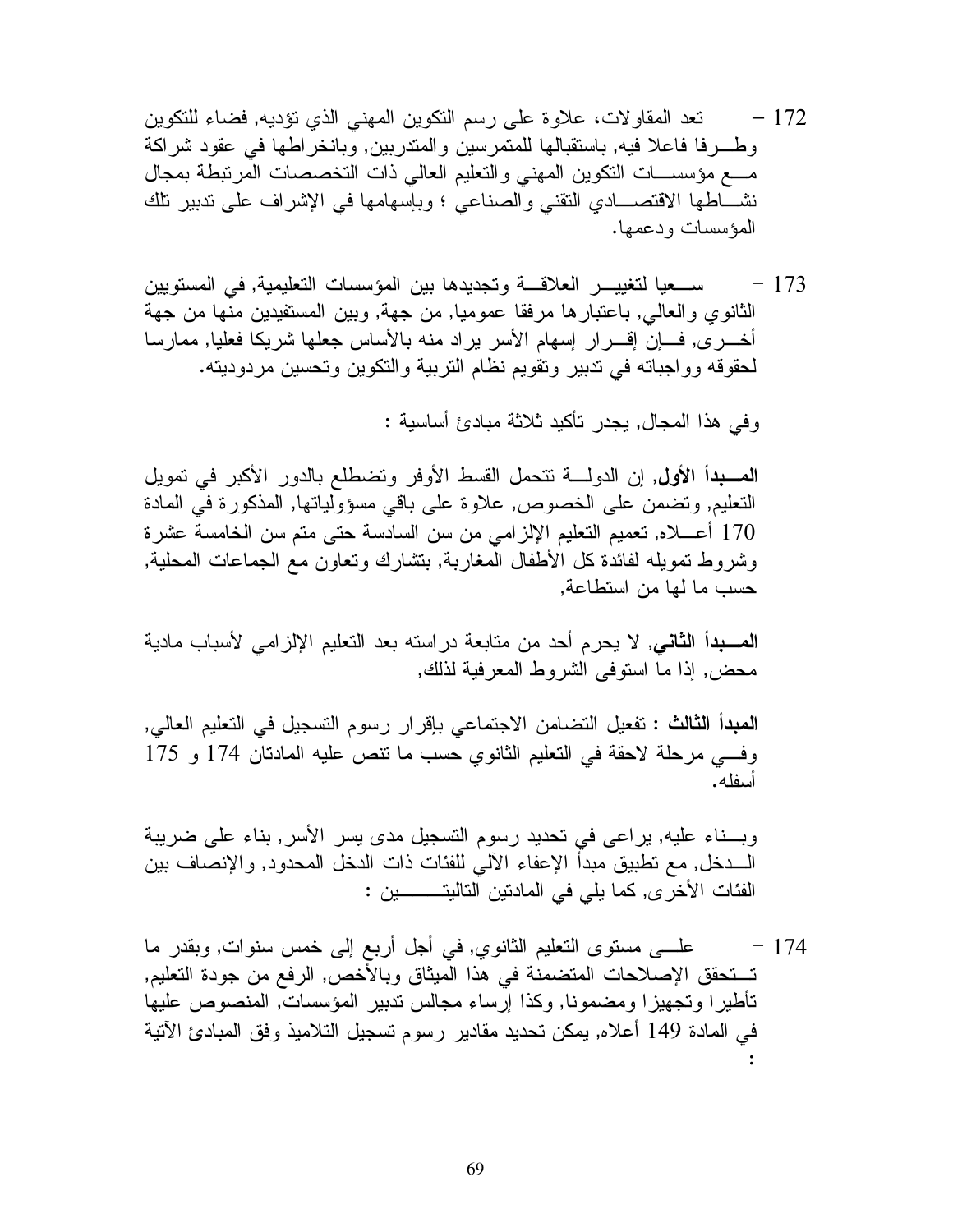175 – علــــي مســــنوى النعلــــيم الـعالــــي, وطبقا لممادة 78، ومع مراعاة مقتضيات المادتين 173 و 174 أعلاه :

الآخر بن.

- 176 تـــوجه مداخـــيل رسوم التسجيل إلى مؤسسة التعليم العالي نفسها, ويشرف على صرفــــــــها والمحـــــــــاسبة عليها مجلس الجامعة المحدث بمقتضى المادة 152 أ من هذا المبثاق.
- 177 يحـــدث نظام للقروض الدراسية, بشراكة بين الدولة والنظام البنكي, يمكن الطلـــبة وأولـــياءهم مـــن أداء رسوم النسجيل بالقطاعين العام والخاص، بشروط وتسهيلات جد تشجيعية.